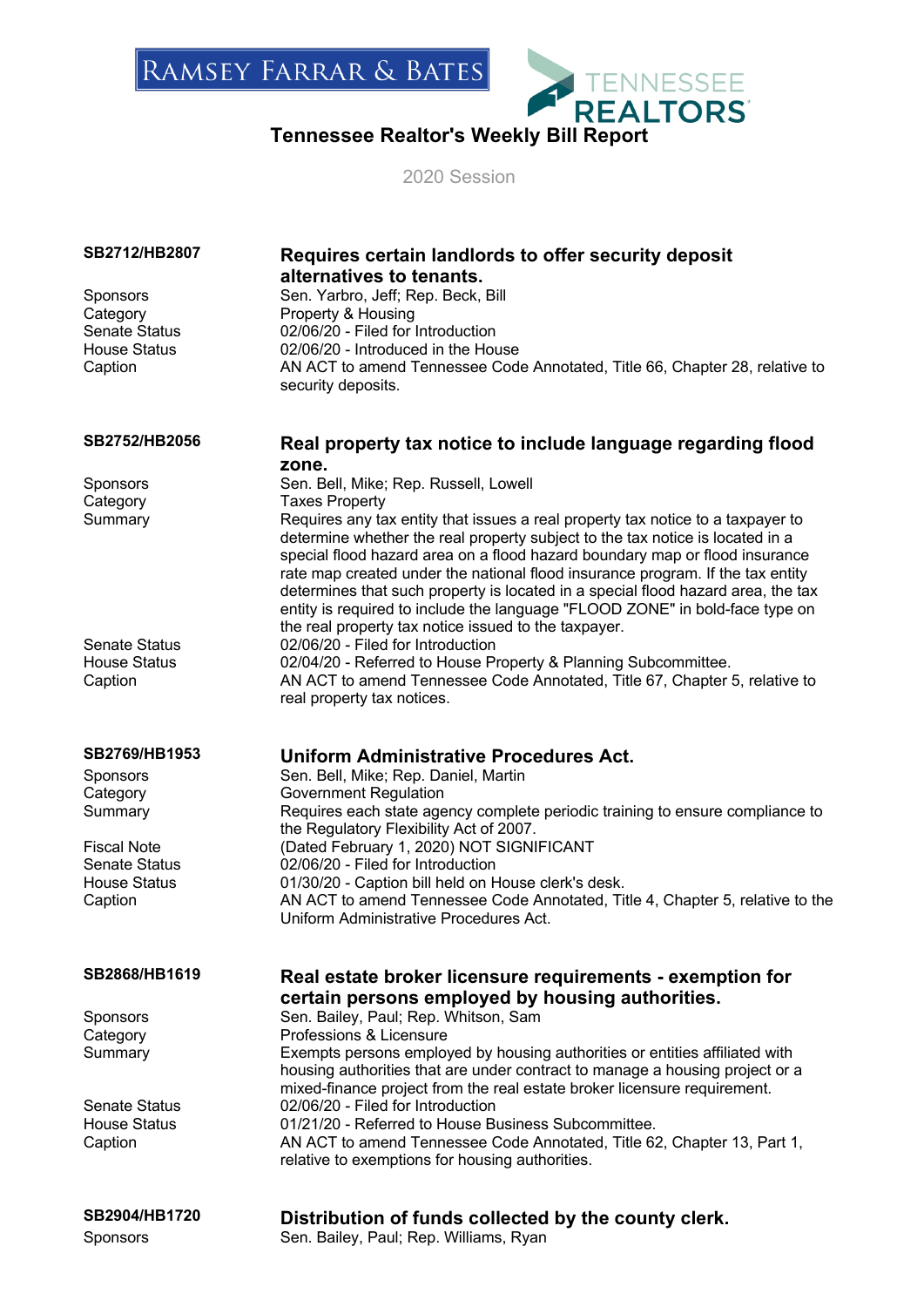| Category<br>Summary                                    | <b>Public Finance</b><br>Establishes county clerk retain \$3 of the \$11 collected for noting new and<br>transferring liens or encumbrances for office supplies and equipment required to<br>perform services related to liens and encumbrances. Requires remittance of the<br>remaining \$8 to the department of revenue. Remittance also affects money<br>collected for title extensions. Permits the county clerk to retain any unexpended<br>funds at the end of a budget year.                                                                                                                                                                                                                                                                                                                   |
|--------------------------------------------------------|-------------------------------------------------------------------------------------------------------------------------------------------------------------------------------------------------------------------------------------------------------------------------------------------------------------------------------------------------------------------------------------------------------------------------------------------------------------------------------------------------------------------------------------------------------------------------------------------------------------------------------------------------------------------------------------------------------------------------------------------------------------------------------------------------------|
| <b>Senate Status</b><br><b>House Status</b><br>Caption | 02/06/20 - Filed for Introduction<br>01/23/20 - Referred to House Safety & Funding Subcommittee.<br>AN ACT to amend Tennessee Code Annotated, Section 55-6-101, relative to<br>county clerks.                                                                                                                                                                                                                                                                                                                                                                                                                                                                                                                                                                                                         |
| SB2908/HB2013                                          | Posting tax information on county websites.                                                                                                                                                                                                                                                                                                                                                                                                                                                                                                                                                                                                                                                                                                                                                           |
| Sponsors                                               | Sen. Dickerson, Steven; Rep. Jernigan, Darren                                                                                                                                                                                                                                                                                                                                                                                                                                                                                                                                                                                                                                                                                                                                                         |
| Category<br>Summary                                    | <b>Taxes Property</b><br>Requires county governing body levying a tax post the administrative guidelines,<br>procedures, regulations, and forms to the countyâ<br>s website. Broadly                                                                                                                                                                                                                                                                                                                                                                                                                                                                                                                                                                                                                  |
| <b>Fiscal Note</b>                                     | captioned.<br>(Dated February 1, 2020) NOT SIGNIFICANT                                                                                                                                                                                                                                                                                                                                                                                                                                                                                                                                                                                                                                                                                                                                                |
| <b>Senate Status</b><br><b>House Status</b>            | 02/06/20 - Filed for Introduction<br>02/03/20 - Caption bill held on House clerk's desk.                                                                                                                                                                                                                                                                                                                                                                                                                                                                                                                                                                                                                                                                                                              |
| Caption                                                | AN ACT to amend Tennessee Code Annotated, Title 5; Title 6; Title 7 and Title<br>67, Chapter 4, Part 29, relative to development.                                                                                                                                                                                                                                                                                                                                                                                                                                                                                                                                                                                                                                                                     |
| <b>SJR892</b>                                          | Constitutional amendment - property tax relief for owners of real<br>property.                                                                                                                                                                                                                                                                                                                                                                                                                                                                                                                                                                                                                                                                                                                        |
| Sponsors                                               | Sen. Gilmore, Brenda                                                                                                                                                                                                                                                                                                                                                                                                                                                                                                                                                                                                                                                                                                                                                                                  |
| Category                                               | <b>Taxes Property</b>                                                                                                                                                                                                                                                                                                                                                                                                                                                                                                                                                                                                                                                                                                                                                                                 |
| Summary                                                | Proposes an amendment to Article II, Section 28, of the Tennessee Constitution to<br>authorize local legislative bodies to provide property tax relief for owners of real<br>property.                                                                                                                                                                                                                                                                                                                                                                                                                                                                                                                                                                                                                |
| Senate<br><b>Status</b>                                | 02/06/20 - Filed for Introduction                                                                                                                                                                                                                                                                                                                                                                                                                                                                                                                                                                                                                                                                                                                                                                     |
|                                                        |                                                                                                                                                                                                                                                                                                                                                                                                                                                                                                                                                                                                                                                                                                                                                                                                       |
| <b>HB1995</b>                                          | UAPA - government operations committee to review an agency's                                                                                                                                                                                                                                                                                                                                                                                                                                                                                                                                                                                                                                                                                                                                          |
|                                                        | statements, orders.                                                                                                                                                                                                                                                                                                                                                                                                                                                                                                                                                                                                                                                                                                                                                                                   |
| Sponsors<br>Category                                   | Rep. Daniel, Martin<br><b>Government Regulation</b>                                                                                                                                                                                                                                                                                                                                                                                                                                                                                                                                                                                                                                                                                                                                                   |
| Summary                                                | Allows a member of the general assembly to petition the government operations<br>committee of the house of representatives or senate to determine if an agencyâ<br>s<br>statement, order, or intra-agency memorandum qualifies for exception from the rule<br>requiring promulgation. Requires chairmen of the government operations committees<br>to direct the joint government operations committee to review the statement, order, or<br>intra-agency memorandum to determine if a rule requires promulgation. If request by<br>either government operations committees to promulgate the statement, order, or intra-<br>agency memorandum as a rule is ignored, the government operations committees may<br>vote to suspend any or all of the noncomplying agencyâ<br>s rule-making authority by |
| House                                                  | legislative enactment.<br>01/30/20 - Withdrawn in House.                                                                                                                                                                                                                                                                                                                                                                                                                                                                                                                                                                                                                                                                                                                                              |
| <b>Status</b><br>Caption                               | AN ACT to amend Tennessee Code Annotated, Title 4, Chapter 5, relative to the                                                                                                                                                                                                                                                                                                                                                                                                                                                                                                                                                                                                                                                                                                                         |
|                                                        | uniform administrative procedures act.                                                                                                                                                                                                                                                                                                                                                                                                                                                                                                                                                                                                                                                                                                                                                                |
| <b>HJR816</b>                                          | Constitutional amendment - limiting amount of non-economic and                                                                                                                                                                                                                                                                                                                                                                                                                                                                                                                                                                                                                                                                                                                                        |
|                                                        | punitive damages.                                                                                                                                                                                                                                                                                                                                                                                                                                                                                                                                                                                                                                                                                                                                                                                     |
| Sponsors<br>Category                                   | Rep. Sexton, Cameron<br>Judiciary                                                                                                                                                                                                                                                                                                                                                                                                                                                                                                                                                                                                                                                                                                                                                                     |
| Summary                                                | Proposes an amendment to Article I of the Constitution of Tennessee that authorizes<br>the legislature to limit the amount of non-economic and punitive damages that may be<br>awarded in civil actions and specifies that these limits do not diminish the right to trial<br>by jury.                                                                                                                                                                                                                                                                                                                                                                                                                                                                                                                |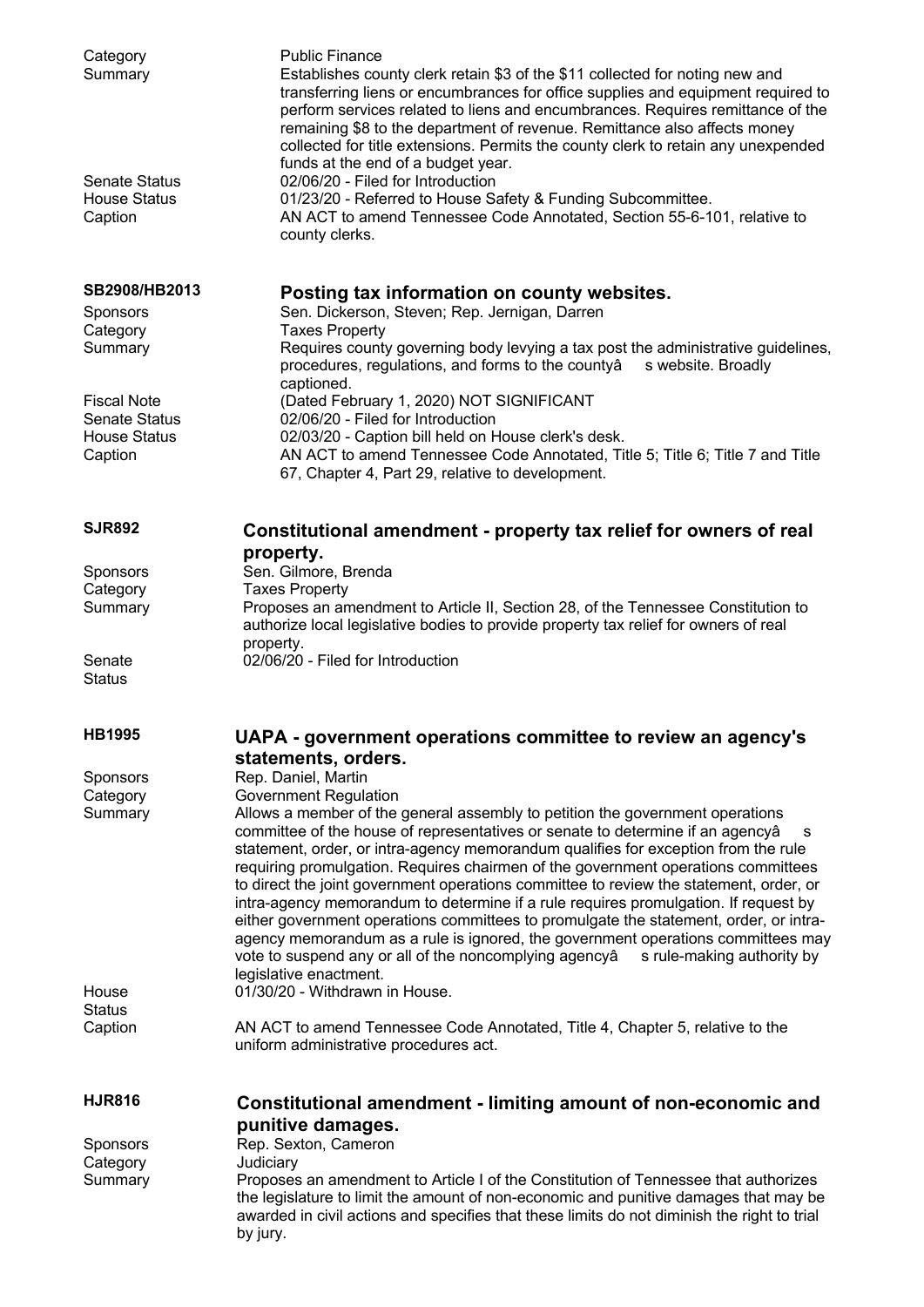| <b>SB37/HB1108</b>             | Repeals revocation of professional license for defaulting on<br>student loans.                                                                                                   |
|--------------------------------|----------------------------------------------------------------------------------------------------------------------------------------------------------------------------------|
| Sponsors                       | Sen. Gilmore, Brenda; Rep. Powell, Jason                                                                                                                                         |
| Category                       | Professions & Licensure                                                                                                                                                          |
| Summary                        | Repeals revocations of professional licenses in cases where the revocation was                                                                                                   |
|                                | the result of defaults on student loans. Requires reinstatement of licenses revoked                                                                                              |
| <b>Fiscal Note</b>             | or denied due to defaulting on repayment of student loans.<br>(Dated February 4, 2019) NOT SIGNIFICANT SB 37                                                                     |
| <b>Senate Status</b>           | 01/19/19 - Referred to Senate Commerce & Labor Committee.                                                                                                                        |
| <b>House Status</b>            | 01/21/20 - Taken off notice in House Business Subcommittee.                                                                                                                      |
| Caption                        | AN ACT to amend Tennessee Code Annotated, Title 3, Chapter 6, Part 3; Title 23,                                                                                                  |
|                                | Chapter 3; Title 38, Chapter 1; Title 49; Title 55; Title 56; Title 62 and Title 63,                                                                                             |
|                                | relative to engaging in regulated occupations and professions by persons who<br>have defaulted on student loans.                                                                 |
|                                |                                                                                                                                                                                  |
| <b>SB83/HB125</b>              | Burglary - entering a construction site with the intent to commit                                                                                                                |
|                                | a felony.                                                                                                                                                                        |
| Sponsors                       | Sen. Kurita, Rosalind; Rep. Hodges, Jason                                                                                                                                        |
| Category                       | Criminal Law                                                                                                                                                                     |
| Summary                        | Adds committing or intending to commit a felony, theft, or assault in a construction                                                                                             |
| <b>Fiscal Note</b>             | that is not open to the public into the definition of burglary.<br>(Dated February 8, 2019) NOT SIGNIFICANT                                                                      |
| Senate                         | 02/12/19 - Failed in Senate Judiciary Committee due to lack of a motion.                                                                                                         |
| <b>Status</b>                  |                                                                                                                                                                                  |
| <b>House Status</b>            | 01/30/19 - Referred to House Criminal Justice Subcommittee.                                                                                                                      |
| Caption                        | AN ACT to amend Tennessee Code Annotated, Title 39, Chapter 14, Part 4, relative<br>to burglary.                                                                                 |
|                                |                                                                                                                                                                                  |
| <b>SB176/HB201</b>             | <b>Affordable Rental Property Act.</b>                                                                                                                                           |
| Sponsors                       | Sen. Gilmore, Brenda; Rep. Jernigan, Darren                                                                                                                                      |
| Category                       | <b>Taxes Property</b>                                                                                                                                                            |
| Summary                        | Requires THDA to create an annual report researching the availability of affordable                                                                                              |
|                                | housing in each county. Requires THDA to work with the state board of<br>equalization to create an application for those searching in counties with scarce                       |
|                                | affordable housing, establishing what is affordable property, along with creating a                                                                                              |
|                                | means of addressing the economic impact upon the owner.                                                                                                                          |
| <b>Fiscal Note</b>             | (Dated March 14, 2019) Other Fiscal Impact A precise decrease in local                                                                                                           |
|                                | government property tax revenue cannot reasonably be determined.                                                                                                                 |
| <b>Senate Status</b>           | 03/26/19 - Taken off notice in Senate State & Local Government Committee.                                                                                                        |
| <b>House Status</b><br>Caption | 02/01/19 - Referred to House Property & Planning Subcommittee.<br>AN ACT to amend Tennessee Code Annotated, Title 13, Chapter 23; Title 67,                                      |
|                                | Chapter 4 and Title 67, Chapter 5, relative to affordable housing.                                                                                                               |
|                                |                                                                                                                                                                                  |
| <b>SB196/HB261</b>             | <b>Expands the Right to Earn a Living Act.</b>                                                                                                                                   |
| <b>Sponsors</b>                | Sen. Kelsey, Brian; Rep. Daniel, Martin                                                                                                                                          |
| Category                       | Professions & Licensure                                                                                                                                                          |
| Summary                        | Requires entry regulations, public service restrictions, and statutes to be clearly                                                                                              |
|                                | apparent and shaped to fulfill a legitimate public health or safety objective. Allows<br>individuals to bring civil action on relevant licensing authorities that failed to meet |
|                                | standards.                                                                                                                                                                       |
| Amendment                      | House Government Operations amendment 1 (006605), which deletes and                                                                                                              |
| Summary                        | rewrites all language after the enacting clause. Makes various changes to the                                                                                                    |
|                                | Right to Earn a Living Act. Authorizes an affected person to petition a licensing                                                                                                |
|                                | authority to repeal or modify an entry regulation within its jurisdiction, including                                                                                             |
|                                | entry regulations promulgated relative to statute. Exempts any state agency,<br>regulatory board, commission, council, or committee that regulates a person                      |
|                                | under certain circumstances. House Finance Committee amendment 1 (007904)                                                                                                        |
|                                | adds language to Amendment 006605 that states a prevailing plaintiff is not                                                                                                      |

entitled to and shall not be awarded damages, costs, or attorney fees, for a cause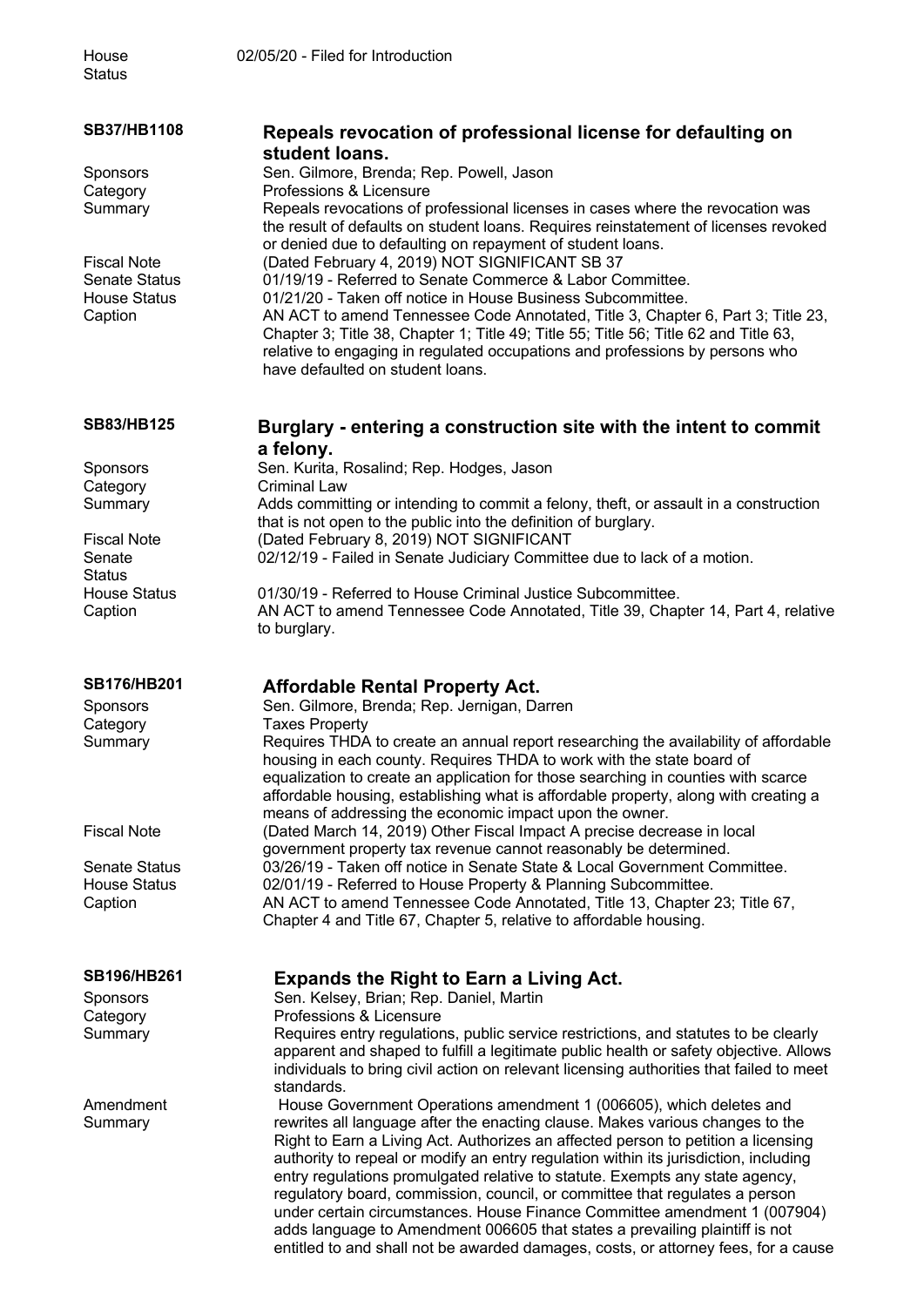| <b>Fiscal Note</b><br><b>Senate Status</b><br><b>House Status</b><br>Caption | of action; and deletes the provision that states a cause of action does not exist<br>under Title 1, Chapter 3 to seek damages, costs, or attorney fees.<br>(Dated February 15, 2019) Other Fiscal Impact Due to multiple unknown factors,<br>the exact impact of the proposed legislation cannot be determined with<br>reasonable certainty.<br>04/16/19 - Taken off notice in Senate State & Local Government Committee.<br>04/17/19 - Taken off notice in House Finance, Ways & Means Committee.<br>AN ACT to amend Tennessee Code Annotated, Title 1; Title 4; Title 7; Title 38;<br>Title 62; Title 63 and Title 67, relative to the ability to conduct business in this<br>state. |
|------------------------------------------------------------------------------|----------------------------------------------------------------------------------------------------------------------------------------------------------------------------------------------------------------------------------------------------------------------------------------------------------------------------------------------------------------------------------------------------------------------------------------------------------------------------------------------------------------------------------------------------------------------------------------------------------------------------------------------------------------------------------------|
| <b>SB224/HB232</b><br>Sponsors<br>Category<br>Summary                        | Creates registry of tenants evicted through writs of possession.<br>Sen. Lundberg, Jon; Rep. Crawford, John<br>Property & Housing<br>Directs the housing development agency to create a registry of tenants who have<br>been evicted through the execution of a writ of possession, which will be accessible                                                                                                                                                                                                                                                                                                                                                                           |
| <b>Fiscal Note</b><br><b>Senate Status</b><br><b>House Status</b><br>Caption | to landlords in this state.<br>(Dated April 5, 2019) Decrease Local Revenue Exceeds \$300<br>02/01/19 - Referred to Senate State & Local Government Committee.<br>02/01/19 - Referred to House Property & Planning Subcommittee.<br>AN ACT to amend Tennessee Code Annotated, Title 13, Chapter 23, relative to the<br>Tennessee housing development agency.                                                                                                                                                                                                                                                                                                                           |
| SB231/HB913                                                                  | Requires register of deeds send written notice to property                                                                                                                                                                                                                                                                                                                                                                                                                                                                                                                                                                                                                             |
| Sponsors<br>Category<br>Summary                                              | owner before recording a lien.<br>Sen. Lundberg, Jon; Rep. Keisling, Kelly<br>Property & Housing<br>Requires the register of deeds to send written notice to the property owner prior to<br>recording a lien.                                                                                                                                                                                                                                                                                                                                                                                                                                                                          |
| <b>Fiscal Note</b><br><b>Senate Status</b><br><b>House Status</b><br>Caption | (Dated March 8, 2019) Increase Local Expenditures Exceeds \$84,800*<br>02/01/19 - Referred to Senate Judiciary Committee.<br>03/12/19 - Taken off notice in House Business Subcommittee.<br>AN ACT to amend Tennessee Code Annotated, Title 8, Chapter 13; Title 25,<br>Chapter 5 and Title 66, relative to liens.                                                                                                                                                                                                                                                                                                                                                                     |
| <b>SB249/HB229</b>                                                           | Commission retained by county registers for collecting and                                                                                                                                                                                                                                                                                                                                                                                                                                                                                                                                                                                                                             |
| Sponsors<br>Category<br>Summary                                              | reporting recordation tax.<br>Sen. Jackson, Ed; Rep. Bricken, Rush<br><b>Taxes Property</b><br>Removes incrementally over a three-year period the requirement that 52 percent of<br>the five percent commission retained by county registers for collecting and<br>reporting recordation tax must be remitted to state treasurer and credited to state                                                                                                                                                                                                                                                                                                                                 |
| <b>Fiscal Note</b>                                                           | general fund.<br>(Dated February 22, 2019) Decrease State Revenue \$776,100/FY19-20<br>\$2,988,000/FY20-21 \$5,989,500/FY21-22 \$7,786,400/FY22-23 and Subsequent<br>Years Increase Local Revenue \$776,100/FY19-20 \$2,988,000/FY20-21                                                                                                                                                                                                                                                                                                                                                                                                                                                |
| <b>Senate Status</b><br><b>House Status</b><br>Caption                       | \$5,989,500/FY21-22 \$7,786,400/FY22-23 and Subsequent Years<br>04/09/19 - Senate State & Local Government Committee deferred to 01/22/20.<br>03/06/19 - House Local Committee recommended. Sent to House Finance.<br>AN ACT to amend Tennessee Code Annotated, Section 67-4-409, relative to<br>county register commissions.                                                                                                                                                                                                                                                                                                                                                          |
| <b>SB253/HB246</b><br>Sponsors<br>Category                                   | Phases out professional privilege tax.<br>Sen. Kyle, Sara; Rep. Clemmons, John<br><b>Taxes Business</b>                                                                                                                                                                                                                                                                                                                                                                                                                                                                                                                                                                                |
| Summary<br><b>Fiscal Note</b>                                                | Phases out the professional privilege tax over a four-year period for tax years that<br>begin on and after June 1, 2019.<br>(Dated January 31, 2019) Decrease State Revenue Net Impact \$23,375,600/FY18-<br>19 \$46,751,300/FY19-20 \$70,126,900/FY20-21 \$93,502,500/FY21-22 and<br>Subsequent Years Decrease State Expenditures \$243,600/FY18-19<br>\$487,200/FY19-20 \$730,800/FY20-21 \$974,400/FY21-22 and Subsequent Years                                                                                                                                                                                                                                                     |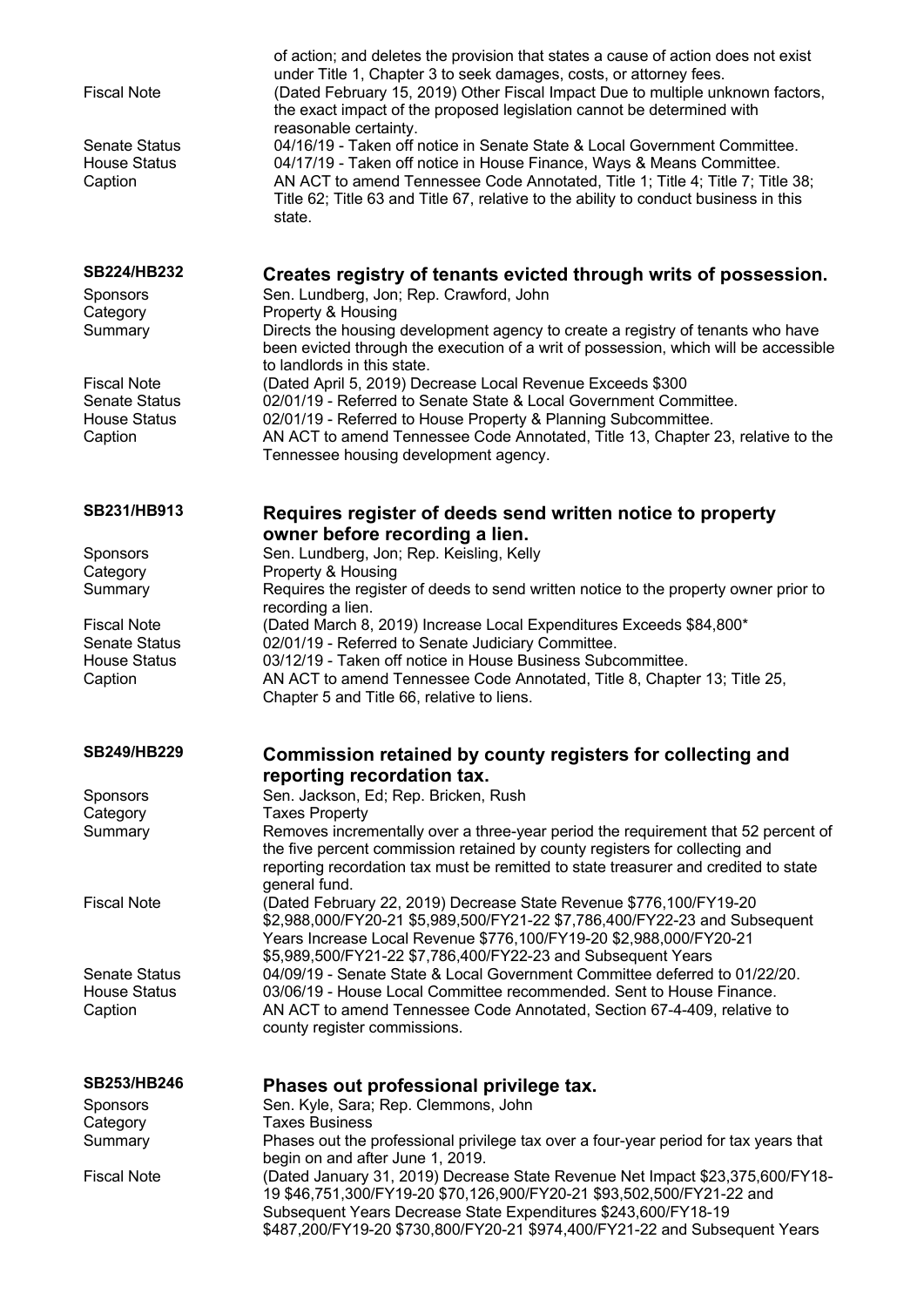| <b>Senate Status</b><br><b>House Status</b><br>Caption | Increase Local Revenue \$116,000/FY18-19 \$232,100/FY19-20 \$348,100/FY20-21<br>\$464,200/FY21-22 and Subsequent Years<br>03/26/19 - Taken off notice in Senate Finance Revenue Subcommittee.<br>04/30/19 - Taken off notice in House Finance, Ways & Means Subcommittee.<br>AN ACT to amend Tennessee Code Annotated, Title 67, Chapter 4, Part 17,<br>relative to the privilege tax imposed on persons engaged in certain occupations.                                                                                                                                                                                                                                                                                                                                                                                                                                                                                                                                                                                                                                                                                                                                                                                                                                                                                             |
|--------------------------------------------------------|--------------------------------------------------------------------------------------------------------------------------------------------------------------------------------------------------------------------------------------------------------------------------------------------------------------------------------------------------------------------------------------------------------------------------------------------------------------------------------------------------------------------------------------------------------------------------------------------------------------------------------------------------------------------------------------------------------------------------------------------------------------------------------------------------------------------------------------------------------------------------------------------------------------------------------------------------------------------------------------------------------------------------------------------------------------------------------------------------------------------------------------------------------------------------------------------------------------------------------------------------------------------------------------------------------------------------------------|
| <b>SB315/HB338</b>                                     | Phases out professional privilege tax.                                                                                                                                                                                                                                                                                                                                                                                                                                                                                                                                                                                                                                                                                                                                                                                                                                                                                                                                                                                                                                                                                                                                                                                                                                                                                               |
| <b>Sponsors</b>                                        | Sen. Watson, Bo; Rep. Reedy, Jay                                                                                                                                                                                                                                                                                                                                                                                                                                                                                                                                                                                                                                                                                                                                                                                                                                                                                                                                                                                                                                                                                                                                                                                                                                                                                                     |
| Category<br>Summary                                    | <b>Taxes Business</b><br>Declares the privilege tax is payable on June 1 of each tax year, with each tax year<br>beginning on June 1 and ending on May 31. Decreases professional privilege tax<br>from \$400 to \$300 annually for tax years ending on or after May, 31, 2022. Repeals<br>tax for tax years ending on or after May 31, 2025.                                                                                                                                                                                                                                                                                                                                                                                                                                                                                                                                                                                                                                                                                                                                                                                                                                                                                                                                                                                        |
| <b>Fiscal Note</b>                                     | (Dated February 4, 2019) Decrease State Revenue Net Impact \$23,375,600/FY20-<br>21 \$23,375,600/FY21-22 \$23,375,600/FY22-23 \$93,502,500/FY23-24 and<br>Subsequent Years Decrease State Expenditures \$243,600/FY20-21<br>\$243,600/FY21-22 \$243,600/FY22-23 \$974,400/FY23-24 and Subsequent Years<br>Increase Local Revenue \$116,000/FY20-21 \$116,000/FY21-22 \$116,000/FY22-23<br>\$464,200/FY23-24 and Subsequent Years Other Fiscal Impact To the extent the<br>General Assembly further reduces the privilege tax rate annually through<br>enactment of a general bill, and that such reductions are equal to \$100 each year,<br>beginning in FY20-21, the net decreases in state revenue* and increases in local<br>revenue are estimated to be: (\$23,375,600) for the state and \$116,000 for the<br>locals in FY20-21; (\$46,751,300) for the state and \$232,100 for the locals in FY21-<br>22; (\$70,126,900) for the state and \$348,100 for the locals in FY22-23; and<br>(\$93,502,500) for the state and \$464,200 for the locals in FY23-24 and subsequent<br>years. The net decrease in state expenditures for the state is estimated to be:<br>\$243,600 in FY20-21; \$487,200 in FY21-22; \$730,800 in FY22- 23; and \$974,400<br>in FY23-24 and subsequent years. *net decreases in state revenue denoted |
| <b>Senate Status</b>                                   | parenthetically SB 315 HB 338<br>04/30/19 - Taken off notice in Senate Finance, Ways & Means Committee.                                                                                                                                                                                                                                                                                                                                                                                                                                                                                                                                                                                                                                                                                                                                                                                                                                                                                                                                                                                                                                                                                                                                                                                                                              |
| <b>House Status</b><br>Caption                         | 02/05/19 - Referred to House Finance, Ways & Means Subcommittee.<br>AN ACT to amend Tennessee Code Annotated, Title 67, Chapter 4, Part 17,<br>relative to the privilege tax imposed on persons engaged in certain occupations.                                                                                                                                                                                                                                                                                                                                                                                                                                                                                                                                                                                                                                                                                                                                                                                                                                                                                                                                                                                                                                                                                                      |
| <b>SB321/HB543</b>                                     | Requirement of notice from the delinquent tax attorney relative                                                                                                                                                                                                                                                                                                                                                                                                                                                                                                                                                                                                                                                                                                                                                                                                                                                                                                                                                                                                                                                                                                                                                                                                                                                                      |
| <b>Sponsors</b>                                        | to property tax.<br>Sen. Jackson, Ed; Rep. White, Mark                                                                                                                                                                                                                                                                                                                                                                                                                                                                                                                                                                                                                                                                                                                                                                                                                                                                                                                                                                                                                                                                                                                                                                                                                                                                               |
| Category                                               | <b>Taxes Property</b>                                                                                                                                                                                                                                                                                                                                                                                                                                                                                                                                                                                                                                                                                                                                                                                                                                                                                                                                                                                                                                                                                                                                                                                                                                                                                                                |
| Summary                                                | Requires the delinguent tax attorney to pose a copy of the proceeding and send a<br>copy by first-class mail addressed to â<br>occupantâ<br>at the last known<br>municipal address of the parcel. Declares that all notices to all owners and<br>interested parties must be detailed by the delinquent tax attorney.                                                                                                                                                                                                                                                                                                                                                                                                                                                                                                                                                                                                                                                                                                                                                                                                                                                                                                                                                                                                                 |
| Amendment<br>Summary                                   | House Local Committee amendment 1 (006265) deletes and rewrites all<br>language after the enacting clause such that the only substantive changes (1)<br>establish exact wording for notice which is to be furnished by the delinquent tax<br>attorney; and (2) specify how certain charges and costs incurred by the<br>delinquent tax attorney should be treated on a tax lien.                                                                                                                                                                                                                                                                                                                                                                                                                                                                                                                                                                                                                                                                                                                                                                                                                                                                                                                                                     |
| <b>Fiscal Note</b>                                     | (Dated March 9, 2019) Other Fiscal Impact A precise fiscal impact to local<br>government revenue cannot reasonably be determined due to multiple unknown<br>factors.                                                                                                                                                                                                                                                                                                                                                                                                                                                                                                                                                                                                                                                                                                                                                                                                                                                                                                                                                                                                                                                                                                                                                                 |
| <b>Senate Status</b>                                   | 04/09/19 - Senate State & Local Government Committee deferred to final<br>calendar.                                                                                                                                                                                                                                                                                                                                                                                                                                                                                                                                                                                                                                                                                                                                                                                                                                                                                                                                                                                                                                                                                                                                                                                                                                                  |
| <b>House Status</b><br>Caption                         | 04/10/19 - Taken off notice in House Finance, Ways & Means Subcommittee.<br>AN ACT to amend Tennessee Code Annotated, Section 13-6-102; Title 67,<br>Chapter 5, Part 21; Title 67, Chapter 5, Part 24 and Title 67, Chapter 5, Part 25,<br>relative to delinquent property taxes.                                                                                                                                                                                                                                                                                                                                                                                                                                                                                                                                                                                                                                                                                                                                                                                                                                                                                                                                                                                                                                                    |
| <b>SB324/HB271</b><br><b>Sponsors</b><br>Category      | Payment rights of contractors and subcontractors.<br>Sen. Johnson, Jack; Rep. Gant, Ron<br>Construction                                                                                                                                                                                                                                                                                                                                                                                                                                                                                                                                                                                                                                                                                                                                                                                                                                                                                                                                                                                                                                                                                                                                                                                                                              |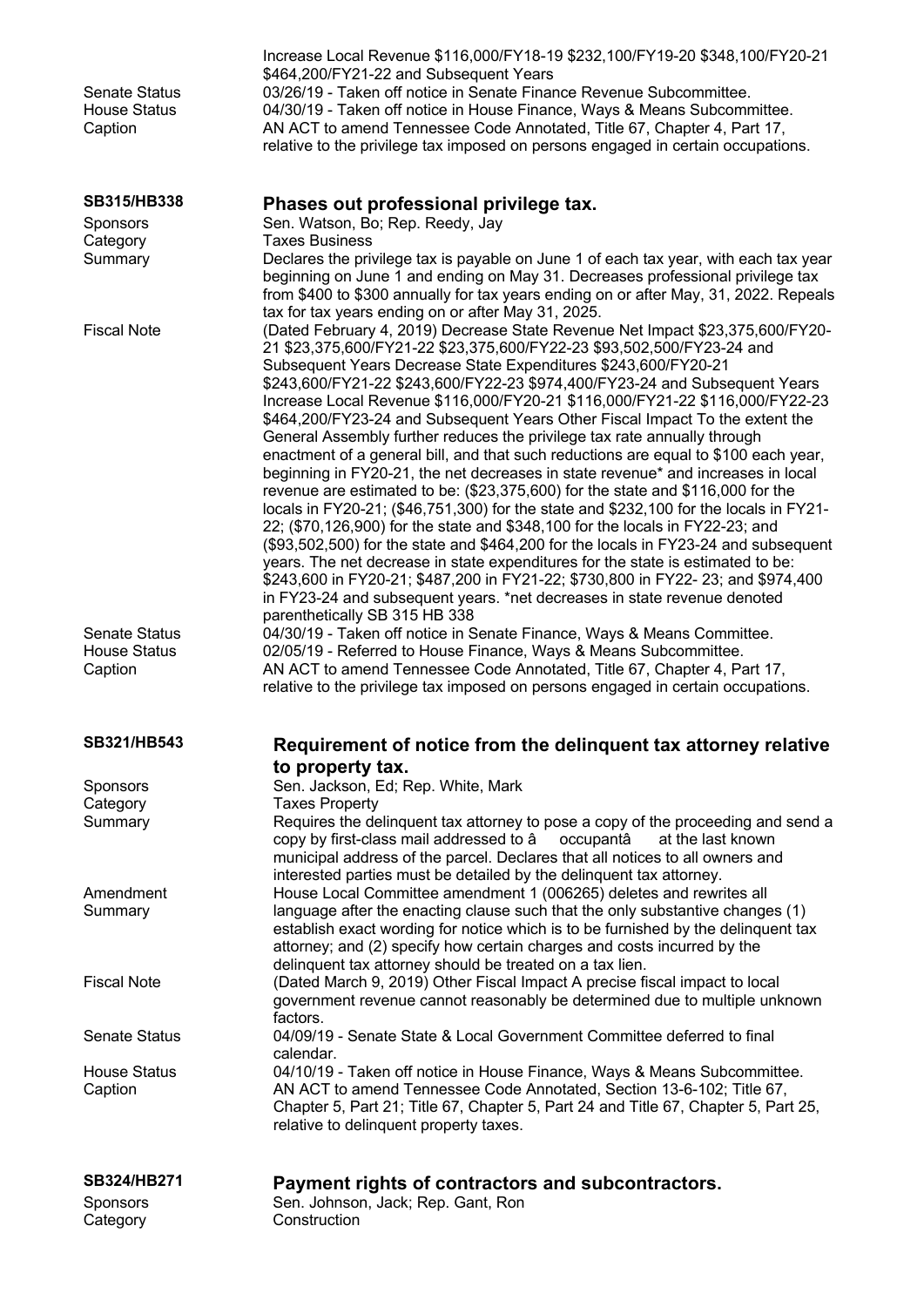| Summary                                    | Prohibits a written contract to have a condition precedent for payment clause<br>where the prime contractor is not required to pay the remote contractor due to<br>contract or until they are paid by the construction owner. Declares that if payment<br>is not received, work by contractor can be suspended until received. Makes other<br>revisions relative to the payment rights of contractors and subcontractors.                                                                                                                                                                                                                                                                                                                                                                                                                                                                                                                                                                                                             |
|--------------------------------------------|---------------------------------------------------------------------------------------------------------------------------------------------------------------------------------------------------------------------------------------------------------------------------------------------------------------------------------------------------------------------------------------------------------------------------------------------------------------------------------------------------------------------------------------------------------------------------------------------------------------------------------------------------------------------------------------------------------------------------------------------------------------------------------------------------------------------------------------------------------------------------------------------------------------------------------------------------------------------------------------------------------------------------------------|
| Amendment<br>Summary                       | House Business Subcommittee amendment 1 (004904) defines "subcontractor."<br>Establishes requirements of notices to owners from all lienors, expect laborers,<br>and subcontractors of a remote contractor or materialman. Declares that a written<br>contract between a prime contractor and a remote contractor cannot include a<br>condition precedent for payment clause stating the prime contractor is not<br>obligated to pay the remote contractor for performing in accordance with the<br>contract unless the prime contractor is paid by the owner, with exceptions<br>established. Declares upon an owner's default or refusal to pay, the right to<br>recovery is limited to the contractor's expenses incurred under contract, that if an<br>owner doesn't pay a prime contractor within seven days, the prime contractor can<br>stop work upon seven days of written notice, and if an owner doesn't pay a<br>remote contractor within 15 days, the remote contractor can stop work upon 15<br>days of written notice. |
| <b>Fiscal Note</b><br><b>Senate Status</b> | (Dated February 22, 2019) NOT SIGNIFICANT<br>04/16/19 - Senate Commerce & Labor Committee deferred to first calendar of<br>2020.                                                                                                                                                                                                                                                                                                                                                                                                                                                                                                                                                                                                                                                                                                                                                                                                                                                                                                      |
| <b>House Status</b><br>Caption             | 03/26/19 - Returned to House clerk's desk.<br>AN ACT to amend Tennessee Code Annotated, Title 62, Chapter 6; Title 66,<br>Chapter 11 and Title 66, Chapter 34, relative to payment rights of contractors and<br>subcontractors.                                                                                                                                                                                                                                                                                                                                                                                                                                                                                                                                                                                                                                                                                                                                                                                                       |
| SB344/HB1225                               | Increases campaign contribution limits.                                                                                                                                                                                                                                                                                                                                                                                                                                                                                                                                                                                                                                                                                                                                                                                                                                                                                                                                                                                               |
| Sponsors                                   | Sen. Watson, Bo; Rep. Casada, Glen                                                                                                                                                                                                                                                                                                                                                                                                                                                                                                                                                                                                                                                                                                                                                                                                                                                                                                                                                                                                    |
| Category                                   | Campaigns & Lobbying                                                                                                                                                                                                                                                                                                                                                                                                                                                                                                                                                                                                                                                                                                                                                                                                                                                                                                                                                                                                                  |
| Summary                                    | Increases contribution limits to \$4,200 offices elected in statewide elections and to                                                                                                                                                                                                                                                                                                                                                                                                                                                                                                                                                                                                                                                                                                                                                                                                                                                                                                                                                |
|                                            | \$2,500 any other state or local public office. Increases limits from multicandidate<br>political campaign committee to \$20,000 for offices elected in statewide elections<br>and to \$10,000 for any other state or local public office. Limits candidates for<br>statewide offices to not more than fifty percent of total contributions and<br>candidates for any other state or to \$200,000 from multicandidate political<br>campaign committees.                                                                                                                                                                                                                                                                                                                                                                                                                                                                                                                                                                               |
| <b>Fiscal Note</b>                         | (Dated April 12, 2019) NOT SIGNIFICANT                                                                                                                                                                                                                                                                                                                                                                                                                                                                                                                                                                                                                                                                                                                                                                                                                                                                                                                                                                                                |
| Senate Status                              | 02/04/19 - Referred to Senate State & Local Government Committee.                                                                                                                                                                                                                                                                                                                                                                                                                                                                                                                                                                                                                                                                                                                                                                                                                                                                                                                                                                     |
| <b>House Status</b>                        | 02/13/19 - Referred to House Elections & Campaign Finance Subcommittee.                                                                                                                                                                                                                                                                                                                                                                                                                                                                                                                                                                                                                                                                                                                                                                                                                                                                                                                                                               |
| Caption                                    | AN ACT to amend Tennessee Code Annotated, Title 2, Chapter 10, relative to<br>campaign finance.                                                                                                                                                                                                                                                                                                                                                                                                                                                                                                                                                                                                                                                                                                                                                                                                                                                                                                                                       |
| <b>SB366/HB425</b>                         | Extends deadline for lessees of certain corporations to file                                                                                                                                                                                                                                                                                                                                                                                                                                                                                                                                                                                                                                                                                                                                                                                                                                                                                                                                                                          |
|                                            | reports listing leased properties.                                                                                                                                                                                                                                                                                                                                                                                                                                                                                                                                                                                                                                                                                                                                                                                                                                                                                                                                                                                                    |
| Sponsors                                   | Sen. Gardenhire, Todd; Rep. Hakeem, Yusuf                                                                                                                                                                                                                                                                                                                                                                                                                                                                                                                                                                                                                                                                                                                                                                                                                                                                                                                                                                                             |
| Category                                   | <b>Commercial Law</b>                                                                                                                                                                                                                                                                                                                                                                                                                                                                                                                                                                                                                                                                                                                                                                                                                                                                                                                                                                                                                 |
| Summary                                    | Extends the deadline to December 1 each year for a lessee or sublessee of a                                                                                                                                                                                                                                                                                                                                                                                                                                                                                                                                                                                                                                                                                                                                                                                                                                                                                                                                                           |
|                                            | health, educational, and housing facility corporation to file a report listing leased                                                                                                                                                                                                                                                                                                                                                                                                                                                                                                                                                                                                                                                                                                                                                                                                                                                                                                                                                 |
|                                            | properties and details of the lease and payment in lieu of tax (PILOT)                                                                                                                                                                                                                                                                                                                                                                                                                                                                                                                                                                                                                                                                                                                                                                                                                                                                                                                                                                |
| Amendment                                  | agreements.<br>House Finance, Ways & Means Subcommittee amendment 1 (005066)                                                                                                                                                                                                                                                                                                                                                                                                                                                                                                                                                                                                                                                                                                                                                                                                                                                                                                                                                          |
| Summary                                    | establishes qualifications which must be met by certain projects in order to be                                                                                                                                                                                                                                                                                                                                                                                                                                                                                                                                                                                                                                                                                                                                                                                                                                                                                                                                                       |
|                                            | eligible for payment in lieu of tax agreements with certain special purpose<br>corporations.                                                                                                                                                                                                                                                                                                                                                                                                                                                                                                                                                                                                                                                                                                                                                                                                                                                                                                                                          |
| <b>Fiscal Note</b>                         | (Dated February 11, 2019) NOT SIGNIFICANT                                                                                                                                                                                                                                                                                                                                                                                                                                                                                                                                                                                                                                                                                                                                                                                                                                                                                                                                                                                             |
| <b>Senate Status</b>                       | 04/02/19 - Taken off notice in Senate State & Local Government Committee.                                                                                                                                                                                                                                                                                                                                                                                                                                                                                                                                                                                                                                                                                                                                                                                                                                                                                                                                                             |
| <b>House Status</b>                        | 04/01/19 - Withdrawn in House.                                                                                                                                                                                                                                                                                                                                                                                                                                                                                                                                                                                                                                                                                                                                                                                                                                                                                                                                                                                                        |
| Caption                                    | AN ACT to amend Tennessee Code Annotated, Title 13, Chapter 23 and Title<br>48, Chapter 101, Part 3, relative to incentives.                                                                                                                                                                                                                                                                                                                                                                                                                                                                                                                                                                                                                                                                                                                                                                                                                                                                                                          |
| <b>SB388/HB256</b>                         | Prohibits use of cell phones while operating motor vehicles.                                                                                                                                                                                                                                                                                                                                                                                                                                                                                                                                                                                                                                                                                                                                                                                                                                                                                                                                                                          |
| Sponsors                                   | Sen. Briggs, Richard; Rep. Freeman, Bob                                                                                                                                                                                                                                                                                                                                                                                                                                                                                                                                                                                                                                                                                                                                                                                                                                                                                                                                                                                               |
| Category                                   | <b>Transportation Vehicles</b>                                                                                                                                                                                                                                                                                                                                                                                                                                                                                                                                                                                                                                                                                                                                                                                                                                                                                                                                                                                                        |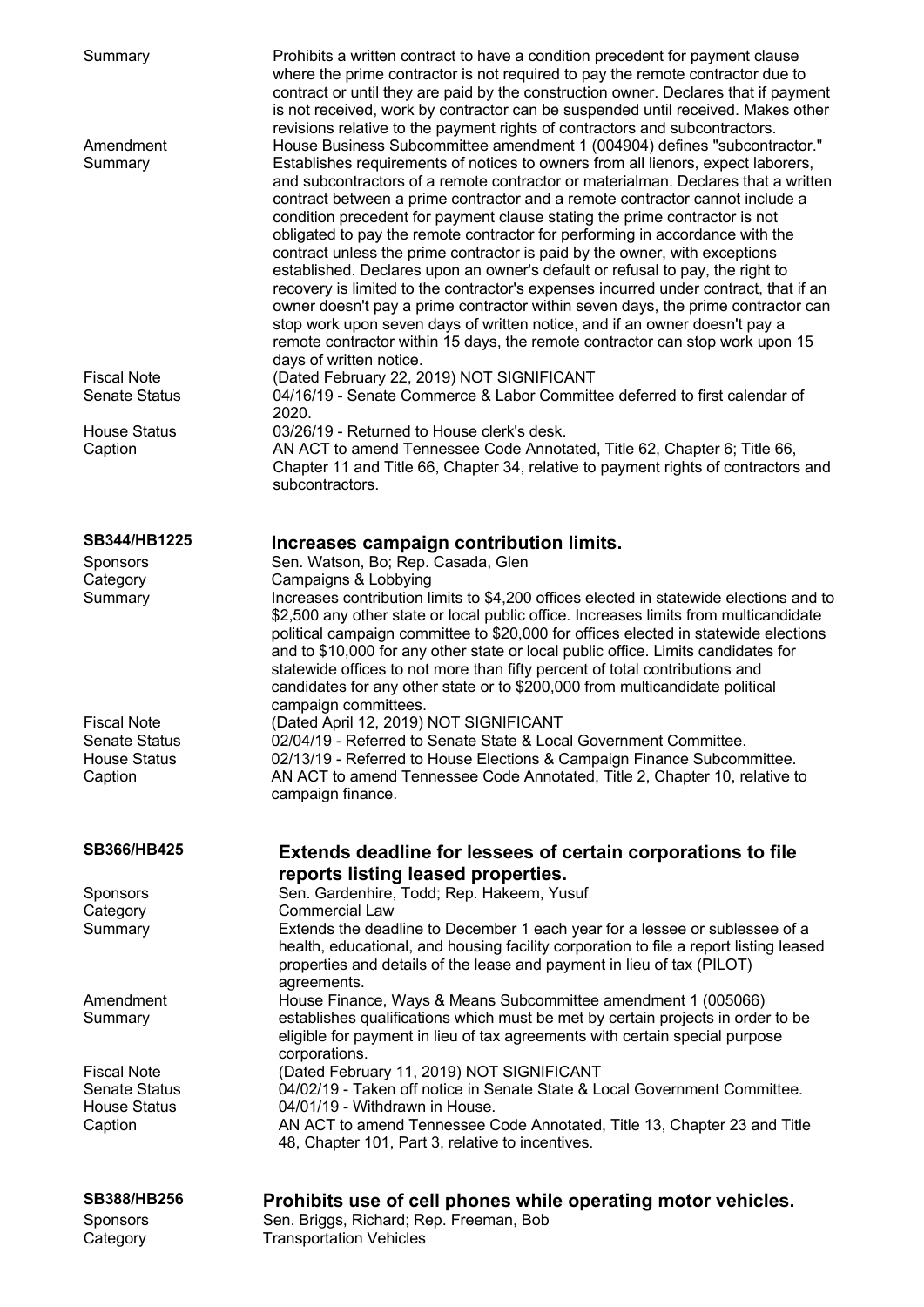| Summary                                                | Prohibits the use of wireless telecommunications devices while operating a motor<br>vehicle, allows use of earpiece, headphone device, or wrist device, authorizes law<br>enforcement and emergency personnel to use wireless telecommunications<br>devices in their official duties.                                                                                                                                                                                                                                                                                                                            |
|--------------------------------------------------------|------------------------------------------------------------------------------------------------------------------------------------------------------------------------------------------------------------------------------------------------------------------------------------------------------------------------------------------------------------------------------------------------------------------------------------------------------------------------------------------------------------------------------------------------------------------------------------------------------------------|
| <b>Fiscal Note</b>                                     | (Dated April 2, 2019) Increase State Revenue - Exceeds \$32,700/FY19-20<br>Exceeds \$65,500/FY20-21 Exceeds \$32,700/FY21-22 and Subsequent Years<br>Increase Local Revenue Exceeds \$1,700/FY19-20 Exceeds \$3,400/FY20-21<br>Exceeds \$1,700/FY21-22 and Subsequent Years                                                                                                                                                                                                                                                                                                                                      |
| <b>Senate Status</b><br><b>House Status</b><br>Caption | 02/06/19 - Referred to Senate Transportation & Safety Committee.<br>02/01/19 - Referred to House Safety & Funding Subcommittee.<br>AN ACT to amend Tennessee Code Annotated, Title 4, Chapter 3; Title 39; Title<br>55, Chapter 8 and Title 65, relative to the operation of motor vehicles.                                                                                                                                                                                                                                                                                                                     |
| SB390/HB155                                            | Requires a legislative body to request establishing zones or<br>districts by mail.                                                                                                                                                                                                                                                                                                                                                                                                                                                                                                                               |
| <b>Sponsors</b><br>Category                            | Sen. Briggs, Richard; Rep. Wright, Dave<br><b>Local Government</b>                                                                                                                                                                                                                                                                                                                                                                                                                                                                                                                                               |
| Summary                                                | Adds that a chief legislative body in order to establish zones or districts outside<br>municipality must file the notice with the county mayor by certified mail, return<br>receipt requested.                                                                                                                                                                                                                                                                                                                                                                                                                   |
| <b>Fiscal Note</b>                                     | (Dated February 27, 2019) NOT SIGNIFICANT                                                                                                                                                                                                                                                                                                                                                                                                                                                                                                                                                                        |
| <b>Senate Status</b><br><b>House Status</b>            | 02/06/19 - Referred to Senate State & Local Government Committee.<br>02/15/19 - House sponsor changed from White to Wright.                                                                                                                                                                                                                                                                                                                                                                                                                                                                                      |
| Caption                                                | AN ACT to amend Tennessee Code Annotated, Title 6, Chapter 51; Title 6,<br>Chapter 58; Title 13, Chapter 7; Title 13, Chapter 3 and Title 13, Chapter 4, relative<br>to land use.                                                                                                                                                                                                                                                                                                                                                                                                                                |
| <b>SB392/HB282</b>                                     | Legislation concerning licensure, certification, or registration<br>requirements.                                                                                                                                                                                                                                                                                                                                                                                                                                                                                                                                |
| <b>Sponsors</b>                                        | Sen. Roberts, Kerry; Rep. Daniel, Martin                                                                                                                                                                                                                                                                                                                                                                                                                                                                                                                                                                         |
| Category                                               | Professions & Licensure                                                                                                                                                                                                                                                                                                                                                                                                                                                                                                                                                                                          |
| Summary                                                | Requires any legislation that creates or modifies licensure, certification, or<br>registration requirements for occupational and professional groups to be referred<br>for review to the government operations committee or an appropriate standing<br>committee by the speaker of each house.                                                                                                                                                                                                                                                                                                                   |
| <b>Fiscal Note</b>                                     | (Dated February 7, 2019) NOT SIGNIFICANT                                                                                                                                                                                                                                                                                                                                                                                                                                                                                                                                                                         |
| <b>Senate Status</b><br><b>House Status</b>            | 02/06/19 - Referred to Senate Government Operations Committee.<br>03/27/19 - Returned to House clerk's desk.                                                                                                                                                                                                                                                                                                                                                                                                                                                                                                     |
| Caption                                                | AN ACT to amend Tennessee Code Annotated, Title 4, Chapter 5, relative to the<br>review of legislation concerning licensure, certification, or registration requirements<br>for occupational and professional groups.                                                                                                                                                                                                                                                                                                                                                                                            |
| <b>SB399/HB236</b>                                     | Increasing of homestead exemption.                                                                                                                                                                                                                                                                                                                                                                                                                                                                                                                                                                               |
| <b>Sponsors</b><br>Category                            | Sen. Stevens, John; Rep. Zachary, Jason<br>Property & Housing                                                                                                                                                                                                                                                                                                                                                                                                                                                                                                                                                    |
| Summary                                                | Creates a homestead exemption for agricultural land, increases aggregate value<br>of real property homestead exemptions while establishing that, in 3-year intervals,<br>the fiscal review committee will recommend to the general assembly increases in<br>the homestead exemption.                                                                                                                                                                                                                                                                                                                             |
| Amendment<br>Summary                                   | House Judiciary Committee amendment 1 (007911) deletes and rewrites all<br>language after the enacting clause such that the substantive changes are to<br>increase certain homestead exemptions to \$35,000, increase the homestead<br>exemption available to individuals jointly owning real property to \$52,500, delete<br>certain homestead exemptions provided under current law, delete the homestead<br>exemption for agricultural property provided in the original bill, and delete the<br>requirement that the Fiscal Review Committee calculate and report adjustments<br>to the homestead exemption. |
| <b>Fiscal Note</b>                                     | (Dated February 26, 2019) NOT SIGNIFICANT                                                                                                                                                                                                                                                                                                                                                                                                                                                                                                                                                                        |
| <b>Senate Status</b><br><b>House Status</b>            | 04/16/19 - Taken off notice in Senate Judiciary Committee.<br>01/29/20 - Taken off notice in House Judiciary Committee.                                                                                                                                                                                                                                                                                                                                                                                                                                                                                          |
| Caption                                                | AN ACT to amend Tennessee Code Annotated, Title 26 and Title 30, relative to<br>the homestead exemption.                                                                                                                                                                                                                                                                                                                                                                                                                                                                                                         |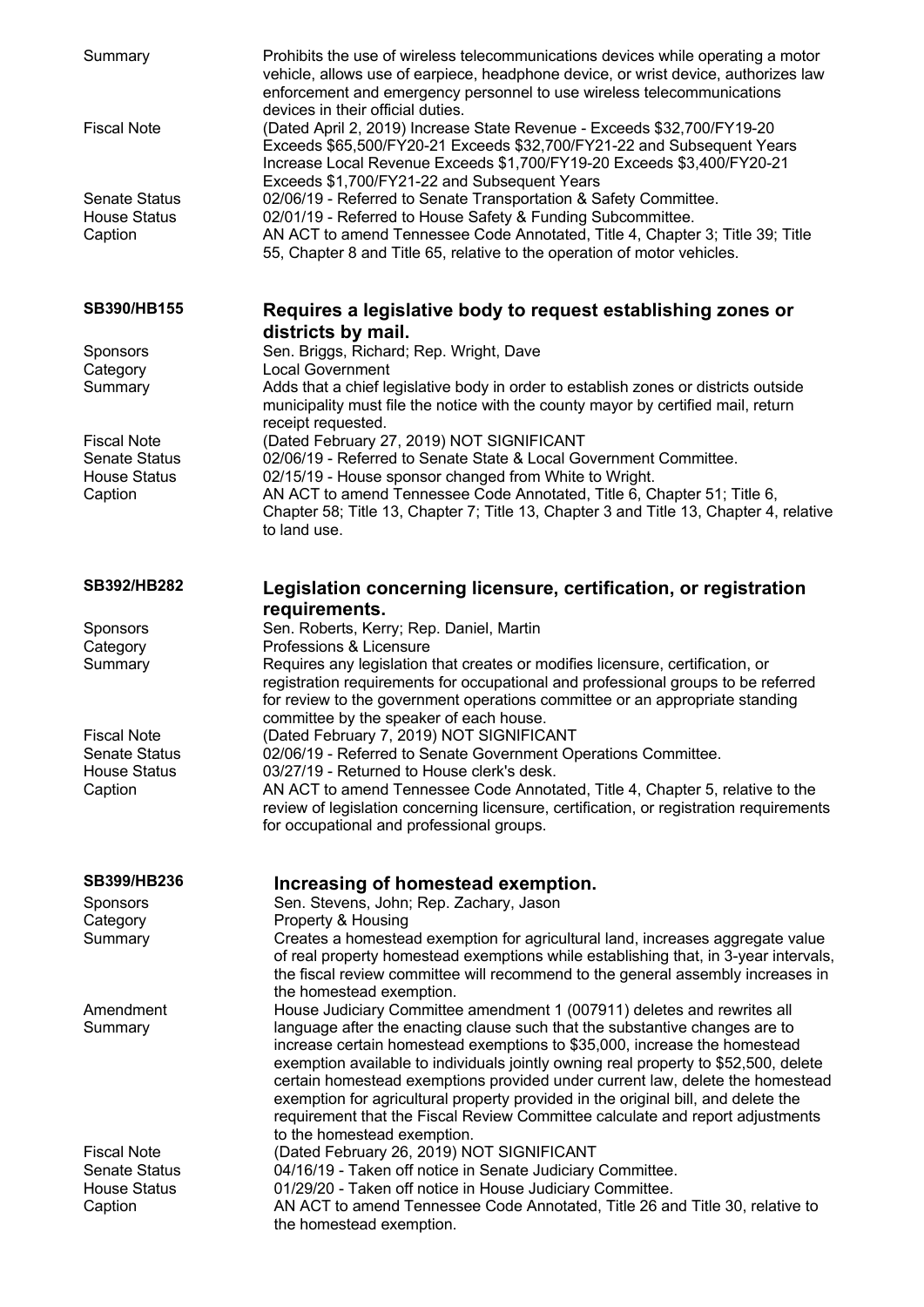| SB410/HB570<br>Sponsors<br>Category<br>Summary                    | Delinquent tax notice - posting on door of courthouse.<br>Sen. Stevens, John; Rep. Holsclaw, Jr., John<br><b>Taxes Business</b><br>Specifies that a notice of delinquent occupancy tax from a city, town, or county that<br>is required to be posted on the courthouse door due to the lack of an available<br>published newspaper in the city, town, or county must be posted on the courthouse<br>door that is most frequently used as the primary entrance by members of the |
|-------------------------------------------------------------------|---------------------------------------------------------------------------------------------------------------------------------------------------------------------------------------------------------------------------------------------------------------------------------------------------------------------------------------------------------------------------------------------------------------------------------------------------------------------------------|
| <b>Fiscal Note</b><br><b>Senate Status</b><br><b>House Status</b> | general public. Broadly captioned.<br>(Dated February 2, 2019) NOT SIGNIFICANT<br>02/06/19 - Referred to Senate State & Local Government Committee.<br>02/07/19 - Caption bill held on House clerk's desk.                                                                                                                                                                                                                                                                      |
| SB417/HB361                                                       | Prohibits landfill construction within five miles of a residence.                                                                                                                                                                                                                                                                                                                                                                                                               |
| Sponsors                                                          | Sen. Kyle, Sara; Rep. Cooper, Barbara                                                                                                                                                                                                                                                                                                                                                                                                                                           |
| Category                                                          | <b>Environment &amp; Nature</b>                                                                                                                                                                                                                                                                                                                                                                                                                                                 |
| Summary                                                           | Prohibits the commissioner from granting a permit, variance, or waiver to construct<br>a landfill within five miles of a residence. Requires the department of environment<br>and conservation to organize a meeting between the permittee and interested<br>persons if there has been a violation. The meeting must be held within 30 days of                                                                                                                                  |
|                                                                   | the date the petition is filed.                                                                                                                                                                                                                                                                                                                                                                                                                                                 |
| <b>Fiscal Note</b>                                                | (Dated February 24, 2019) Increase State Expenditures - \$51,400/Environmental<br>Protection Fund \$14,500/General Fund Other Fiscal Impact To the extent the<br>proposed legislation results in closures of landfills in the state, the Solid Waste<br>Management Fund would experience a decrease in revenue of \$283,000 in FY20-<br>21. Such decrease would increase at accelerating rates over the following 25                                                            |
| <b>Senate Status</b>                                              | years.<br>02/06/19 - Referred to Senate Energy, Agriculture & Natural Resources<br>Committee.                                                                                                                                                                                                                                                                                                                                                                                   |
| <b>House Status</b>                                               | 03/12/19 - Taken off notice in House Agriculture & Natural Resources<br>Subcommittee.                                                                                                                                                                                                                                                                                                                                                                                           |
| Caption                                                           | AN ACT to amend Tennessee Code Annotated, Title 68 and Chapter 169 of the<br>Private Acts of 1990, relative to environmental protection.                                                                                                                                                                                                                                                                                                                                        |
| <b>SB429/HB687</b>                                                | Filling vacancies on pest control board.                                                                                                                                                                                                                                                                                                                                                                                                                                        |
| Sponsors                                                          | Sen. Bell, Mike; Rep. Rudd, Tim                                                                                                                                                                                                                                                                                                                                                                                                                                                 |
| Category                                                          | Professions & Licensure                                                                                                                                                                                                                                                                                                                                                                                                                                                         |
| Summary                                                           | Decreases time period for reporting and filling vacancies on the pest control board,                                                                                                                                                                                                                                                                                                                                                                                            |
|                                                                   | from 90 days to 60 days. Broadly captioned.                                                                                                                                                                                                                                                                                                                                                                                                                                     |
| <b>Fiscal Note</b>                                                | (Dated February 2, 2019) NOT SIGNIFICANT                                                                                                                                                                                                                                                                                                                                                                                                                                        |
| <b>Senate Status</b>                                              | 03/01/19 - Taken off notice in Senate Commerce & Labor Committee.                                                                                                                                                                                                                                                                                                                                                                                                               |
| <b>House Status</b><br>Caption                                    | 02/07/19 - Caption bill held on House clerk's desk.<br>AN ACT to amend Tennessee Code Annotated, Title 4; Title 62 and Title 63,                                                                                                                                                                                                                                                                                                                                                |
|                                                                   | relative to occupations.                                                                                                                                                                                                                                                                                                                                                                                                                                                        |
| <b>SB437/HB85</b>                                                 | Time-share and vacation club property.                                                                                                                                                                                                                                                                                                                                                                                                                                          |
| Sponsors                                                          | Sen. Bell, Mike; Rep. Hicks, Gary                                                                                                                                                                                                                                                                                                                                                                                                                                               |
| Category                                                          | <b>Taxes Property</b>                                                                                                                                                                                                                                                                                                                                                                                                                                                           |
| Summary                                                           | Classifies time-share and vacation club property that includes an interest in real                                                                                                                                                                                                                                                                                                                                                                                              |
|                                                                   | property as residential property.                                                                                                                                                                                                                                                                                                                                                                                                                                               |
| <b>Fiscal Note</b>                                                | (Dated March 18, 2019) Decrease Local Revenue Exceeds \$500,000                                                                                                                                                                                                                                                                                                                                                                                                                 |
| Senate                                                            | 02/06/19 - Referred to Senate State & Local Government Committee.                                                                                                                                                                                                                                                                                                                                                                                                               |
| <b>Status</b><br><b>House Status</b>                              | 03/20/19 - Failed in House Property & Planning Subcommittee.                                                                                                                                                                                                                                                                                                                                                                                                                    |
| Caption                                                           | AN ACT to amend Tennessee Code Annotated, Title 67, Chapter 5, relative to<br>taxes.                                                                                                                                                                                                                                                                                                                                                                                            |
| <b>SB491/HB39</b>                                                 | Phases out professional privilege tax.                                                                                                                                                                                                                                                                                                                                                                                                                                          |
| Sponsors                                                          | Sen. Bowling, Janice; Rep. VanHuss, James                                                                                                                                                                                                                                                                                                                                                                                                                                       |
| Category                                                          | <b>Taxes Business</b>                                                                                                                                                                                                                                                                                                                                                                                                                                                           |
| Summary                                                           | Reduces the professional privilege tax each year beginning with the tax year that<br>begins on and after June 1, 2019. Eliminates the professional privilege tax<br>completely for the tax year ending on or after May 31, 2024.                                                                                                                                                                                                                                                |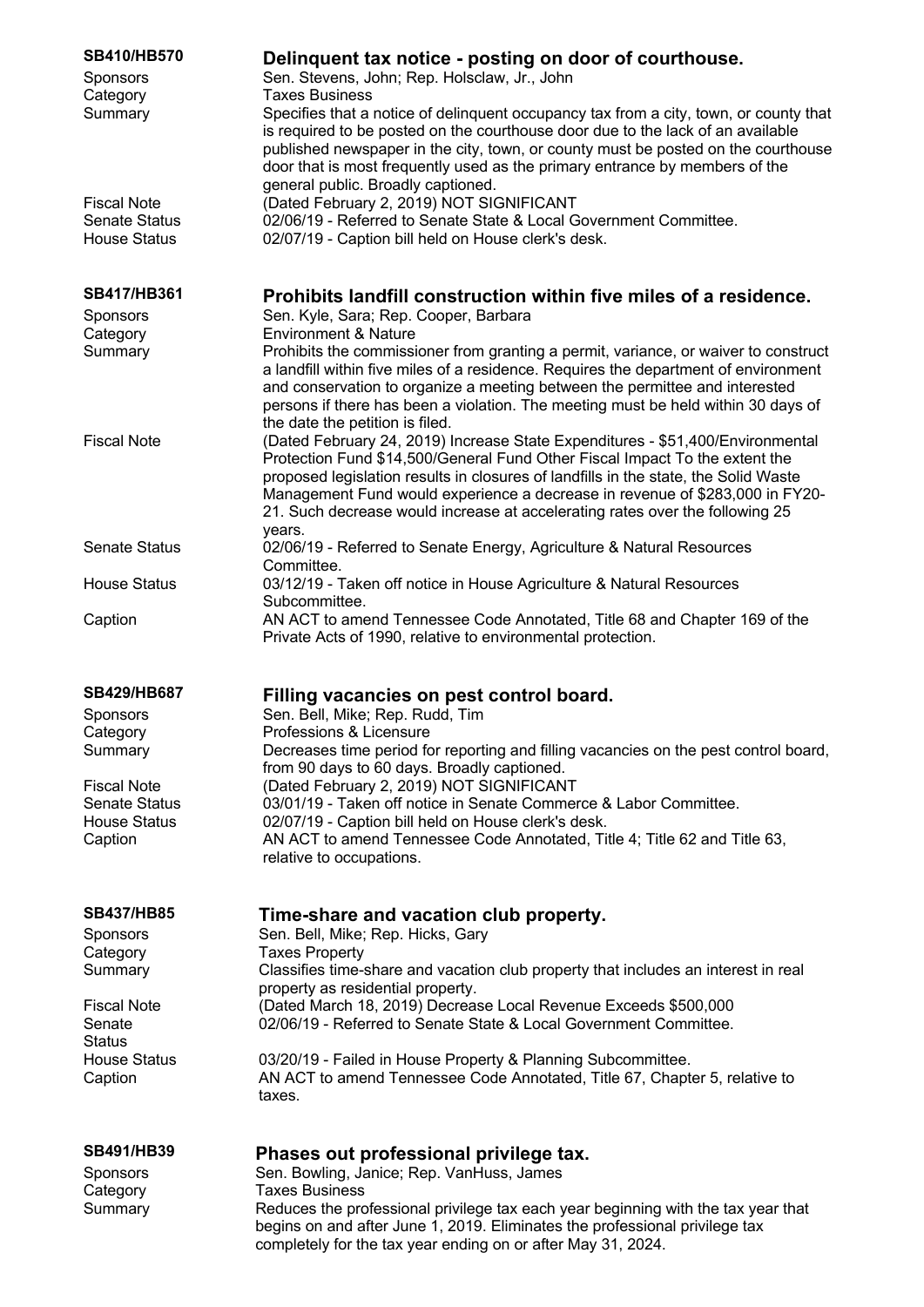| <b>Fiscal Note</b>                            | (Dated January 15, 2019) Decrease State Revenue Net Impact \$18,700,500/FY18-<br>19 \$37,401,000/FY19-20 \$56,101,500/FY20-21 \$74,802,000/FY21-22<br>\$93,502,501/FY22-23 and Subsequent Years Decrease State Expenditures<br>\$194,900/FY18-19 \$389,800/FY19-20 \$584,600/FY20-21 \$779,500/FY21-22<br>\$974,400/FY22-23 and Subsequent Years Increase Local Revenue \$92,800/FY18-<br>19 \$185,700/FY19-20 \$278,500/FY20-21 \$371,300/FY21-22 \$464,200/FY22-23 and<br><b>Subsequent Years</b> |
|-----------------------------------------------|-----------------------------------------------------------------------------------------------------------------------------------------------------------------------------------------------------------------------------------------------------------------------------------------------------------------------------------------------------------------------------------------------------------------------------------------------------------------------------------------------------|
| Senate<br><b>Status</b>                       | 05/01/19 - Senate Finance, Ways & Means Committee deferred to first calendar of<br>2020.                                                                                                                                                                                                                                                                                                                                                                                                            |
| House<br><b>Status</b>                        | 01/22/19 - Referred to House Finance, Ways & Means Subcommittee.                                                                                                                                                                                                                                                                                                                                                                                                                                    |
| Caption                                       | AN ACT to amend Tennessee Code Annotated, Title 67, Chapter 4, Part 17, relative<br>to the privilege tax imposed on persons engaged in certain occupations.                                                                                                                                                                                                                                                                                                                                         |
| <b>SB492/HB40</b>                             | Eliminates professional privilege tax.                                                                                                                                                                                                                                                                                                                                                                                                                                                              |
| Sponsors<br>Category                          | Sen. Bowling, Janice; Rep. VanHuss, James<br><b>Taxes Business</b>                                                                                                                                                                                                                                                                                                                                                                                                                                  |
| Summary                                       | Eliminates the professional privilege tax for the tax year ending on May 31, 2020,<br>and for any subsequent tax years.                                                                                                                                                                                                                                                                                                                                                                             |
| <b>Fiscal Note</b>                            | (Dated January 14, 2019) Decrease State Revenue Net Impact \$93,502,500/FY18-<br>19 and Subsequent Years Decrease State Expenditures \$974,400/FY18-19 and<br>Subsequent Years Increase Local Revenue \$464,200/FY18-19 and Subsequent                                                                                                                                                                                                                                                              |
|                                               | Years                                                                                                                                                                                                                                                                                                                                                                                                                                                                                               |
| Senate<br><b>Status</b>                       | 05/01/19 - Senate Finance, Ways & Means Committee deferred to first calendar of<br>2020.                                                                                                                                                                                                                                                                                                                                                                                                            |
| <b>House Status</b><br>Caption                | 01/22/19 - Referred to House Finance, Ways & Means Subcommittee.<br>AN ACT to amend Tennessee Code Annotated, Title 67, Chapter 4, Part 17, relative<br>to the privilege tax imposed on persons engaged in certain occupations.                                                                                                                                                                                                                                                                     |
| <b>SB495/HB98</b><br><b>Sponsors</b>          | Requires publication roster of licensed geologists online.<br>Sen. Bowling, Janice; Rep. Reedy, Jay                                                                                                                                                                                                                                                                                                                                                                                                 |
| Category<br>Summary                           | Media & Publishing<br>Requires that the division of geology publish a roster of licensed geologists on the<br>departmentâ<br>s website.                                                                                                                                                                                                                                                                                                                                                             |
| <b>Fiscal Note</b><br>Senate<br><b>Status</b> | (Dated March 20, 2019) NOT SIGNIFICANT<br>02/07/19 - Referred to Senate Energy, Agriculture & Natural Resources Committee.                                                                                                                                                                                                                                                                                                                                                                          |
| <b>House Status</b><br>Caption                | 01/28/19 - Caption bill held on House clerk's desk.<br>AN ACT to amend Tennessee Code Annotated, Title 20; Title 62 and Title 63,<br>relative to occupational licensing.                                                                                                                                                                                                                                                                                                                            |
| SB520/HB1371<br>Sponsors<br>Category          | Limits foreign ownership of agricultural property in this state.<br>Sen. Niceley, Frank; Rep. Sexton, Jerry<br>Agriculture                                                                                                                                                                                                                                                                                                                                                                          |
| Summary                                       | Prohibits a nonresident alien, foreign business, or foreign government, or an<br>agent, trustee, or fiduciary thereof, from purchasing or otherwise acquiring<br>agricultural land in this state. Specifies that a nonresident alien, foreign business,<br>or foreign government who holds agricultural land in this state on July 1, 2019,<br>may continue to own or hold the agricultural land, but shall not purchase or<br>otherwise acquire additional agricultural land in this state.        |
| <b>Fiscal Note</b><br><b>Senate Status</b>    | (Dated April 4, 2019) Increase State Expenditures - \$132,200<br>02/07/19 - Referred to Senate Energy, Agriculture & Natural Resources                                                                                                                                                                                                                                                                                                                                                              |
| <b>House Status</b><br>Caption                | Committee.<br>02/13/19 - Referred to House Agriculture & Natural Resources Subcommittee.<br>AN ACT to amend Tennessee Code Annotated, Title 43; Title 44; Title 47; Title 48<br>and Title 66, relative to agricultural property.                                                                                                                                                                                                                                                                    |
| SB521/HB418                                   | Revises zoning notification regarding private property.                                                                                                                                                                                                                                                                                                                                                                                                                                             |
| Sponsors                                      | Sen. Niceley, Frank; Rep. Marsh, Pat                                                                                                                                                                                                                                                                                                                                                                                                                                                                |
| Category<br>Summary                           | Property & Housing<br>Requires a zoning amendment affecting one or more parcels of private property to<br>only take effect if there is written consent from each owner. Orders the governing                                                                                                                                                                                                                                                                                                        |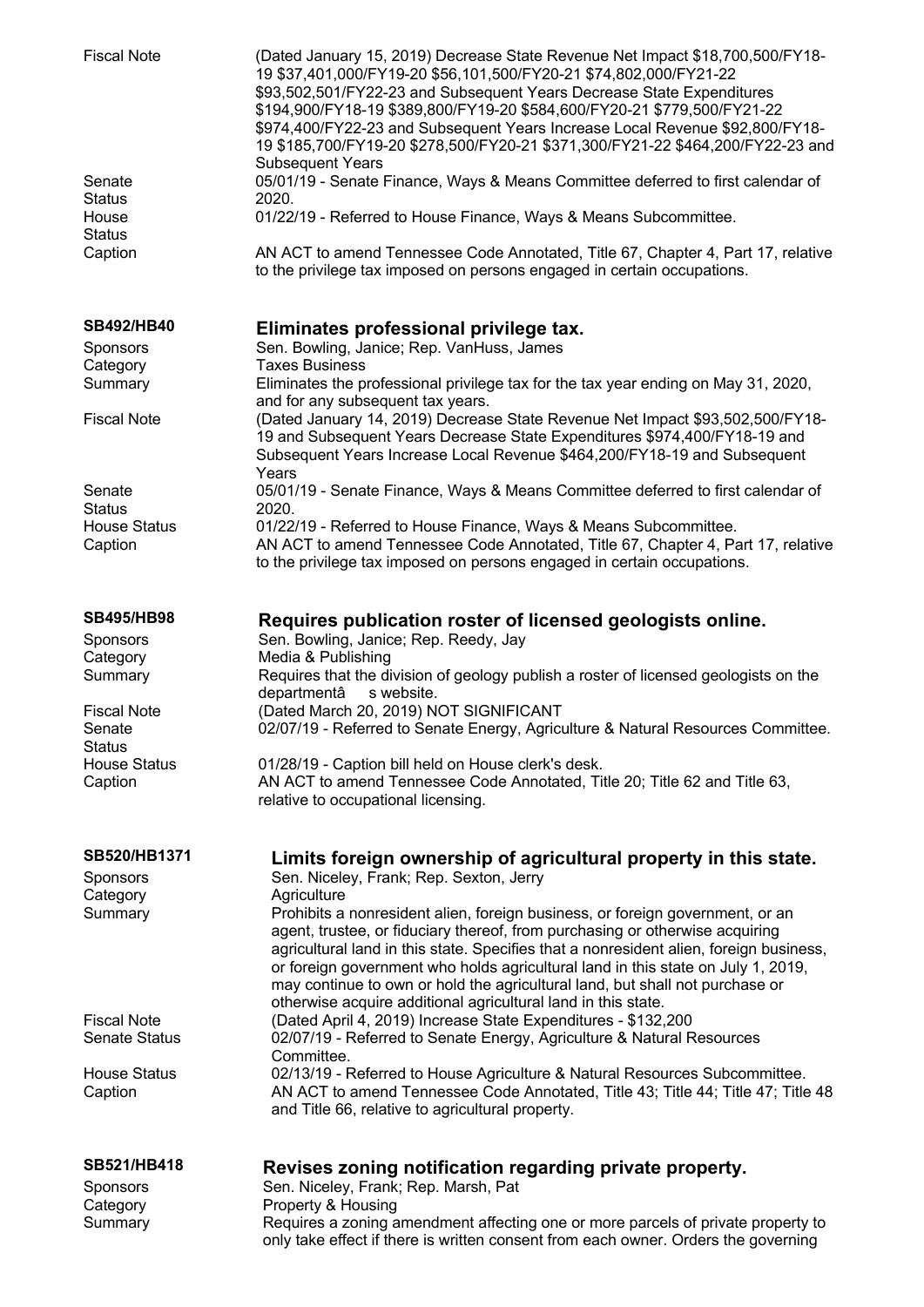| <b>Fiscal Note</b><br>Senate Status<br><b>House Status</b><br>Caption | body of a county to provide written notice 30 days before any public hearing to<br>each individual property owner whose property is the subject of a proposed<br>amendment to the zoning ordinance that changes the designation of the zoning<br>district unless the owner already has knowledge of it.<br>(Dated March 15, 2019) Other Fiscal Impact A precise impact to local government<br>cannot reasonably be determined.<br>02/07/19 - Referred to Senate State & Local Government Committee.<br>03/27/19 - Taken off notice in House Property & Planning Subcommittee.<br>AN ACT to amend Tennessee Code Annotated, Title 13, Chapter 7, relative to<br>zoning. |
|-----------------------------------------------------------------------|------------------------------------------------------------------------------------------------------------------------------------------------------------------------------------------------------------------------------------------------------------------------------------------------------------------------------------------------------------------------------------------------------------------------------------------------------------------------------------------------------------------------------------------------------------------------------------------------------------------------------------------------------------------------|
| <b>SB530/HB717</b>                                                    | Update of date comprehensive growth plans are to be filed.                                                                                                                                                                                                                                                                                                                                                                                                                                                                                                                                                                                                             |
| Sponsors                                                              | Sen. Briggs, Richard; Rep. Lafferty, Justin                                                                                                                                                                                                                                                                                                                                                                                                                                                                                                                                                                                                                            |
| Category<br>Summary                                                   | Government Organization<br>Updates comprehensive growth plans be filed with the local government planning                                                                                                                                                                                                                                                                                                                                                                                                                                                                                                                                                              |
|                                                                       | advisory committee by July 1, 2021, instead of July 1, 2000, and July 1, 2001.                                                                                                                                                                                                                                                                                                                                                                                                                                                                                                                                                                                         |
| <b>Fiscal Note</b><br><b>Senate Status</b>                            | (Dated March 17, 2019) NOT SIGNIFICANT<br>02/07/19 - Referred to Senate State & Local Government Committee.                                                                                                                                                                                                                                                                                                                                                                                                                                                                                                                                                            |
| <b>House Status</b>                                                   | 02/11/19 - Referred to House Property & Planning Subcommittee.                                                                                                                                                                                                                                                                                                                                                                                                                                                                                                                                                                                                         |
| Caption                                                               | AN ACT to amend Tennessee Code Annotated, Title 6, Chapter 58, relative to                                                                                                                                                                                                                                                                                                                                                                                                                                                                                                                                                                                             |
|                                                                       | comprehensive growth plans.                                                                                                                                                                                                                                                                                                                                                                                                                                                                                                                                                                                                                                            |
| SB543/HB1073                                                          | Lien enforcement under the Tennessee Self-Service Storage<br><b>Facility Act.</b>                                                                                                                                                                                                                                                                                                                                                                                                                                                                                                                                                                                      |
| Sponsors                                                              | Sen. Gardenhire, Todd; Rep. Lynn, Susan                                                                                                                                                                                                                                                                                                                                                                                                                                                                                                                                                                                                                                |
| Category                                                              | Property & Housing                                                                                                                                                                                                                                                                                                                                                                                                                                                                                                                                                                                                                                                     |
| Summary                                                               | Revises provisions governing notice for lien enforcement under the Tennessee<br>Self-Service Storage Facility Act. Requires owner to advertise sale of personal                                                                                                                                                                                                                                                                                                                                                                                                                                                                                                        |
|                                                                       | property in a commercially reasonable manner after expiration of the time stated<br>in the notice and if the personal property has not otherwise been disposed of.<br>Specifies that the manner of advertisement is deemed commercially reasonable if<br>not less than three potential bidders participate in the sale at the time and place<br>advertised. Specifies that the advertisement of sale may include, but not be<br>limited to, the publishing one time before the date of the sale of the personal<br>property in a newspaper of general circulation that serves the area where the self-<br>storage facility is located.                                 |
| <b>Fiscal Note</b>                                                    | (Dated February 20, 2019) NOT SIGNIFICANT                                                                                                                                                                                                                                                                                                                                                                                                                                                                                                                                                                                                                              |
| <b>Senate Status</b>                                                  | 02/07/19 - Referred to Senate Judiciary Committee.                                                                                                                                                                                                                                                                                                                                                                                                                                                                                                                                                                                                                     |
| <b>House Status</b><br>Caption                                        | 01/22/20 - House sponsor changed from Sanderson to Lynn.<br>AN ACT to amend Tennessee Code Annotated, Title 66, Chapter 31, relative to                                                                                                                                                                                                                                                                                                                                                                                                                                                                                                                                |
|                                                                       | self-service storage facilities.                                                                                                                                                                                                                                                                                                                                                                                                                                                                                                                                                                                                                                       |
| SB546/HB1301<br><b>Sponsors</b><br>Category                           | Disaster relief funds issued by department of revenue.<br>Sen. Reeves, Shane; Rep. Baum, Charlie<br><b>Taxes Sales</b>                                                                                                                                                                                                                                                                                                                                                                                                                                                                                                                                                 |
| Summary                                                               | Requires the commissioner of revenue to annually report the amount of disaster<br>relief refunds issued by the department for the previous calendar year. Broadly<br>captioned.                                                                                                                                                                                                                                                                                                                                                                                                                                                                                        |
| <b>Fiscal Note</b>                                                    | (Dated February 27, 2019) NOT SIGNIFICANT                                                                                                                                                                                                                                                                                                                                                                                                                                                                                                                                                                                                                              |
| <b>Senate Status</b><br><b>House Status</b>                           | 03/19/19 - Taken off notice in Senate Finance Revenue Subcommittee.<br>02/11/19 - Caption bill held on House clerk's desk.                                                                                                                                                                                                                                                                                                                                                                                                                                                                                                                                             |
| Caption                                                               | AN ACT to amend Tennessee Code Annotated, Title 67, relative to taxes.                                                                                                                                                                                                                                                                                                                                                                                                                                                                                                                                                                                                 |
| <b>SB554/HB546</b>                                                    |                                                                                                                                                                                                                                                                                                                                                                                                                                                                                                                                                                                                                                                                        |
| Sponsors                                                              | <b>Rights of survivorship.</b><br>Sen. Swann, Art; Rep. Moon, Jerome                                                                                                                                                                                                                                                                                                                                                                                                                                                                                                                                                                                                   |
| Category                                                              | Property & Housing                                                                                                                                                                                                                                                                                                                                                                                                                                                                                                                                                                                                                                                     |
| Summary                                                               | Allows creation of a joint tenancy with right of survivorship and requires any share<br>of a descended tenant to go to the surviving one. Orders that a joint tenancy with<br>right of survivorship cannot be destroyed unilaterally under the common law<br>doctrine of severance by the action of any of the joint tenants conveying their<br>interest to a third party.                                                                                                                                                                                                                                                                                             |
| <b>Fiscal Note</b>                                                    | (Dated March 15, 2019) NOT SIGNIFICANT                                                                                                                                                                                                                                                                                                                                                                                                                                                                                                                                                                                                                                 |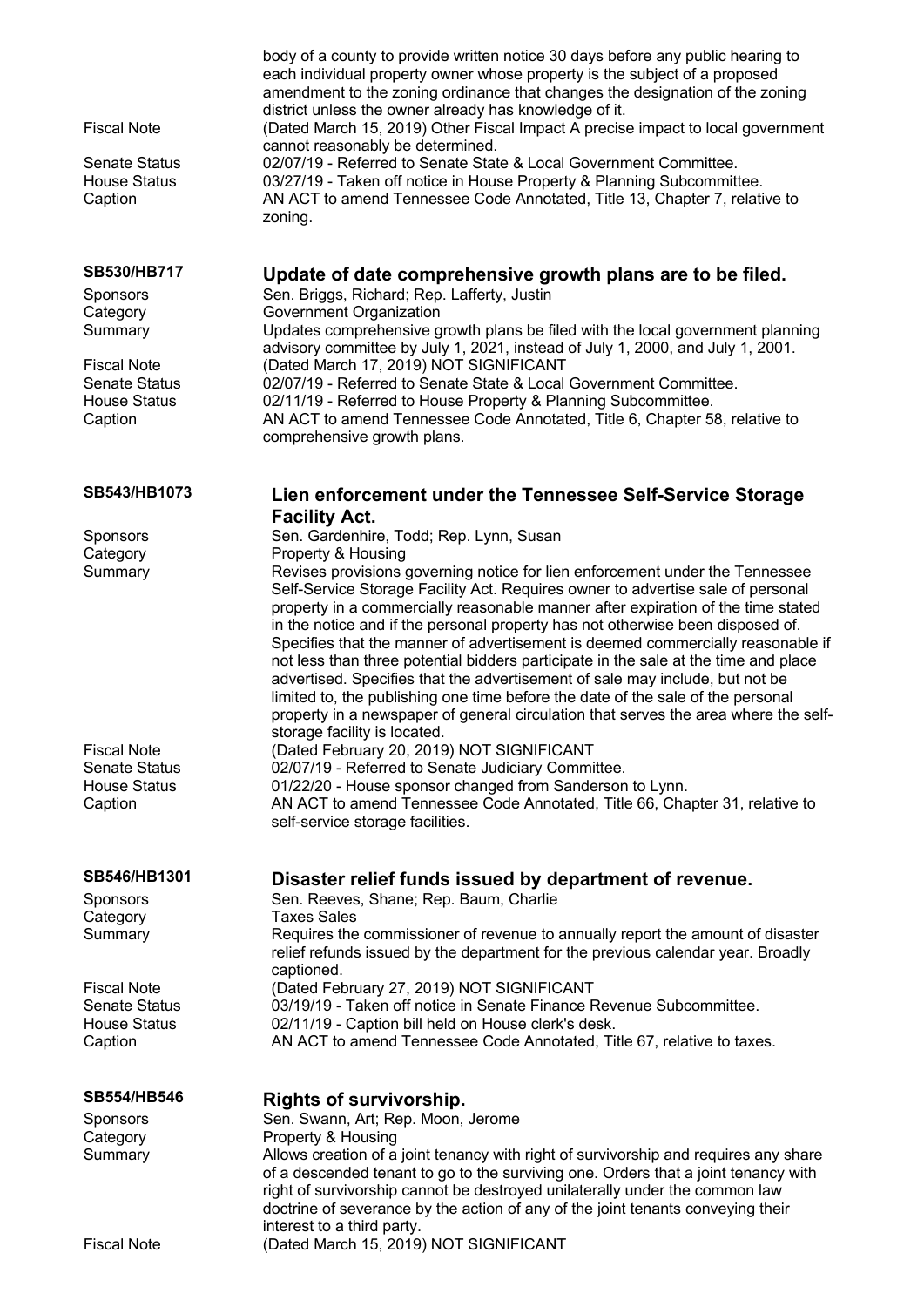| <b>Senate Status</b><br><b>House Status</b><br>Caption                       | 04/23/19 - Taken off notice in Senate Judiciary Committee.<br>02/11/19 - Referred to House Civil Justice Subcommittee.<br>AN ACT to amend Tennessee Code Annotated, Title 66, relative to rights of<br>survivorship.                                                                                                                                                                                                                                                                         |
|------------------------------------------------------------------------------|----------------------------------------------------------------------------------------------------------------------------------------------------------------------------------------------------------------------------------------------------------------------------------------------------------------------------------------------------------------------------------------------------------------------------------------------------------------------------------------------|
| <b>SB555/HB188</b>                                                           | Removes requirement of general fund remittance of county                                                                                                                                                                                                                                                                                                                                                                                                                                     |
| Sponsors<br>Category<br>Summary                                              | register's commission.<br>Sen. Swann, Art; Rep. Carr, Dale<br><b>Taxes Business</b><br>Removes requirement that 52 percent of five percent commission retained by<br>county registers for recordation tax be remitted to state treasurer and credited to<br>state general fund.                                                                                                                                                                                                              |
| <b>Fiscal Note</b>                                                           | (Dated January 31, 2019) Decrease State Revenue \$6,726,200 Increase Local<br>Revenue \$6,726,200                                                                                                                                                                                                                                                                                                                                                                                            |
| <b>Senate Status</b><br><b>House Status</b><br>Caption                       | 02/07/19 - Referred to Senate State & Local Government Committee.<br>02/01/19 - Referred to House Property & Planning Subcommittee.<br>AN ACT to amend Tennessee Code Annotated, Section 67-4-409, relative to<br>county register commissions.                                                                                                                                                                                                                                               |
| <b>SB556/HB264</b>                                                           | Requires report of number of business licenses issued by<br>certain date.                                                                                                                                                                                                                                                                                                                                                                                                                    |
| Sponsors<br>Category<br>Summary                                              | Sen. Swann, Art; Rep. Carr, Dale<br>Professions & Licensure<br>Requires the governing body of each municipality, county, and metropolitan form of<br>government to report to the state and local government committee of the senate<br>and the local government committee of the house of representatives, no later than<br>February 1, 2020, on the number of business licenses issued to hotels, motels, and<br>other places of accommodation for transients for the immediately preceding |
| <b>Fiscal Note</b><br><b>Senate Status</b><br><b>House Status</b><br>Caption | calendar year. Broadly captioned.<br>(Dated February 26, 2019) NOT SIGNIFICANT<br>02/07/19 - Referred to Senate State & Local Government Committee.<br>02/01/19 - Referred to House Cities & Counties Subcommittee.<br>AN ACT to amend Tennessee Code Annotated, Title 5; Title 6; Title 7; Title 13;<br>Title 67 and Title 68, relative to accommodations for transients.                                                                                                                   |
| <b>SB568/HB629</b>                                                           | Commission retained by county registers for collecting and                                                                                                                                                                                                                                                                                                                                                                                                                                   |
| Sponsors<br>Category<br>Summary                                              | reporting recordation tax.<br>Sen. Bowling, Janice; Rep. Bricken, Rush<br><b>Taxes Property</b><br>Removes requirement that 52 percent of the five percent commission retained by<br>county registers for collecting and reporting recordation tax must be remitted to<br>state treasurer and credited to state general fund.                                                                                                                                                                |
| <b>Fiscal Note</b>                                                           | (Dated February 21, 2019) Decrease State Revenue -- \$6,726,200 Increase Local<br>Revenue -- \$6,726,200                                                                                                                                                                                                                                                                                                                                                                                     |
| <b>Senate Status</b><br><b>House Status</b><br>Caption                       | 02/07/19 - Referred to Senate State & Local Government Committee.<br>02/11/19 - Referred to House Property & Planning Subcommittee.<br>AN ACT to amend Tennessee Code Annotated, Section 67-4-409, relative to<br>county register commissions.                                                                                                                                                                                                                                               |
| <b>SB570/HB861</b>                                                           | Reporting on total amount of state funds paid to acquire<br>property through eminent domain.                                                                                                                                                                                                                                                                                                                                                                                                 |
| Sponsors<br>Category<br>Summary                                              | Sen. Bowling, Janice; Rep. Russell, Lowell<br>Property & Housing<br>Requires the commissioner of finance and administration to report the total amount<br>of state funds paid to acquire property through eminent domain in the 2017-2018<br>year to the chairs of the finance, ways and means committees and the office of                                                                                                                                                                  |
| <b>Fiscal Note</b><br><b>Senate Status</b><br><b>House Status</b>            | legislative budget analysis by January 1, 2020. Broadly captioned.<br>(Dated February 6, 2019) NOT SIGNIFICANT<br>02/07/19 - Referred to Senate Judiciary Committee.<br>02/11/19 - Referred to House Constitutional Protections & Sentencing<br>Subcommittee.                                                                                                                                                                                                                                |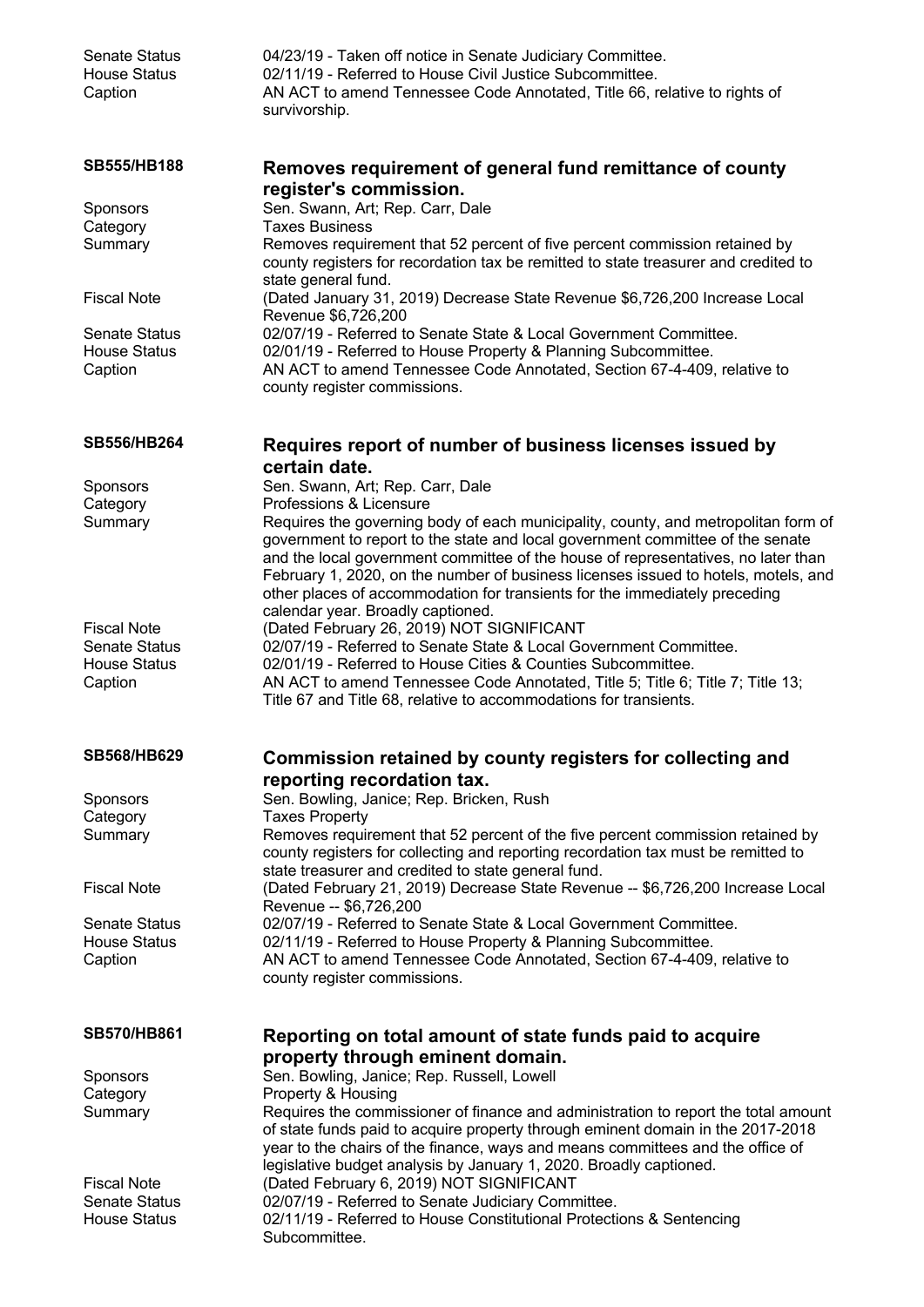| Caption                                                                      | AN ACT to amend Tennessee Code Annotated, Title 5; Title 29, Chapter 17; Title<br>29, Chapter 16 and Title 65, relative to eminent domain.                                                                                                                                                                                                                                                                                                                                                                                                                                                                                                                                                                                                                                                                               |
|------------------------------------------------------------------------------|--------------------------------------------------------------------------------------------------------------------------------------------------------------------------------------------------------------------------------------------------------------------------------------------------------------------------------------------------------------------------------------------------------------------------------------------------------------------------------------------------------------------------------------------------------------------------------------------------------------------------------------------------------------------------------------------------------------------------------------------------------------------------------------------------------------------------|
| SB574/HB693<br>Sponsors<br>Category<br>Summary                               | Time frame for eligible taxpayers to apply for refund.<br>Sen. Gardenhire, Todd; Rep. Carr, Dale<br><b>Taxes Property</b><br>Extends time eligible taxpayers may apply for a refund or present a credit voucher                                                                                                                                                                                                                                                                                                                                                                                                                                                                                                                                                                                                          |
|                                                                              | for credit on their taxes from within 35 days from the date taxes in the jurisdiction<br>become delinquent for that year to within 40 days from that date. Broadly<br>captioned.                                                                                                                                                                                                                                                                                                                                                                                                                                                                                                                                                                                                                                         |
| <b>Fiscal Note</b><br><b>Senate Status</b><br><b>House Status</b><br>Caption | (Dated February 27, 2019) NOT SIGNIFICANT<br>02/07/19 - Referred to Senate State & Local Government Committee.<br>02/11/19 - Referred to House Property & Planning Subcommittee.<br>AN ACT to amend Tennessee Code Annotated, Title 67, Chapter 5, relative to<br>property tax.                                                                                                                                                                                                                                                                                                                                                                                                                                                                                                                                          |
| SB645/HB874                                                                  | Replaces reference to house insurance and banking committee<br>to house insurance committee.                                                                                                                                                                                                                                                                                                                                                                                                                                                                                                                                                                                                                                                                                                                             |
| Sponsors<br>Category                                                         | Sen. Roberts, Kerry; Rep. Curcio, Michael<br>Insurance General                                                                                                                                                                                                                                                                                                                                                                                                                                                                                                                                                                                                                                                                                                                                                           |
| Summary                                                                      | Corrects a reference to the insurance and banking committee of the house of<br>representatives by replacing it with a reference to the insurance committee of the<br>house of representatives.                                                                                                                                                                                                                                                                                                                                                                                                                                                                                                                                                                                                                           |
| Amendment<br>Summary                                                         | House amendment 1 (004350) rewrites the bill and attempts to match Tennessee<br>code with Federal code in an effort to reduce regulation concerning associations<br>banding together to create health insurance plans. Deletes the requirement that<br>bona fide associations must have been in existence for at least five years and<br>maintained in good faith for purposes other than obtaining insurance. Adds that<br>associations or business coalitions who are entering into an agreement to pool<br>their liabilities must have at least one substantial business purpose unrelated to<br>offering and providing insurance coverage. However, allows such coverage to<br>serve as their primary purpose. Senate amendment 2 (012468) changes this bill's<br>effective date from July 1, 2019, to July 1, 2020. |
| <b>Fiscal Note</b>                                                           | (Dated February 9, 2019) NOT SIGNIFICANT                                                                                                                                                                                                                                                                                                                                                                                                                                                                                                                                                                                                                                                                                                                                                                                 |
| Senate Status                                                                | 01/27/20 - Senate passed with amendment 2 (012468), which changes the<br>effective date to July 1, 2020.                                                                                                                                                                                                                                                                                                                                                                                                                                                                                                                                                                                                                                                                                                                 |
| <b>House Status</b>                                                          | 01/30/20 - House concurred in Senate amendment 2.                                                                                                                                                                                                                                                                                                                                                                                                                                                                                                                                                                                                                                                                                                                                                                        |
| Executive<br><b>Status</b>                                                   | 02/06/20 - Sent to governor.                                                                                                                                                                                                                                                                                                                                                                                                                                                                                                                                                                                                                                                                                                                                                                                             |
| Caption                                                                      | AN ACT to amend Tennessee Code Annotated, Title 56, relative to insurance.                                                                                                                                                                                                                                                                                                                                                                                                                                                                                                                                                                                                                                                                                                                                               |
| SB682/HB875<br>Sponsors                                                      | Limits enforcement of a lien.<br>Sen. Gardenhire, Todd; Rep. Curcio, Michael                                                                                                                                                                                                                                                                                                                                                                                                                                                                                                                                                                                                                                                                                                                                             |
| Category                                                                     | Property & Housing                                                                                                                                                                                                                                                                                                                                                                                                                                                                                                                                                                                                                                                                                                                                                                                                       |
| Summary                                                                      | Limits recovery of assets in successful lien challenges if the action was brought to<br>challenge the securing unpaid dues, fees, assessments, or other charges pursuant<br>to a properly recorded master deed.                                                                                                                                                                                                                                                                                                                                                                                                                                                                                                                                                                                                          |
| <b>Fiscal Note</b>                                                           | (Dated February 27, 2019) NOT SIGNIFICANT                                                                                                                                                                                                                                                                                                                                                                                                                                                                                                                                                                                                                                                                                                                                                                                |
| <b>Senate Status</b><br><b>House Status</b>                                  | 02/07/19 - Referred to Senate Judiciary Committee.<br>02/11/19 - Referred to House Civil Justice Subcommittee.                                                                                                                                                                                                                                                                                                                                                                                                                                                                                                                                                                                                                                                                                                           |
| Caption                                                                      | AN ACT to amend Tennessee Code Annotated, Section 66-21-108, relative to<br>liens.                                                                                                                                                                                                                                                                                                                                                                                                                                                                                                                                                                                                                                                                                                                                       |
| <b>SB706/HB579</b><br>Sponsors                                               | Report on status of broadband accessibility grant program.<br>Sen. Stevens, John; Rep. Todd, Chris                                                                                                                                                                                                                                                                                                                                                                                                                                                                                                                                                                                                                                                                                                                       |
| Category<br>Summary                                                          | <b>Economic Development</b><br>Requires the department of economic and community development to deliver its<br>report on the status of grants under the broadband accessibility grant program to<br>the chairs of the commerce committee of the house and the commerce and labor                                                                                                                                                                                                                                                                                                                                                                                                                                                                                                                                         |
|                                                                              | committee of the senate. Broadly captioned.                                                                                                                                                                                                                                                                                                                                                                                                                                                                                                                                                                                                                                                                                                                                                                              |
| <b>Fiscal Note</b><br><b>Senate Status</b>                                   | (Dated February 8, 2019) NOT SIGNIFICANT<br>02/07/19 - Referred to Senate Commerce & Labor Committee.                                                                                                                                                                                                                                                                                                                                                                                                                                                                                                                                                                                                                                                                                                                    |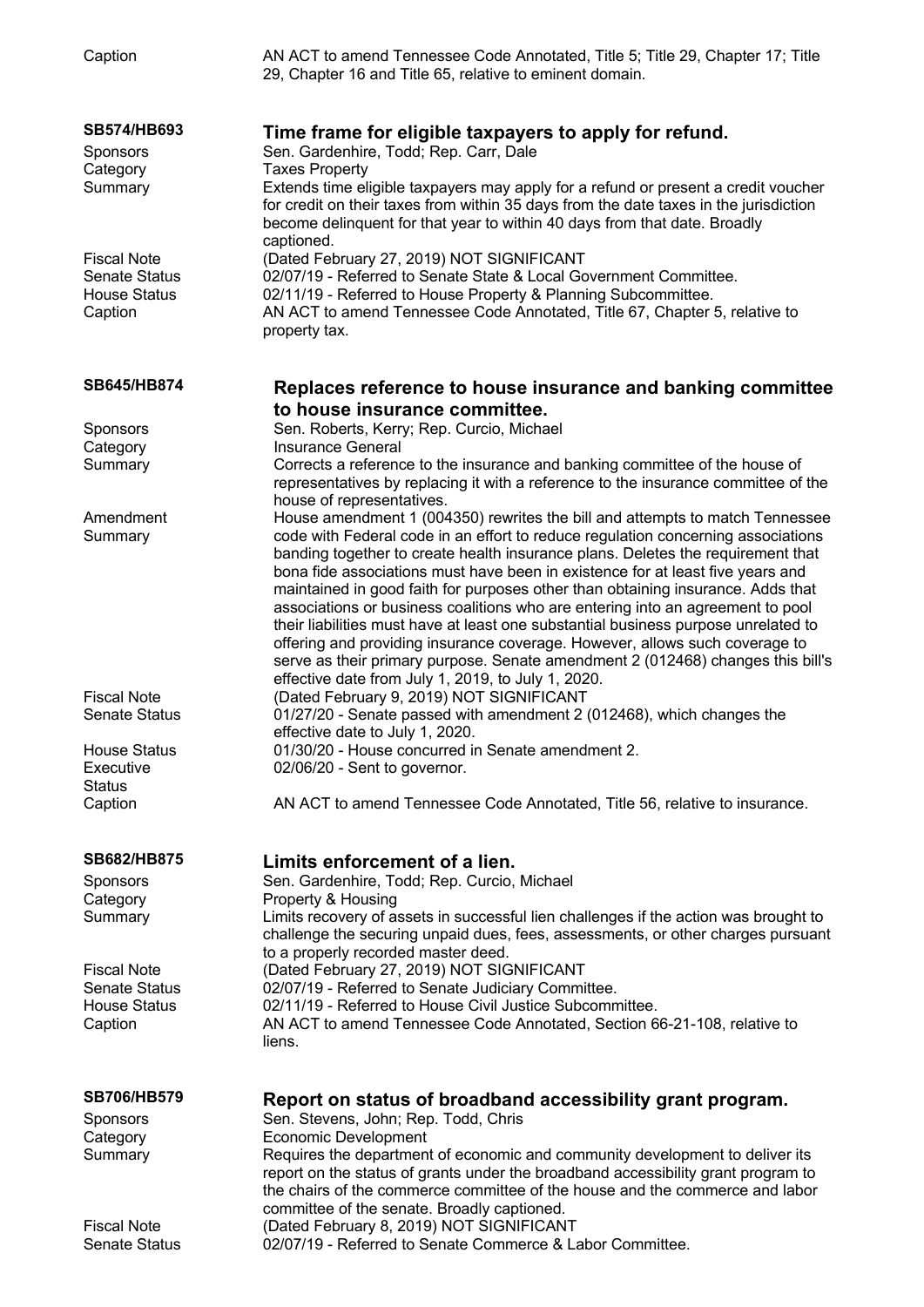| <b>House Status</b><br>Caption              | 02/07/19 - Caption bill held on House clerk's desk.<br>AN ACT to amend Tennessee Code Annotated, Title 4; Title 65 and Title 67,<br>relative to rural broadband access.                                                                                                                                                                                                                                             |
|---------------------------------------------|---------------------------------------------------------------------------------------------------------------------------------------------------------------------------------------------------------------------------------------------------------------------------------------------------------------------------------------------------------------------------------------------------------------------|
| SB714/HB851<br>Sponsors<br>Category         | Notice of an execution and sale of land.<br>Sen. Stevens, John; Rep. Halford, Curtis<br>Property & Housing                                                                                                                                                                                                                                                                                                          |
| Summary<br>Fiscal Note                      | Increases the time in which a person in actual possession and occupation of land<br>must be provided notice of execution and sale, from 20 days to 25 days.<br>(Dated March 15, 2019) NOT SIGNIFICANT                                                                                                                                                                                                               |
| <b>Senate Status</b><br><b>House Status</b> | 02/07/19 - Referred to Senate Commerce & Labor Committee.<br>02/07/19 - Caption bill held on House clerk's desk.                                                                                                                                                                                                                                                                                                    |
| Caption                                     | AN ACT to amend Tennessee Code Annotated, Title 26; Title 30; Title 31; Title 32;<br>Title 56 and Title 71, relative to property.                                                                                                                                                                                                                                                                                   |
| <b>SB715/HB853</b>                          | Annexation of territory by municipality that is not contiguous to<br>its boundaries.                                                                                                                                                                                                                                                                                                                                |
| Sponsors                                    | Sen. Watson, Bo; Rep. Carter, Mike                                                                                                                                                                                                                                                                                                                                                                                  |
| Category<br>Summary                         | <b>Local Government</b><br>Requires the consent of a county before a municipality may annex territory that is<br>not contiguous to the municipality's boundary.                                                                                                                                                                                                                                                     |
| <b>Fiscal Note</b><br><b>Senate Status</b>  | (Dated February 22, 2019) NOT SIGNIFICANT<br>02/07/19 - Referred to Senate State & Local Government Committee.                                                                                                                                                                                                                                                                                                      |
| <b>House Status</b><br>Caption              | 02/27/19 - Taken off notice in House Property & Planning Subcommittee.<br>AN ACT to amend Tennessee Code Annotated, Title 6, Chapter 51 and Title 6,<br>Chapter 58, relative to municipalities.                                                                                                                                                                                                                     |
| SB717/HB863                                 | <b>Good Neighbor Compact.</b>                                                                                                                                                                                                                                                                                                                                                                                       |
| Sponsors<br>Category<br>Summary             | Sen. Gardenhire, Todd; Rep. Rudd, Tim<br><b>Government Regulation</b><br>Enacts reciprocal bans on states that have issued bans on states state-sponsored<br>travel to member states of this Compact, excepting travel for the purpose of<br>economic development and job recruitment. Becomes effective and binding on the<br>earlier date of legislative enactment of this Compact into law by at least 26 states |
| <b>Fiscal Note</b>                          | or December 31, 2019.<br>(Dated March 6, 2019) NOT SIGNIFICANT                                                                                                                                                                                                                                                                                                                                                      |
| <b>Senate Status</b><br><b>House Status</b> | 03/19/19 - Taken off notice in Senate State & Local Government Committee.<br>03/13/19 - Taken off notice in House Employee Affairs Subcommittee.                                                                                                                                                                                                                                                                    |
| Caption                                     | AN ACT to amend Tennessee Code Annotated, Title 4, relative to actions taken<br>against this state.                                                                                                                                                                                                                                                                                                                 |
| <b>SB766/HB582</b>                          | Taxation of residential property based on tree density.                                                                                                                                                                                                                                                                                                                                                             |
| Sponsors<br>Category<br>Summary             | Sen. Yarbro, Jeff; Rep. Potts, Jason<br><b>Taxes Property</b><br>Requires that tree density to be considered as a factor in determining residential                                                                                                                                                                                                                                                                 |
|                                             | property value and the respective taxation in Davidson and Shelby Counties.                                                                                                                                                                                                                                                                                                                                         |
| <b>Fiscal Note</b>                          | (Dated March 3, 2019) Other Fiscal Impact The precise mandatory recurring<br>decrease in property tax revenue collected by Davidson County cannot reasonably<br>be determined.                                                                                                                                                                                                                                      |
| Senate Status<br><b>House Status</b>        | 02/07/19 - Referred to Senate State & Local Government Committee.<br>03/06/19 - Taken off notice in House Property & Planning Subcommittee.                                                                                                                                                                                                                                                                         |
| Caption                                     | AN ACT to amend Tennessee Code Annotated, Title 67, Chapter 5, relative to<br>taxation of residential property based on tree density.                                                                                                                                                                                                                                                                               |
| SB811/HB845                                 | Regulatory oversight regarding effluents when federal<br>government lacks funds.                                                                                                                                                                                                                                                                                                                                    |
| Sponsors                                    | Sen. Jackson, Ed; Rep. Todd, Chris                                                                                                                                                                                                                                                                                                                                                                                  |
| Category<br>Summary                         | <b>Environment &amp; Nature</b><br>Requires state assume regulatory oversight over effluents during periods when the                                                                                                                                                                                                                                                                                                |
|                                             | federal government lacks adequate funds to exercise such responsibilities.                                                                                                                                                                                                                                                                                                                                          |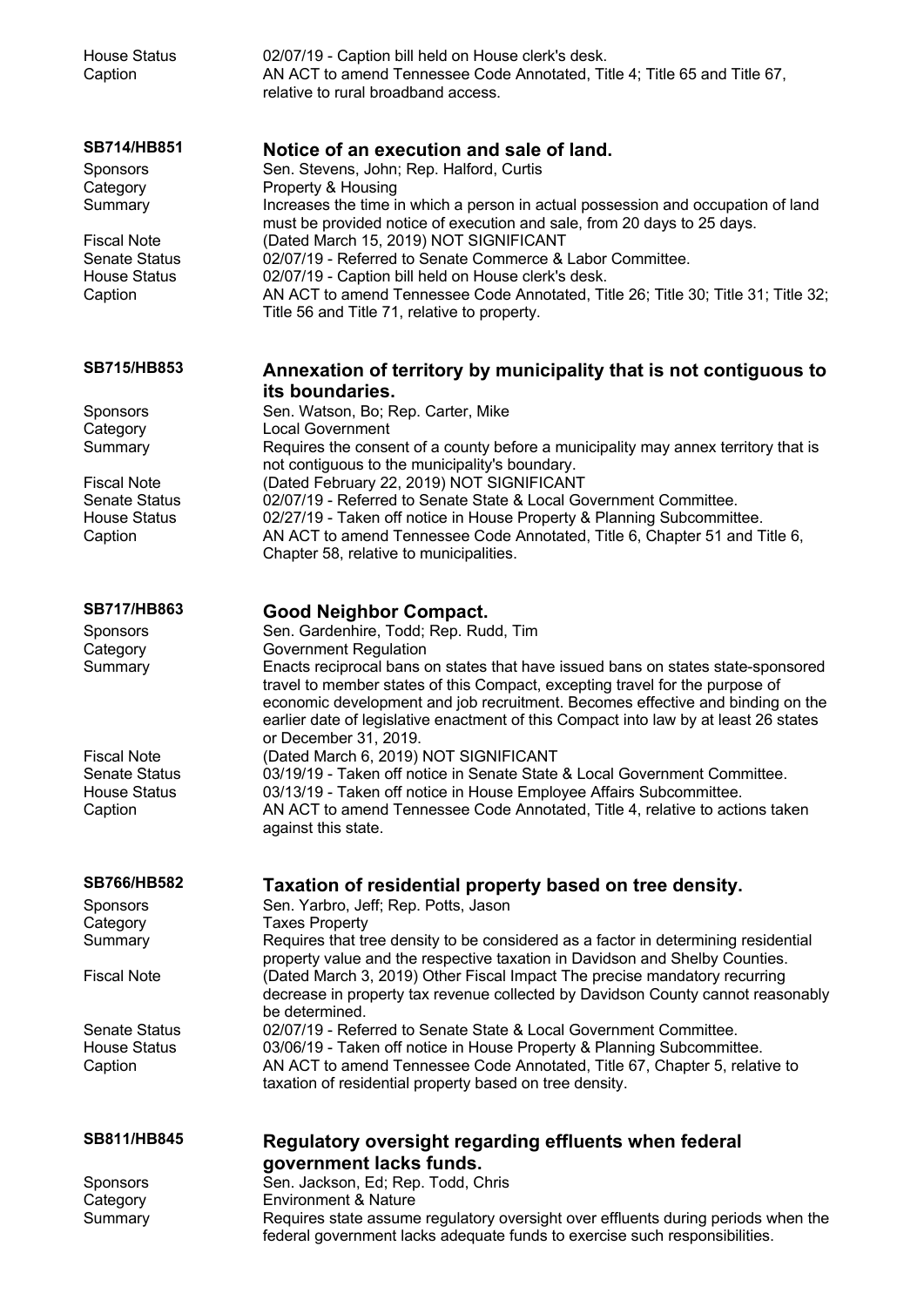| <b>Fiscal Note</b><br><b>Senate Status</b>                                   | (Dated March 14, 2019) NOT SIGNIFICANT<br>02/07/19 - Referred to Senate Energy, Agriculture & Natural Resources<br>Committee.                                                                                                                                                                                                                                                                                                                                                                                                                                                                                                                                                                         |
|------------------------------------------------------------------------------|-------------------------------------------------------------------------------------------------------------------------------------------------------------------------------------------------------------------------------------------------------------------------------------------------------------------------------------------------------------------------------------------------------------------------------------------------------------------------------------------------------------------------------------------------------------------------------------------------------------------------------------------------------------------------------------------------------|
| <b>House Status</b>                                                          | 03/19/19 - Taken off notice in House Agriculture & Natural Resources<br>Subcommittee.                                                                                                                                                                                                                                                                                                                                                                                                                                                                                                                                                                                                                 |
| Caption                                                                      | AN ACT to amend Tennessee Code Annotated, Title 68 and Title 69, relative to<br>environmental protection.                                                                                                                                                                                                                                                                                                                                                                                                                                                                                                                                                                                             |
| SB838/HB139                                                                  | Health insurance coverage of acupuncture services.                                                                                                                                                                                                                                                                                                                                                                                                                                                                                                                                                                                                                                                    |
| <b>Sponsors</b><br>Category                                                  | Sen. Akbari, Raumesh; Rep. Cooper, Barbara<br>Insurance Health                                                                                                                                                                                                                                                                                                                                                                                                                                                                                                                                                                                                                                        |
| Summary                                                                      | Orders every individual or group health insurance policy to provide coverage for<br>acupuncture services after January 1, 2020. Allows for more stringent deductible,<br>co-payment requirements and benefit limits than those established for the<br>treatment of other regular health benefits.                                                                                                                                                                                                                                                                                                                                                                                                     |
| <b>Fiscal Note</b>                                                           | (Dated January 31, 2019) Increase State Expenditures \$720,000/FY19-20<br>\$1,440,000/FY20-21 and Subsequent Years Potential Impact on Health Insurance<br>Premiums (required by Tenn. Code Ann. 3-2-111): Such legislation will result in an<br>increase in the cost of health insurance premiums for procedures and treatments<br>being provided by plans that do not currently offer these benefits at the proposed<br>mandated levels. It is estimated that the increase to each individual's total<br>premium will be less than one percent. A one percent increase in premium rates<br>could range between \$50 (single coverage) and \$140 (family coverage) depending<br>on the type of plan. |
| <b>Senate Status</b>                                                         | 02/11/19 - Referred to Senate Commerce & Labor Committee.                                                                                                                                                                                                                                                                                                                                                                                                                                                                                                                                                                                                                                             |
| <b>House Status</b><br>Executive                                             | 03/13/19 - Failed in House Life & Health Insurance Subcommittee.<br>03/11/19 - Joint Council on Pensions and Insurance released to standing                                                                                                                                                                                                                                                                                                                                                                                                                                                                                                                                                           |
| <b>Status</b>                                                                | committees with unfavorable comment.                                                                                                                                                                                                                                                                                                                                                                                                                                                                                                                                                                                                                                                                  |
| Caption                                                                      | AN ACT to amend Tennessee Code Annotated, Title 56, Chapter 7, relative to<br>health insurance coverage of acupuncture services.                                                                                                                                                                                                                                                                                                                                                                                                                                                                                                                                                                      |
| SB866/HB990                                                                  | Permit applications pertaining to water and sewage.                                                                                                                                                                                                                                                                                                                                                                                                                                                                                                                                                                                                                                                   |
| Sponsors<br>Category                                                         | Sen. Bowling, Janice; Rep. Russell, Lowell<br>Government Organization                                                                                                                                                                                                                                                                                                                                                                                                                                                                                                                                                                                                                                 |
| Summary                                                                      | Requires the department to either approve permit applications pertaining to water                                                                                                                                                                                                                                                                                                                                                                                                                                                                                                                                                                                                                     |
|                                                                              | and sewage within 30 days of receipt or provide a clear, written explanation for not<br>issuing the permit with citations to supporting authority. Broadly captioned.                                                                                                                                                                                                                                                                                                                                                                                                                                                                                                                                 |
| <b>Fiscal Note</b><br><b>Senate Status</b>                                   | (Dated March 15, 2019) NOT SIGNIFICANT<br>02/11/19 - Referred to Senate Energy, Agriculture & Natural Resources<br>Committee.                                                                                                                                                                                                                                                                                                                                                                                                                                                                                                                                                                         |
| <b>House Status</b><br>Caption                                               | 02/11/19 - Caption bill held on House clerk's desk.<br>AN ACT to amend Tennessee Code Annotated, Title 4, Chapter 3, Part 5; Title 5;<br>Title 6; Title 7; Title 11; Title 13; Title 59; Title 60; Title 62; Title 64; Title 65; Title 68<br>and Title 69, relative to the amount of time within which decisions are made<br>concerning permits.                                                                                                                                                                                                                                                                                                                                                      |
| <b>SB905/HB721</b>                                                           | TACIR study regarding inspection, testing, and quarantine of<br>property where fentanyl found.                                                                                                                                                                                                                                                                                                                                                                                                                                                                                                                                                                                                        |
| Sponsors                                                                     | Sen. Southerland, Steve; Rep. Moody, Debra                                                                                                                                                                                                                                                                                                                                                                                                                                                                                                                                                                                                                                                            |
| Category<br>Summary                                                          | <b>Health Care</b><br>Directs TACIR to conduct a study regarding the inspection, testing, and quarantine<br>of property where fentanyl or its analogues are found in this state and report the<br>findings to the health committees by January 1, 2020. Requires all appropriate<br>state department and agencies to provide assistance to TACIR in connection with<br>the study.                                                                                                                                                                                                                                                                                                                     |
| <b>Fiscal Note</b><br><b>Senate Status</b><br><b>House Status</b><br>Caption | (Dated February 13, 2019) NOT SIGNIFICANT<br>02/11/19 - Referred to Senate Health & Welfare Committee.<br>02/11/19 - Referred to House Mental Health & Substance Abuse Subcommittee.<br>AN ACT to amend Tennessee Code Annotated, Title 68, Chapter 212, relative to<br>fentanyl.                                                                                                                                                                                                                                                                                                                                                                                                                     |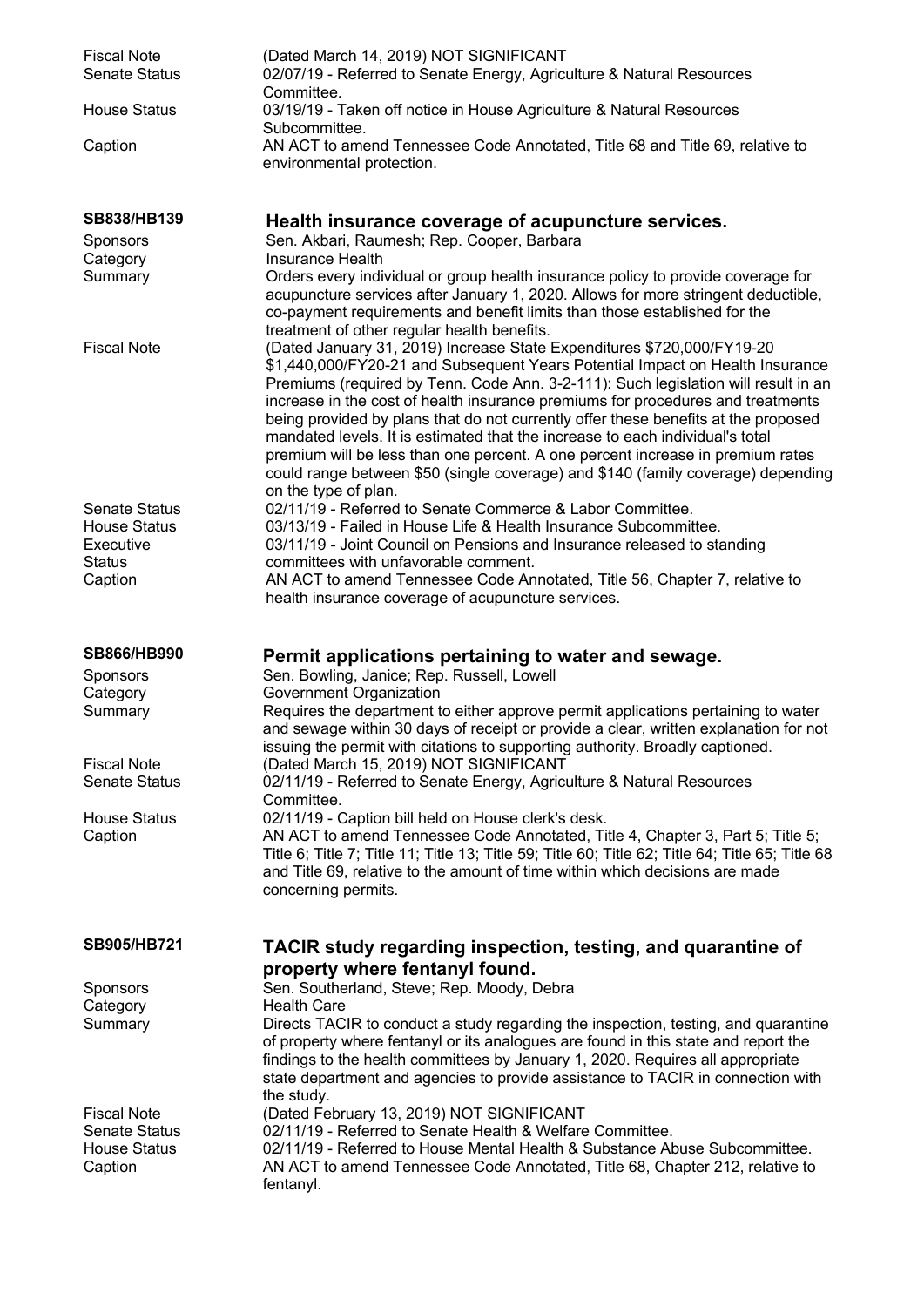| SB937/HB1219<br>Sponsors                    | <b>Issuance of temporary occupational licenses to spouses of</b><br>members of the armed forces.<br>Sen. Yarbro, Jeff; Rep. Potts, Jason                                                                                                                                                                                                                                                                                                                                                                                                                                                                                                                        |
|---------------------------------------------|-----------------------------------------------------------------------------------------------------------------------------------------------------------------------------------------------------------------------------------------------------------------------------------------------------------------------------------------------------------------------------------------------------------------------------------------------------------------------------------------------------------------------------------------------------------------------------------------------------------------------------------------------------------------|
| Category<br>Summary                         | Professions & Licensure<br>Directs the department of health and the department of commerce and insurance<br>to promulgate rules for the issuance of temporary occupational licenses to<br>spouses of members of the armed forces of the United States who have been<br>transferred by the military to Tennessee.                                                                                                                                                                                                                                                                                                                                                |
| <b>Fiscal Note</b>                          | (Dated February 22, 2019) NOT SIGNIFICANT                                                                                                                                                                                                                                                                                                                                                                                                                                                                                                                                                                                                                       |
| <b>Senate Status</b><br><b>House Status</b> | 03/19/19 - Failed in Senate Commerce & Labor Committee.<br>02/26/19 - Taken off notice in House Business Subcommittee.                                                                                                                                                                                                                                                                                                                                                                                                                                                                                                                                          |
| Caption                                     | AN ACT to amend Tennessee Code Annotated, Title 4; Title 62; Title 63 and Title<br>68, relative to professions and occupations.                                                                                                                                                                                                                                                                                                                                                                                                                                                                                                                                 |
| SB941/HB859                                 | Establishes the office of apprenticeship and work-study                                                                                                                                                                                                                                                                                                                                                                                                                                                                                                                                                                                                         |
|                                             | programs.                                                                                                                                                                                                                                                                                                                                                                                                                                                                                                                                                                                                                                                       |
| Sponsors<br>Category                        | Sen. Yarbro, Jeff; Rep. Thompson, Dwayne<br>Government Organization                                                                                                                                                                                                                                                                                                                                                                                                                                                                                                                                                                                             |
| Summary                                     | Establishes the office of apprenticeship and work-study programs within the<br>department of economic and community development. Requires the<br>commissioner to appoint a director of the office, in consultation with THEC, the<br>Tennessee board of regents, the department of education, and the department of                                                                                                                                                                                                                                                                                                                                             |
|                                             | labor. Requires the office to promote federally certified apprenticeship and work-<br>study programs to assist industries that have needs for such programs and to<br>establish industry consortiums in which the apprenticeship and work-study<br>programs are organized by industry and where companies can participate to best<br>meet their individual needs. Provides a tax credit to entities that participate in the<br>programs. Reinstates certain apprenticeship programs for certain professional<br>boards and commissions.                                                                                                                         |
| Amendment                                   | House Business Subcommittee amendment 1 (012763) rewrites the bill to                                                                                                                                                                                                                                                                                                                                                                                                                                                                                                                                                                                           |
| Summary                                     | establish an interagency advisory council and specifies membership of council.<br>Requires the council to provide advice and recommendations regarding strategies<br>to expand use of the Federal Registered Apprenticeship and Industry Recognized<br>Apprenticeship models for in-demand occupations across industry sectors and<br>ways to more effectively partner with the public workforce system, educational<br>institutions, and communities to leverage Registered Apprenticeship as a valued<br>post-secondary credential. Requires the council to report to the general assembly<br>by January 21, 2021 regarding their advice and recommendations. |
| <b>Fiscal Note</b>                          | (Dated March 11, 2019) Increase State Revenue Exceeds \$253,300/FY19-<br>20/Office of Apprenticeship Exceeds \$243,300/FY20-21 and Subsequent<br>Years/Office of Apprenticeship Increase State Expenditures \$253,300/FY19-<br>20/Office of Apprenticeship \$243,300/FY20-21 and Subsequent Years/Office of<br>Apprenticeship                                                                                                                                                                                                                                                                                                                                   |
| <b>Senate Status</b>                        | 04/16/19 - Senate Commerce & Labor Committee deferred to first calendar of<br>2020.                                                                                                                                                                                                                                                                                                                                                                                                                                                                                                                                                                             |
| <b>House Status</b>                         | 01/21/20 - Failed in House Business Subcommittee after adopting amendment 1<br>(012763).                                                                                                                                                                                                                                                                                                                                                                                                                                                                                                                                                                        |
| Caption                                     | AN ACT to amend Tennessee Code Annotated, Title 4; Title 49; Title 62 and Title<br>67, relative to apprenticeships and work-study programs.                                                                                                                                                                                                                                                                                                                                                                                                                                                                                                                     |
| <b>SB973/HB44</b>                           | Use of hand-held cell phones prohibited while operating a motor<br>vehicle.                                                                                                                                                                                                                                                                                                                                                                                                                                                                                                                                                                                     |
| Sponsors                                    | Sen. Jackson, Ed; Rep. Hazlewood, Patsy                                                                                                                                                                                                                                                                                                                                                                                                                                                                                                                                                                                                                         |
| Category                                    | <b>Transportation Vehicles</b>                                                                                                                                                                                                                                                                                                                                                                                                                                                                                                                                                                                                                                  |
| Summary                                     | Prohibits talking on a hand-held mobile phone on any road or highway in the state<br>while the vehicle is in motion. Current law only applies to talking on such devices                                                                                                                                                                                                                                                                                                                                                                                                                                                                                        |
| <b>Fiscal Note</b>                          | while driving within a marked school zone.<br>(Dated March 26, 2019) Increase State Revenue Exceeds \$40,900/FY19-20<br>Exceeds \$81,800/FY20-21 Exceeds \$40,900/FY21-22 and Subsequent Years<br>Increase Local Revenue Exceeds \$2,200/FY19-20 Exceeds \$4,300/FY20-21<br>Exceeds \$2,200/FY21-22 and Subsequent Years                                                                                                                                                                                                                                                                                                                                        |
| Senate<br><b>Status</b>                     | 02/11/19 - Referred to Senate Transportation & Safety Committee.                                                                                                                                                                                                                                                                                                                                                                                                                                                                                                                                                                                                |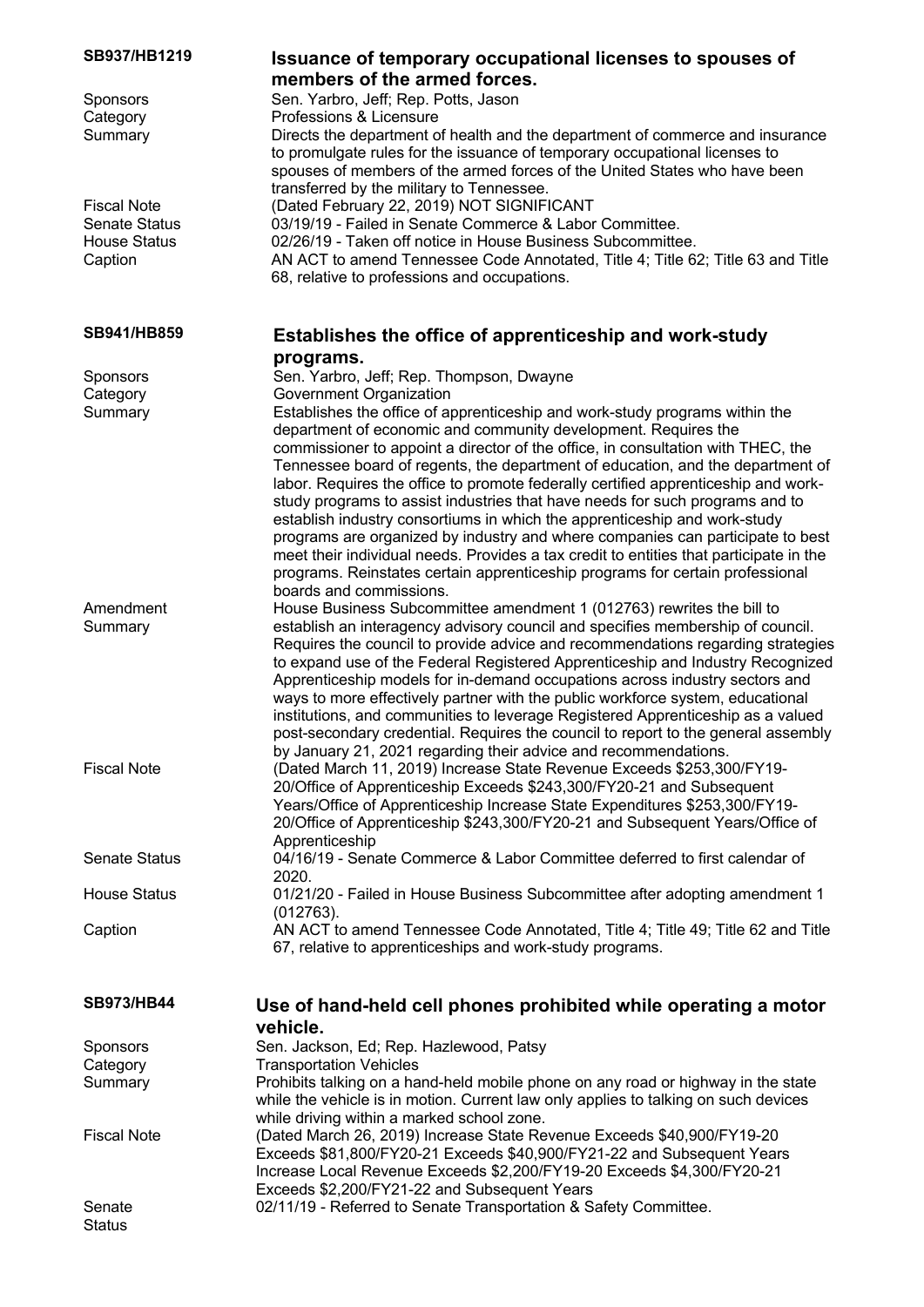| House<br><b>Status</b>                     | 01/22/19 - Referred to House Safety & Funding Subcommittee.                                                                                                                      |
|--------------------------------------------|----------------------------------------------------------------------------------------------------------------------------------------------------------------------------------|
| Caption                                    | AN ACT to amend Tennessee Code Annotated, Title 55, Chapter 8, relative to the<br>use of certain electronic communication devices while operating a motor vehicle.               |
| SB988/HB1024                               | Notification regarding estimate of board fees.                                                                                                                                   |
| <b>Sponsors</b>                            | Sen. Stevens, John; Rep. Lynn, Susan                                                                                                                                             |
| Category                                   | <b>Public Finance</b>                                                                                                                                                            |
| Summary                                    | Requires each board to notify the commissioner of finance and administration<br>when the estimate of board fees for a fiscal year is more than the certified amount              |
| <b>Fiscal Note</b>                         | of board fees required by the board for that fiscal year.<br>(Dated February 8, 2019) NOT SIGNIFICANT                                                                            |
| <b>Senate Status</b>                       | 04/02/19 - Senate Finance Revenue Subcommittee returned to full committee                                                                                                        |
|                                            | with a negative recommendation.                                                                                                                                                  |
| <b>House Status</b>                        | 02/11/19 - Caption bill held on House clerk's desk.                                                                                                                              |
| Caption                                    | AN ACT to amend Tennessee Code Annotated, Title 4; Title 9; Title 54; Title 55<br>and Title 67, relative to state funds.                                                         |
| SB992/HB722                                | Exemptions from professional privilege tax - judges and<br>chancellors.                                                                                                          |
| Sponsors                                   | Sen. Kelsey, Brian; Rep. Coley, Jim                                                                                                                                              |
| Category                                   | <b>Taxes Business</b>                                                                                                                                                            |
| Summary                                    | Exempts judges and chancellors from the professional privilege tax assessed to<br>persons licensed as attorneys.                                                                 |
| <b>Fiscal Note</b>                         | (Dated February 16, 2019) Decrease State Revenue Net Impact - \$215,300/FY18-<br>19 and Subsequent Years Increase Local Revenue - \$3,100/FY18-19 and<br><b>Subsequent Years</b> |
| <b>Senate Status</b>                       | 05/01/19 - Taken off notice in Senate Finance, Ways & Means Committee.                                                                                                           |
| <b>House Status</b>                        | 02/06/20 - Set for House Finance, Ways & Means Subcommittee 02/12/20.                                                                                                            |
| Caption                                    | AN ACT to amend Tennessee Code Annotated, Title 67, Chapter 4, Part 17,<br>relative to the tax on engaging in certain professions.                                               |
| SB999/HB1218                               | Reinstatement of professional and occupational licenses under<br>certain circumstances.                                                                                          |
| Sponsors                                   | Sen. Yarbro, Jeff; Rep. Potts, Jason                                                                                                                                             |
| Category                                   | Professions & Licensure                                                                                                                                                          |
| Summary                                    | Allows the reinstatement of a professional or occupational license if there is<br>submission of an application acceptable to the licensing entity, payment of the full           |
|                                            | renewal fee for an active license, and payment of any reinstatement penalty that                                                                                                 |
|                                            | may be required by the licensing entity.                                                                                                                                         |
| <b>Fiscal Note</b><br><b>Senate Status</b> | (Dated February 22, 2019) NOT SIGNIFICANT<br>03/19/19 - Failed in Senate Commerce & Labor Committee for lack of a second.                                                        |
| <b>House Status</b>                        | 02/26/19 - Failed in House Business Subcommittee due to lack of second.                                                                                                          |
| SB1000/HB1124                              | UAPA - board for licensing contractors.                                                                                                                                          |
| <b>Sponsors</b>                            | Sen. Roberts, Kerry; Rep. Daniel, Martin                                                                                                                                         |
| Category                                   | <b>Government Regulation</b>                                                                                                                                                     |
| Summary                                    | Clarifies that the board for licensing contractors must promulgate rules in                                                                                                      |
|                                            | accordance with the Uniform Administrative Procedures Act. Broadly captioned.                                                                                                    |
| Amendment                                  | House Government Operations Committee (008435) rewrites the bill. Defines                                                                                                        |
| Summary                                    | public health as the science of preventing disease, infection, injury, and                                                                                                       |
|                                            | disability, promoting sanitation and physical health, and prolonging life, and<br>clarifies that the term does not encompass the general welfare of society or of                |
|                                            | the community. Permits the stay of rules relative to the Uniform Administrative                                                                                                  |
|                                            | Procedures Act for up to 90 days. Requires notice be served at least 30 days                                                                                                     |
|                                            | prior to the hearing for contested cases relative to the Uniform Administrative                                                                                                  |
|                                            | Procedures Act. Requires an agency, if following the required three years of                                                                                                     |
|                                            | maintenance elects not to maintain official case records, to transfer the official                                                                                               |
|                                            | record of case to the secretary of state for maintenance in the state library and<br>archives. Requires briefs for appeals of contested case hearings be filed in all            |
|                                            | cases heard by a chancery court upon the record form the state agency.                                                                                                           |
|                                            | Establishes that petitioner-appellants failing to file briefs within the prescribed                                                                                              |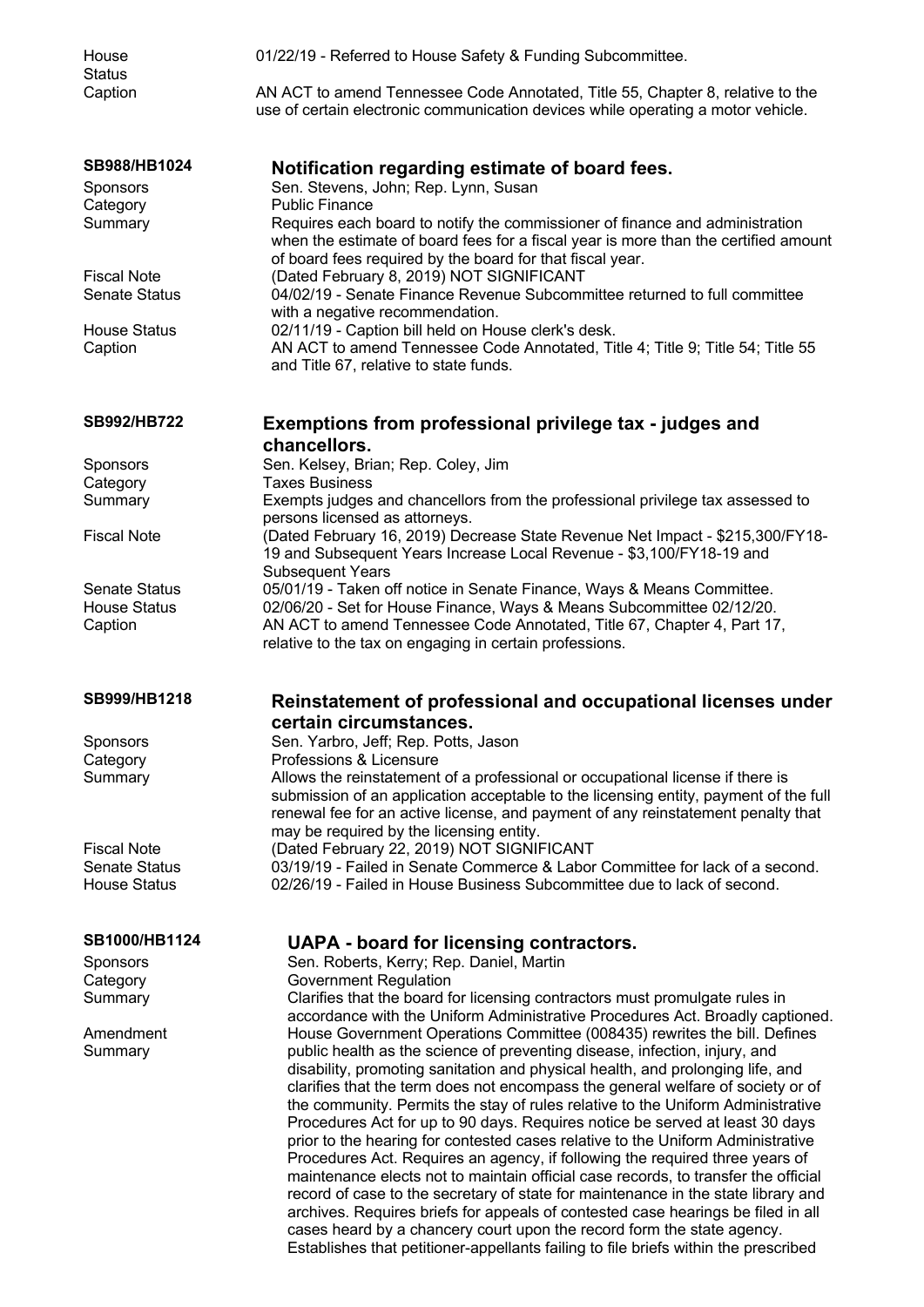|                                            | time may have their action dismissed and the final decision affirmed, and that<br>defendant-appellees failing to file briefs within the prescribed time may have<br>their cases decided solely upon the record and the petitioner-appellant's brief.<br>Requires hearings on an oral argument be scheduled within 90 days after the<br>record of the contested case hearing is filed, which may be waived by<br>agreement of counsel. Requires the court establish an expedited briefing<br>schedule, upon either party requesting an expedited hearing date, to review the<br>merits of the appeal. |
|--------------------------------------------|------------------------------------------------------------------------------------------------------------------------------------------------------------------------------------------------------------------------------------------------------------------------------------------------------------------------------------------------------------------------------------------------------------------------------------------------------------------------------------------------------------------------------------------------------------------------------------------------------|
| <b>Fiscal Note</b>                         | (Dated February 10, 2019) NOT SIGNIFICANT                                                                                                                                                                                                                                                                                                                                                                                                                                                                                                                                                            |
| <b>Senate Status</b>                       | 01/15/20 - Taken off notice in Senate Government Operations Committee.                                                                                                                                                                                                                                                                                                                                                                                                                                                                                                                               |
| <b>House Status</b>                        | 04/18/19 - House Government Operations Committee deferred to the first                                                                                                                                                                                                                                                                                                                                                                                                                                                                                                                               |
|                                            | calendar of 2020.                                                                                                                                                                                                                                                                                                                                                                                                                                                                                                                                                                                    |
| Caption                                    | AN ACT to amend Tennessee Code Annotated, Title 4; Title 62 and Title 63,<br>relative to administrative agencies.                                                                                                                                                                                                                                                                                                                                                                                                                                                                                    |
| SB1005/HB1221                              | Voter registration form provided by landlord and residential                                                                                                                                                                                                                                                                                                                                                                                                                                                                                                                                         |
|                                            | home sellers.                                                                                                                                                                                                                                                                                                                                                                                                                                                                                                                                                                                        |
| Sponsors                                   | Sen. Gilmore, Brenda; Rep. Potts, Jason                                                                                                                                                                                                                                                                                                                                                                                                                                                                                                                                                              |
| Category                                   | Campaigns & Lobbying                                                                                                                                                                                                                                                                                                                                                                                                                                                                                                                                                                                 |
| Summary                                    | Requires a residential landlord or a residential home sellet to provide a lessee or<br>buyer with the location and contact information for the office of the county<br>election commission and a voter registration form at the time of the execution of<br>the lease or sale.                                                                                                                                                                                                                                                                                                                       |
| <b>Fiscal Note</b>                         | (Dated February 27, 2019) NOT SIGNIFICANT                                                                                                                                                                                                                                                                                                                                                                                                                                                                                                                                                            |
| <b>Senate Status</b>                       | 02/11/19 - Referred to Senate State & Local Government Committee.                                                                                                                                                                                                                                                                                                                                                                                                                                                                                                                                    |
| <b>House Status</b>                        | 03/06/19 - Taken off notice in House Elections & Campaign Finance                                                                                                                                                                                                                                                                                                                                                                                                                                                                                                                                    |
|                                            | Subcommittee.                                                                                                                                                                                                                                                                                                                                                                                                                                                                                                                                                                                        |
| Caption                                    | AN ACT to amend Tennessee Code Annotated, Title 2, relative to voter<br>registration.                                                                                                                                                                                                                                                                                                                                                                                                                                                                                                                |
| <b>SB1006/HB56</b><br>Sponsors             | Compensation history of applicants for employment.<br>Sen. Gilmore, Brenda; Rep. Potts, Jason                                                                                                                                                                                                                                                                                                                                                                                                                                                                                                        |
| Category<br>Summary                        | Labor Law<br>Prohibits employers from screening applicants based on their compensation history<br>by requiring the applicantâ<br>s compensation history to satisfy minimum or<br>maximum criteria or seeking the compensation history of the applicant orally, in<br>writing, or through an employee or agent. Allows employer to consider the<br>compensation of a current employee during a move of job with the same employer.<br>Specifies that a violation is a Class B misdemeanor punishable by a fine only of a                                                                              |
|                                            | minimum of \$100 up to a maximum of \$500.                                                                                                                                                                                                                                                                                                                                                                                                                                                                                                                                                           |
| <b>Fiscal Note</b><br><b>Senate Status</b> | (Dated March 3, 2019) NOT SIGNIFICANT<br>02/11/19 - Referred to Senate Commerce & Labor Committee.                                                                                                                                                                                                                                                                                                                                                                                                                                                                                                   |
| <b>House Status</b>                        | 03/05/19 - Failed in House Employee Affairs Subcommittee.                                                                                                                                                                                                                                                                                                                                                                                                                                                                                                                                            |
| Caption                                    | AN ACT to amend Tennessee Code Annotated, Title 8 and Title 50, relative to<br>compensation history of applicants for employment.                                                                                                                                                                                                                                                                                                                                                                                                                                                                    |
| <b>SB1037/HB580</b>                        | Limit or expenses incurred by the department of economic and                                                                                                                                                                                                                                                                                                                                                                                                                                                                                                                                         |
|                                            | community development to administer the broadband                                                                                                                                                                                                                                                                                                                                                                                                                                                                                                                                                    |
|                                            | accessibility grant program.                                                                                                                                                                                                                                                                                                                                                                                                                                                                                                                                                                         |
| Sponsors<br>Category                       | Sen. Gardenhire, Todd; Rep. Todd, Chris<br><b>Public Finance</b>                                                                                                                                                                                                                                                                                                                                                                                                                                                                                                                                     |
| Summary                                    | Reduces the limit at which the expenses incurred by the department of economic                                                                                                                                                                                                                                                                                                                                                                                                                                                                                                                       |
|                                            | and community development to administer the broadband accessibility grant<br>program must not exceed from the total amount appropriated to the program in<br>any fiscal year from five to four percent.                                                                                                                                                                                                                                                                                                                                                                                              |
| <b>Fiscal Note</b>                         | (Dated February 27, 2019) NOT SIGNIFICANT                                                                                                                                                                                                                                                                                                                                                                                                                                                                                                                                                            |
| <b>Senate Status</b>                       | 03/05/19 - Taken off notice in Senate Commerce & Labor Committee.                                                                                                                                                                                                                                                                                                                                                                                                                                                                                                                                    |
| <b>House Status</b><br>Caption             | 02/07/19 - Caption bill held on House clerk's desk.<br>AN ACT to amend Tennessee Code Annotated, Title 4; Title 65 and Title 67,<br>relative to rural broadband access.                                                                                                                                                                                                                                                                                                                                                                                                                              |
| SB1044/HB1397                              | Recordation tax on transfers to related entities.                                                                                                                                                                                                                                                                                                                                                                                                                                                                                                                                                    |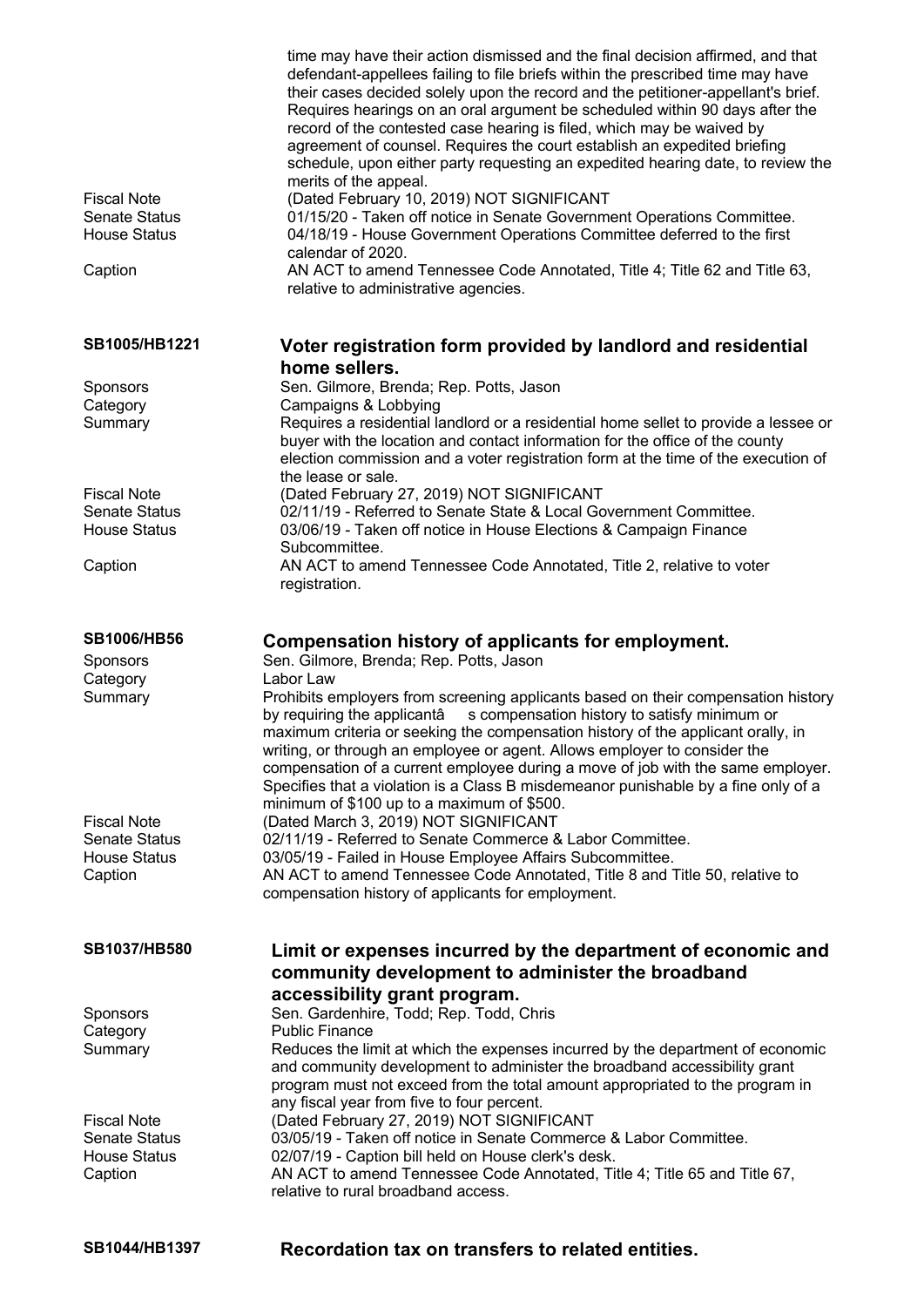| Sponsors<br>Category                        | Sen. Yarbro, Jeff; Rep. Kumar, Sabi<br><b>Taxes Property</b>                                                                                                                                                                                                                                                                                                                                                                   |
|---------------------------------------------|--------------------------------------------------------------------------------------------------------------------------------------------------------------------------------------------------------------------------------------------------------------------------------------------------------------------------------------------------------------------------------------------------------------------------------|
| Summary                                     | Exempts the transfer of real estate from real estate transfer tax when the<br>transferor is a member, stock holder, or partner, the transferee is a limited<br>liability company, corporation, or partnership, and the real estate so conveyed<br>serves as a capital contribution to the business entity. Broadly captioned.                                                                                                  |
| <b>Fiscal Note</b>                          | (Dated February 26, 2019) Decrease State Revenue - \$4,013,300 Decrease<br>Local Revenue - \$98,700                                                                                                                                                                                                                                                                                                                            |
| Senate Status                               | 04/02/19 - Taken off notice in Senate Finance Revenue Subcommittee.                                                                                                                                                                                                                                                                                                                                                            |
| <b>House Status</b><br>Caption              | 02/13/19 - Referred to House Finance, Ways & Means Subcommittee.<br>AN ACT to amend Tennessee Code Annotated, Section 67-4-409, relative to<br>recordation tax on transfers to related entities.                                                                                                                                                                                                                               |
| <b>SB1071/HB275</b>                         | Requires housing development agency submit reports on                                                                                                                                                                                                                                                                                                                                                                          |
| Sponsors                                    | blight elimination programs.<br>Sen. Dickerson, Steven; Rep. Freeman, Bob                                                                                                                                                                                                                                                                                                                                                      |
| Category                                    | Property & Housing                                                                                                                                                                                                                                                                                                                                                                                                             |
| Summary                                     | Requires the housing development agency submit a report on implementation of<br>any amended policies to improve the agency's blight elimination program to the<br>state and local government committee of both legislative houses by March 1 each<br>year.                                                                                                                                                                     |
| <b>Fiscal Note</b>                          | (Dated February 11, 2019) NOT SIGNIFICANT                                                                                                                                                                                                                                                                                                                                                                                      |
| <b>Senate Status</b><br><b>House Status</b> | 02/11/19 - Referred to Senate State & Local Government Committee.<br>02/01/19 - Referred to House Property & Planning Subcommittee.                                                                                                                                                                                                                                                                                            |
| Caption                                     | AN ACT to amend Tennessee Code Annotated, Title 4; Title 7; Title 13 and Title<br>68, relative to housing.                                                                                                                                                                                                                                                                                                                     |
| SB1076/HB344                                | Increases time to reclaim garments from dry cleaner.                                                                                                                                                                                                                                                                                                                                                                           |
| Sponsors<br>Category                        | Sen. Dickerson, Steven; Rep. Moon, Jerome<br>Property & Housing                                                                                                                                                                                                                                                                                                                                                                |
| Summary                                     | Increases the amount of time a customer has to reclaim a garment or article from                                                                                                                                                                                                                                                                                                                                               |
|                                             | a dry cleaner before the dry cleaner is able to dispose of the garment from 180                                                                                                                                                                                                                                                                                                                                                |
| <b>Fiscal Note</b>                          | days to 240 days. Broadly captioned.<br>(Dated February 13, 2019) NOT SIGNIFICANT                                                                                                                                                                                                                                                                                                                                              |
| <b>Senate Status</b>                        | 02/11/19 - Referred to Senate Commerce & Labor Committee.                                                                                                                                                                                                                                                                                                                                                                      |
| <b>House Status</b><br>Caption              | 02/04/19 - Caption bill held on House clerk's desk.<br>AN ACT to amend Tennessee Code Annotated, Title 66, relative to property.                                                                                                                                                                                                                                                                                               |
| <b>SB1080/HB997</b>                         | Animals that are abandoned in vacated rental property.                                                                                                                                                                                                                                                                                                                                                                         |
| <b>Sponsors</b><br>Category                 | Sen. Swann, Art; Rep. Beck, Bill<br>Property & Housing                                                                                                                                                                                                                                                                                                                                                                         |
| Summary                                     | Requires a landlord to inspect a vacated residential property within 72 hours of<br>when the last tenant vacated such property for abandoned animals left at the<br>rental property. Requires landlord to report any abandoned animals found on the<br>vacated rental property to the county or municipal animal shelter, animal control<br>agency or a similar agency. Specifies that it is a Class C misdemeanor offense for |
| <b>Fiscal Note</b>                          | a landlord to fail to make the inspection or report.<br>(Dated March 9, 2019) NOT SIGNIFICANT                                                                                                                                                                                                                                                                                                                                  |
| <b>Senate Status</b>                        | 02/11/19 - Referred to Senate Commerce & Labor Committee.                                                                                                                                                                                                                                                                                                                                                                      |
| <b>House Status</b><br>Caption              | 03/27/19 - Taken off notice in House Criminal Justice Subcommittee.<br>AN ACT to amend Tennessee Code Annotated, Title 39, Chapter 14, Part 2 and                                                                                                                                                                                                                                                                              |
|                                             | Title 66, relative to animals that are abandoned in vacated rental property.                                                                                                                                                                                                                                                                                                                                                   |
| SB1087/HB1285                               | Requirements for executive director of real estate<br>commission.                                                                                                                                                                                                                                                                                                                                                              |
| Sponsors                                    | Sen. Dickerson, Steven; Rep. Farmer, Andrew                                                                                                                                                                                                                                                                                                                                                                                    |
| Category<br>Summary                         | Professions & Licensure<br>Deletes requirement that the executive director of the real estate commission                                                                                                                                                                                                                                                                                                                       |
|                                             | have passed the real estate broker's examination. Broadly captioned.                                                                                                                                                                                                                                                                                                                                                           |
| <b>Fiscal Note</b><br><b>Senate Status</b>  | (Dated March 6, 2019) NOT SIGNIFICANT<br>02/11/19 - Referred to Senate Commerce & Labor Committee.                                                                                                                                                                                                                                                                                                                             |
| <b>House Status</b>                         | 02/13/19 - Referred to House Business Subcommittee.                                                                                                                                                                                                                                                                                                                                                                            |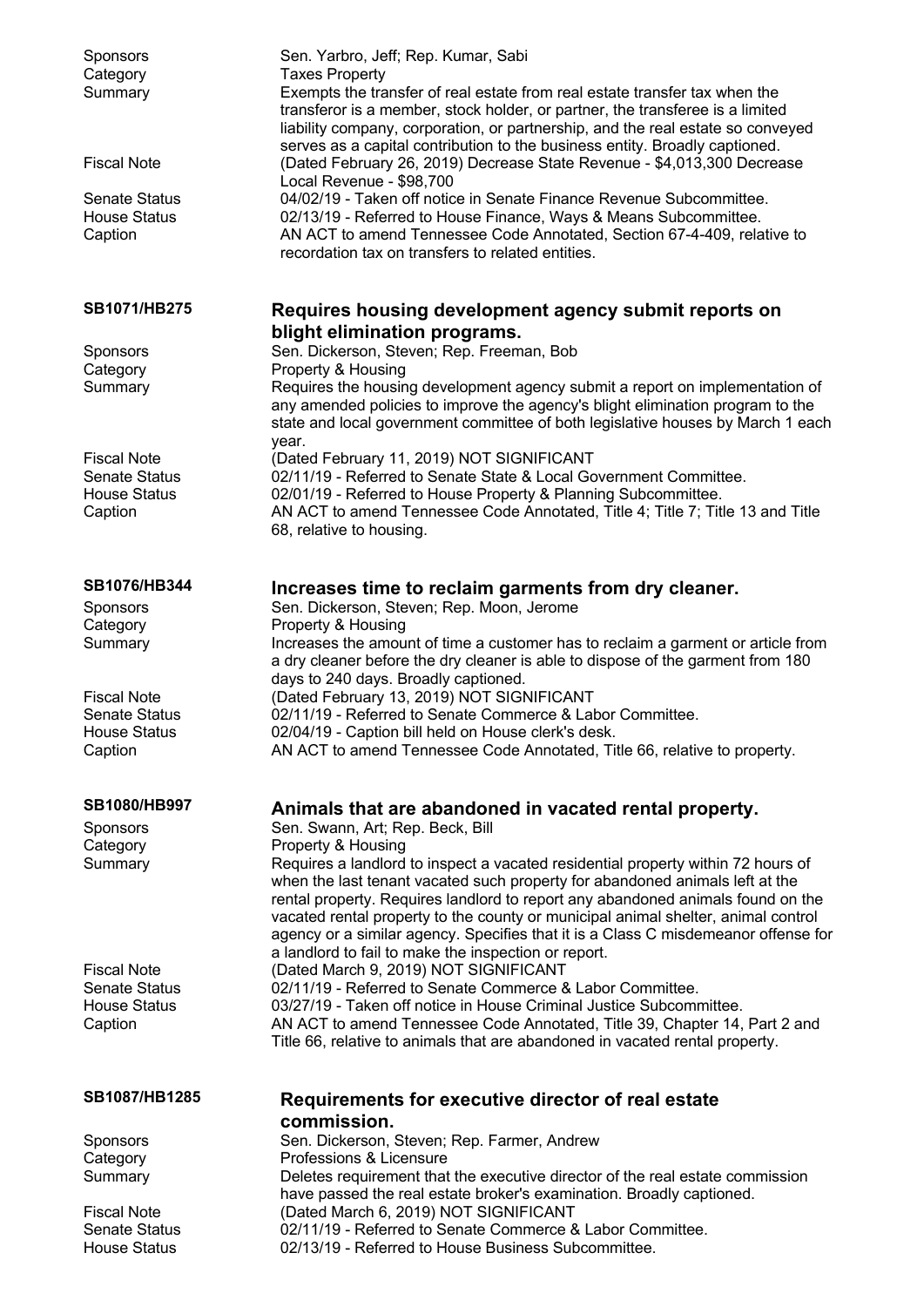| SB1090/HB648                               | Property tax freeze program for persons 65 years of age or<br>older.                                                                                         |
|--------------------------------------------|--------------------------------------------------------------------------------------------------------------------------------------------------------------|
| Sponsors                                   | Sen. Dickerson, Steven; Rep. Jernigan, Darren                                                                                                                |
| Category                                   | <b>Taxes Property</b>                                                                                                                                        |
| Summary                                    | Creates real property tax freeze program for persons 65 years of age or older who                                                                            |
|                                            | have lived in their principal residence for 30 years or more when the assessed                                                                               |
|                                            | value of the property increases by 50 percent or more from an established                                                                                    |
|                                            | baseline assessed value of the property. Defines "baseline assessed value of the                                                                             |
|                                            | property" to mean the assessed value of a residential property based on the                                                                                  |
|                                            | periodic reappraisal of the property that occurred immediately preceding the first                                                                           |
|                                            | periodic reappraisal of the property used to establish that the residential property                                                                         |
|                                            | owner was qualified for the tax freeze program.                                                                                                              |
| <b>Fiscal Note</b><br><b>Senate Status</b> | (Dated April 4, 2019) Decrease Local Revenue \$66,300<br>02/11/19 - Referred to Senate State & Local Government Committee.                                   |
| <b>House Status</b>                        | 02/11/19 - Referred to House Property & Planning Subcommittee.                                                                                               |
| Caption                                    | AN ACT to amend Tennessee Code Annotated, Title 67, Chapter 5, Part 7,                                                                                       |
|                                            | relative to a property tax freeze program for persons 65 years of age or older.                                                                              |
| SB1125/HB1127                              | Report on sealed battery smoke alarms in residential                                                                                                         |
|                                            | buildings.                                                                                                                                                   |
| Sponsors                                   | Sen. Briggs, Richard; Rep. Tillis, Rick                                                                                                                      |
| Category                                   | <b>Environment &amp; Nature</b>                                                                                                                              |
| Summary                                    | Requires the state fire marshal to submit a report with the commissioner of                                                                                  |
|                                            | commerce and insurance on the benefits of using sealed battery smoke alarms                                                                                  |
|                                            | in residential buildings located in this state as compared to the use of standard                                                                            |
|                                            | smoke detectors in such buildings.                                                                                                                           |
| <b>Fiscal Note</b><br><b>Senate Status</b> | (Dated February 11, 2019) NOT SIGNIFICANT<br>02/11/19 - Referred to Senate Commerce & Labor Committee.                                                       |
| <b>House Status</b>                        | 02/13/19 - Referred to House Department & Agencies Subcommittee.                                                                                             |
| Caption                                    | AN ACT to amend Tennessee Code Annotated, Title 68, Chapter 102; Title 68,                                                                                   |
|                                            | Chapter 11 and Title 68, Chapter 120, relative to sealed battery smoke alarms.                                                                               |
| <b>SB1158/HB1007</b>                       | Share of state sales and use tax revenue deposited to the                                                                                                    |
|                                            | state general fund.                                                                                                                                          |
| Sponsors                                   | Sen. Jackson, Ed; Rep. Carr, Dale                                                                                                                            |
| Category                                   | <b>Taxes Sales</b>                                                                                                                                           |
| Summary                                    | Decreases the amount of the share of state sales and use tax revenue deposited                                                                               |
|                                            | to the state general fund from 29.0141 percent to 28.5262 percent. Increases                                                                                 |
|                                            | the share amount appropriated to municipalities from 4.6030 percent to 5.0909                                                                                |
| <b>Fiscal Note</b>                         | percent.<br>(Dated March 8, 2019) Increase State Revenue - \$359,300/Municipal Technical                                                                     |
|                                            | Advisory Service Decrease State Revenue - \$37,196,700/General Fund                                                                                          |
|                                            | Increase Local Revenue - \$36,837,400                                                                                                                        |
| <b>Senate Status</b>                       | 03/12/19 - Taken off notice in Senate Finance Revenue Subcommittee.                                                                                          |
| <b>House Status</b>                        | 02/13/19 - Referred to House Finance, Ways & Means Subcommittee.                                                                                             |
| Caption                                    | AN ACT to amend Tennessee Code Annotated, Section 67-6-103, relative to                                                                                      |
|                                            | distribution of revenues.                                                                                                                                    |
| SB1162/HB1488                              | Threshold decennial county growth rate.                                                                                                                      |
| <b>Sponsors</b>                            | Sen. Hensley, Joey; Rep. Bricken, Rush                                                                                                                       |
| Category                                   | <b>Taxes Business</b>                                                                                                                                        |
| Summary                                    | Reduces to 15 percent the threshold decennial county growth rate required                                                                                    |
|                                            | before a county is authorized to levy a privilege tax on entities engaged in<br>residential development of property to provide the county with an additional |
|                                            | source of funding to defray the cost of providing school facilities. Broadly                                                                                 |
|                                            | captioned.                                                                                                                                                   |
| <b>Fiscal Note</b>                         | (Dated April 1, 2019) Other Fiscal Impact Permissive recurring increases in local                                                                            |
|                                            | government revenue; the extent and timing of which cannot be determined due                                                                                  |
|                                            | to several unknown factors.                                                                                                                                  |
| <b>Senate Status</b>                       | 04/16/19 - Taken off notice in Senate State & Local Government Committee.                                                                                    |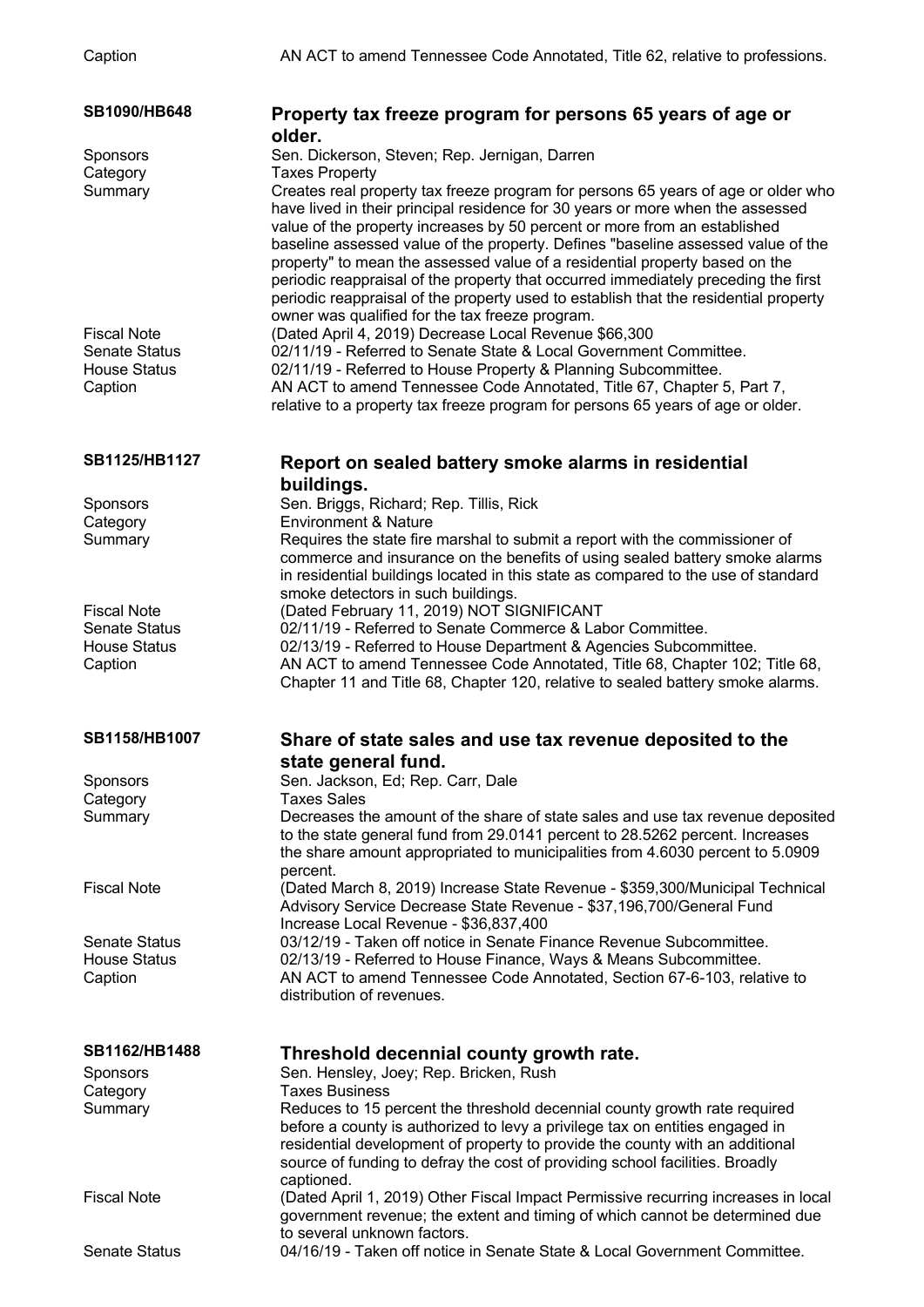| <b>House Status</b><br>Caption | 02/13/19 - Referred to House Finance, Ways & Means Subcommittee.<br>AN ACT to amend Tennessee Code Annotated, Title 67, Chapter 4, Part 29,<br>relative to taxation.                                                                                                                                                                                                                                                                                                                                                                                                                                                                                                                                                                                                                        |
|--------------------------------|---------------------------------------------------------------------------------------------------------------------------------------------------------------------------------------------------------------------------------------------------------------------------------------------------------------------------------------------------------------------------------------------------------------------------------------------------------------------------------------------------------------------------------------------------------------------------------------------------------------------------------------------------------------------------------------------------------------------------------------------------------------------------------------------|
| SB1167/HB614                   | Requires landlords provide email addresses.                                                                                                                                                                                                                                                                                                                                                                                                                                                                                                                                                                                                                                                                                                                                                 |
| <b>Sponsors</b>                | Sen. Hensley, Joey; Rep. Griffey, Bruce                                                                                                                                                                                                                                                                                                                                                                                                                                                                                                                                                                                                                                                                                                                                                     |
| Category                       | Property & Housing                                                                                                                                                                                                                                                                                                                                                                                                                                                                                                                                                                                                                                                                                                                                                                          |
| Summary                        | Requires a landlord to provide certain local governmental agencies responsible<br>for enforcing building codes the landlord's email address, in addition to name,<br>telephone number, and physical address.                                                                                                                                                                                                                                                                                                                                                                                                                                                                                                                                                                                |
| Amendment<br>Summary           | House Business Subcommittee amendment 1 (004989) makes it illegal for any<br>lessor to lease, let, or rent a dwelling unit to an illegal alien, or allow an occupant<br>who is an illegal alien to reside in a dwelling unit leased or rented by the lessor,<br>knowing or in reckless disregard of the fact that the alien entered or remains in<br>the United States illegally. Requires lessor verify citizenship and lawful presence<br>of prospective occupants and maintain verifying documents for at least one year<br>following the occupant ceasing to rent, let or lease from the lessor. Establishes<br>punishment for offenses. Specifies that the law applies only to contracts to let,<br>lease, or rent dwelling units on or after the effective date of this act. Requires |
| <b>Fiscal Note</b>             | law enforcement officers investigating violations of this law request federal<br>verification on whether an occupant is an alien lawfully present in the United<br>States. Prohibits law enforcement officers or agencies from making independent<br>determinations of any occupant's immigration status.<br>(Dated February 12, 2019) NOT SIGNIFICANT                                                                                                                                                                                                                                                                                                                                                                                                                                      |
| <b>Senate Status</b>           | 02/11/19 - Referred to Senate Commerce & Labor Committee.                                                                                                                                                                                                                                                                                                                                                                                                                                                                                                                                                                                                                                                                                                                                   |
| <b>House Status</b>            | 03/26/19 - House Commerce Committee deferred to summer study.                                                                                                                                                                                                                                                                                                                                                                                                                                                                                                                                                                                                                                                                                                                               |
| Caption                        | AN ACT to amend Tennessee Code Annotated, Title 4; Title 62 and Title 66,<br>relative to the landlord tenant relationship.                                                                                                                                                                                                                                                                                                                                                                                                                                                                                                                                                                                                                                                                  |
| <b>SB1198/HB1080</b>           | Passive investment income.                                                                                                                                                                                                                                                                                                                                                                                                                                                                                                                                                                                                                                                                                                                                                                  |
| Sponsors                       | Sen. White, Dawn; Rep. Rudd, Tim                                                                                                                                                                                                                                                                                                                                                                                                                                                                                                                                                                                                                                                                                                                                                            |
| Category                       | <b>Taxes Business</b>                                                                                                                                                                                                                                                                                                                                                                                                                                                                                                                                                                                                                                                                                                                                                                       |
| Summary                        | Defines passive investment income as gross receipts derived from royalties,<br>rents from residential, farm, or commercial property, dividends, interest,<br>annuities, and sales or exchanges of stock or securities to the extent of any<br>gains therefrom.                                                                                                                                                                                                                                                                                                                                                                                                                                                                                                                              |
| <b>Fiscal Note</b>             | (Dated March 10, 2019) NOT SIGNIFICANT                                                                                                                                                                                                                                                                                                                                                                                                                                                                                                                                                                                                                                                                                                                                                      |
| <b>Senate Status</b>           | 03/26/19 - Taken off notice in Senate Finance Revenue Subcommittee.                                                                                                                                                                                                                                                                                                                                                                                                                                                                                                                                                                                                                                                                                                                         |
| <b>House Status</b>            | 03/28/19 - Held on House clerk's desk.                                                                                                                                                                                                                                                                                                                                                                                                                                                                                                                                                                                                                                                                                                                                                      |
| Caption                        | AN ACT to amend Tennessee Code Annotated, Section 67-4-2008, relative to<br>passive investment income.                                                                                                                                                                                                                                                                                                                                                                                                                                                                                                                                                                                                                                                                                      |
| SB1290/HB1053                  | Exemptions from professional privilege tax.                                                                                                                                                                                                                                                                                                                                                                                                                                                                                                                                                                                                                                                                                                                                                 |
| Sponsors                       | Sen. Pody, Mark; Rep. Hall, Mark                                                                                                                                                                                                                                                                                                                                                                                                                                                                                                                                                                                                                                                                                                                                                            |
| Category                       | <b>Taxes Business</b>                                                                                                                                                                                                                                                                                                                                                                                                                                                                                                                                                                                                                                                                                                                                                                       |
| Summary                        | Exempts individuals from the professional privilege tax if they are exempt from<br>the business tax on gross receipts from providing services for which they are<br>licensed.                                                                                                                                                                                                                                                                                                                                                                                                                                                                                                                                                                                                               |
| Amendment                      | Senate Finance Revenue Subcommittee amendment 1 (003959) rewrites the                                                                                                                                                                                                                                                                                                                                                                                                                                                                                                                                                                                                                                                                                                                       |
| Summary                        | bill and provides exemption from the professional privilege tax, beginning with<br>taxes due on June 1, 2020 for the professions of lobbyist, architect, broker,<br>audiologist, chiropractor, dentist, optometrist, podiatrist, psychologist, speech<br>pathologist, veterinarian, and attorney.                                                                                                                                                                                                                                                                                                                                                                                                                                                                                           |
| <b>Fiscal Note</b>             | (Dated March 5, 2019) Decrease State Revenue Net Impact<br>\$91,940,900/FY19-20 and Subsequent Years Decrease State Expenditures<br>\$974,400/FY19-20 and Subsequent Years Increase Local Revenue<br>\$456,300/FY19-20 and Subsequent Years                                                                                                                                                                                                                                                                                                                                                                                                                                                                                                                                                 |
| <b>Senate Status</b>           | 04/30/19 - Taken off notice in Senate Finance, Ways & Means Committee.                                                                                                                                                                                                                                                                                                                                                                                                                                                                                                                                                                                                                                                                                                                      |
| <b>House Status</b><br>Caption | 03/06/19 - Taken off notice in House Finance, Ways & Means Subcommittee.<br>AN ACT to amend Tennessee Code Annotated, Title 67, Chapter 4, Part 17,<br>relative to taxation of the privilege of engaging in certain occupations.                                                                                                                                                                                                                                                                                                                                                                                                                                                                                                                                                            |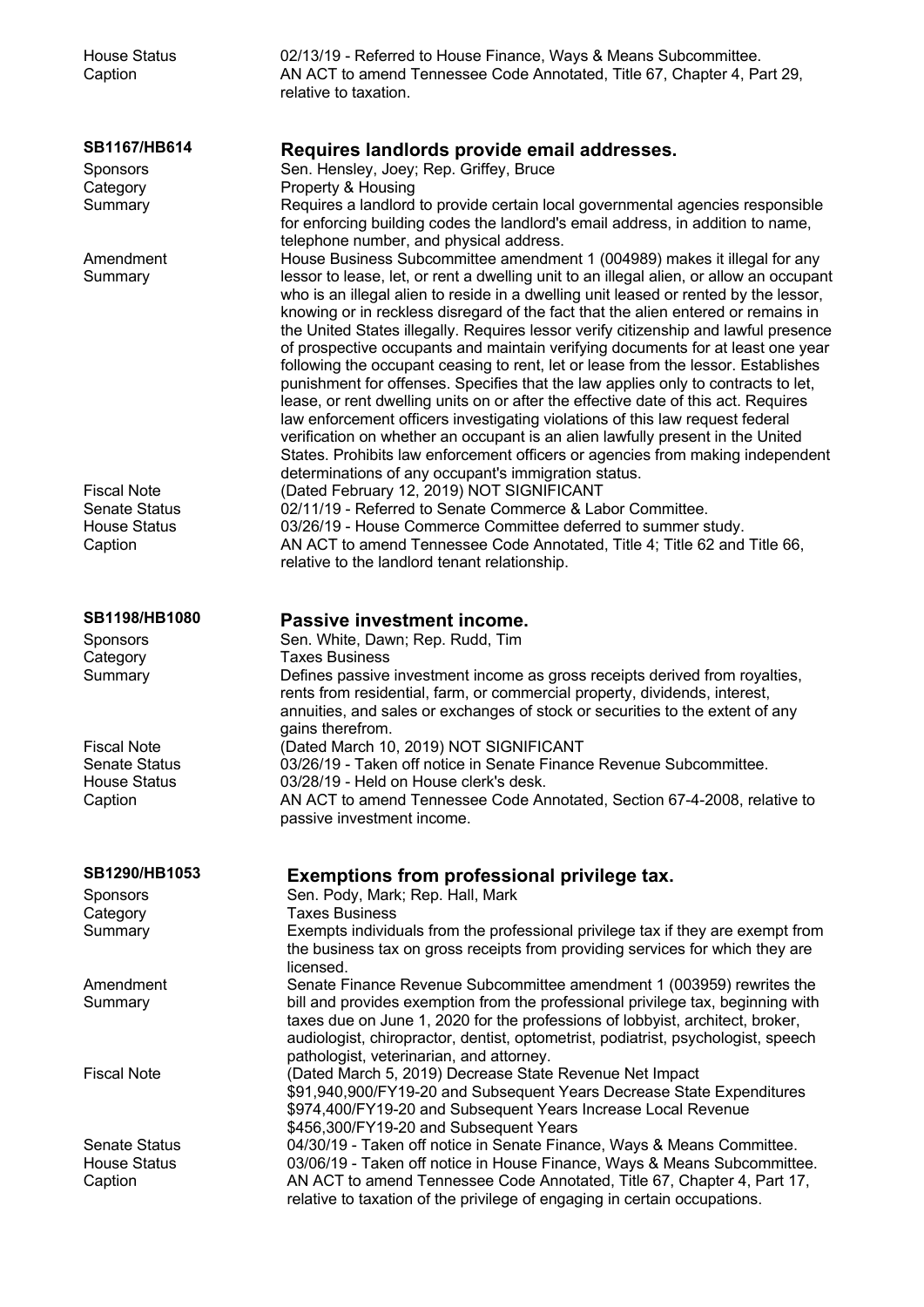| SB1327/HB1088<br>Sponsors<br>Category<br>Summary<br><b>Fiscal Note</b><br><b>Senate Status</b><br><b>House Status</b><br>Caption | Application of licensure expedited for military spouses.<br>Sen. Bowling, Janice; Rep. Bricken, Rush<br>Professions & Licensure<br>Deletes requirement that spouses armed forces service members of the United<br>States be actively employed in a profession when moving to this state in order to<br>have their licensure application expedited. Broadly captioned.<br>(Dated February 14, 2019) NOT SIGNIFICANT<br>03/12/19 - Taken off notice in Senate Commerce & Labor Committee.<br>02/19/19 - Taken off notice in House Business Subcommittee.<br>AN ACT to amend Tennessee Code Annotated, Title 4, Chapter 3, Part 13 and<br>Title 68, Chapter 1, Part 1, relative to licenses.                                                                                                                                              |
|----------------------------------------------------------------------------------------------------------------------------------|----------------------------------------------------------------------------------------------------------------------------------------------------------------------------------------------------------------------------------------------------------------------------------------------------------------------------------------------------------------------------------------------------------------------------------------------------------------------------------------------------------------------------------------------------------------------------------------------------------------------------------------------------------------------------------------------------------------------------------------------------------------------------------------------------------------------------------------|
| SB1329/HB1467                                                                                                                    | UAPA - effects administrative rules and regulations have on                                                                                                                                                                                                                                                                                                                                                                                                                                                                                                                                                                                                                                                                                                                                                                            |
|                                                                                                                                  | small businesses.                                                                                                                                                                                                                                                                                                                                                                                                                                                                                                                                                                                                                                                                                                                                                                                                                      |
| Sponsors                                                                                                                         | Sen. Watson, Bo; Rep. Daniel, Martin<br><b>Government Regulation</b>                                                                                                                                                                                                                                                                                                                                                                                                                                                                                                                                                                                                                                                                                                                                                                   |
| Category<br>Summary                                                                                                              | Requires an agency to submit an estimate to the members of the government<br>operations committees of the senate and the house of representatives prior to<br>filing a rule or regulation with the secretary of state. Orders the estimate to<br>include implementation costs incurred by all small businesses over three years,<br>number of small businesses affected by the regulation, reasoning upon which<br>the estimate is based and all information used in determining the estimate.<br>Prohibits the agency from promulgating a regulation that will cost equal to or<br>greater than \$3,000,000, unless there is authorizing legislation or a germane<br>modification to reduce costs below the \$3,000,000 threshold. Does not apply to<br>institutions of higher education, emergency rules, or regulations required by |
|                                                                                                                                  | federal mandate.                                                                                                                                                                                                                                                                                                                                                                                                                                                                                                                                                                                                                                                                                                                                                                                                                       |
| Amendment<br>Summary                                                                                                             | House Government Operations amendment 1 (005092) establishes that an<br>agency must submit an estimate to the fiscal review committee between 60 and<br>90 days of filing a rule or regulation with the secretary of state, with the review<br>from the fiscal review staff for accuracy. Declares that the fiscal review staff<br>must review the estimate for accuracy, where after confirmation or modification,<br>the executive director of the fiscal review committee will submit the estimate to<br>the members of the government operations committees of the house and<br>senate.                                                                                                                                                                                                                                            |
| <b>Fiscal Note</b>                                                                                                               | (Dated February 16, 2019) Other Fiscal Impact Due to the uncertain complexity<br>of the additional responsibilities and the extent to which certain agencies will be<br>impacted, there may be additional state expenditures incurred in order to<br>comply. Future interpretation or expansion of what is requested of agencies                                                                                                                                                                                                                                                                                                                                                                                                                                                                                                       |
| <b>Senate Status</b><br><b>House Status</b><br>Caption                                                                           | may result in the need to contract for services.<br>02/11/19 - Referred to Senate Government Operations Committee.<br>01/22/20 - Taken off notice in House Finance, Ways & Means Subcommittee.<br>AN ACT to amend Tennessee Code Annotated, Title 4, Chapter 5, relative to<br>the Uniform Administrative Procedures Act.                                                                                                                                                                                                                                                                                                                                                                                                                                                                                                              |
|                                                                                                                                  |                                                                                                                                                                                                                                                                                                                                                                                                                                                                                                                                                                                                                                                                                                                                                                                                                                        |
| SB1365/HB1356                                                                                                                    | Tax relief for certain disaster claimants.                                                                                                                                                                                                                                                                                                                                                                                                                                                                                                                                                                                                                                                                                                                                                                                             |
| Sponsors<br>Category                                                                                                             | Sen. Yager, Ken; Rep. Calfee, Kent<br><b>Taxes Property</b>                                                                                                                                                                                                                                                                                                                                                                                                                                                                                                                                                                                                                                                                                                                                                                            |
| Summary                                                                                                                          | Requires any owner who filed a claim against the Tennessee Valley Authority<br>(TVA) for the coal ash spill occurring between December 1, 2008 and January 1,<br>2009 to not be subject to the typical penalty or interest of delinquent taxes on<br>property. Orders instead that only interest from the delinquency date of the<br>respective tax year at the composite prime rate published by the federal reserve                                                                                                                                                                                                                                                                                                                                                                                                                  |
|                                                                                                                                  | board, minus two points will be implemented.                                                                                                                                                                                                                                                                                                                                                                                                                                                                                                                                                                                                                                                                                                                                                                                           |
| <b>Fiscal Note</b><br><b>Senate Status</b><br><b>House Status</b><br>Caption                                                     | (Dated March 19, 2019) Decrease Local Revenue Exceeds \$132,900/One-Time<br>04/29/19 - Set for Senate Finance, Ways & Means Committee 04/29/19.<br>03/27/19 - Returned to House clerk's desk.<br>AN ACT to amend Tennessee Code Annotated, Title 67, Chapter 5, relative to<br>tax relief for certain disaster claimants.                                                                                                                                                                                                                                                                                                                                                                                                                                                                                                              |
| <b>SB1394/HB691</b>                                                                                                              |                                                                                                                                                                                                                                                                                                                                                                                                                                                                                                                                                                                                                                                                                                                                                                                                                                        |
| Sponsors                                                                                                                         | Notice landlord regarding change of tenant's email address.<br>Sen. Bell, Mike; Rep. Hall, Mark                                                                                                                                                                                                                                                                                                                                                                                                                                                                                                                                                                                                                                                                                                                                        |
| Category                                                                                                                         | Property & Housing                                                                                                                                                                                                                                                                                                                                                                                                                                                                                                                                                                                                                                                                                                                                                                                                                     |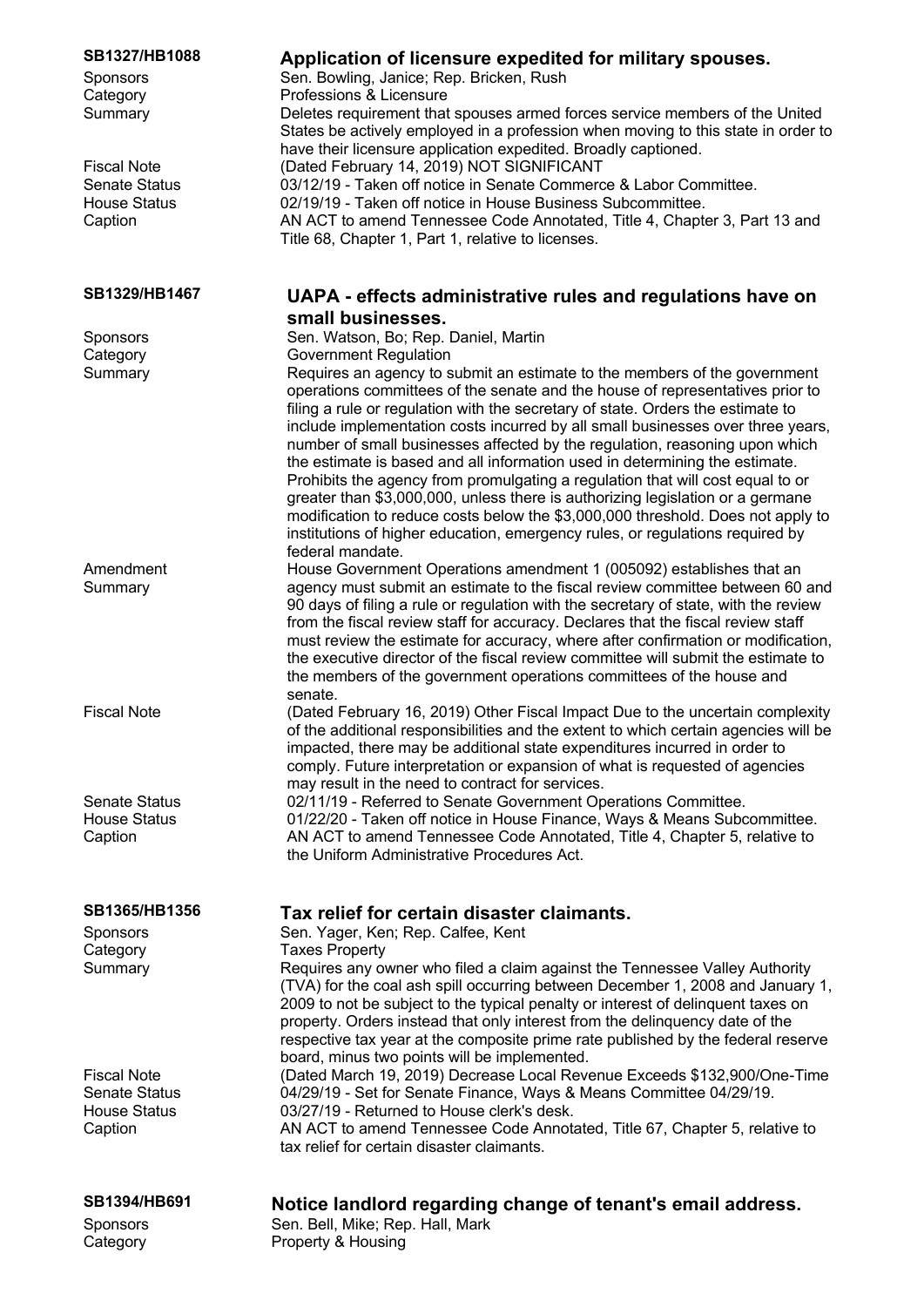| Summary              | Requires a tenant to notify the landlord within ten days of a change of email                                                                                                                                                                                            |
|----------------------|--------------------------------------------------------------------------------------------------------------------------------------------------------------------------------------------------------------------------------------------------------------------------|
| Fiscal Note          | address.<br>(Dated February 13, 2019) NOT SIGNIFICANT                                                                                                                                                                                                                    |
| <b>Senate Status</b> | 02/11/19 - Referred to Senate Commerce & Labor Committee.                                                                                                                                                                                                                |
| <b>House Status</b>  | 02/07/19 - Caption bill held on House clerk's desk.                                                                                                                                                                                                                      |
| Caption              | AN ACT to amend Tennessee Code Annotated, Title 29, Chapter 18 and Title 66,                                                                                                                                                                                             |
|                      | relative to landlords and tenants.                                                                                                                                                                                                                                       |
| SB1396/HB1493        | Access to private cemeteries.                                                                                                                                                                                                                                            |
| Sponsors             | Sen. Bell, Mike; Rep. Thompson, Dwayne                                                                                                                                                                                                                                   |
| Category             | <b>Cemetery &amp; Funeral Services</b>                                                                                                                                                                                                                                   |
| Summary              | Requires owners of private property on which a gravesite or crypt containing<br>human remains is located to allow access to such site by certain persons.<br>Prohibits the erection of a barrier to access of such site. Creates right of action if<br>access is denied. |
| <b>Fiscal Note</b>   | (Dated February 26, 2019) NOT SIGNIFICANT                                                                                                                                                                                                                                |
| <b>Senate Status</b> | 02/11/19 - Referred to Senate Judiciary Committee.                                                                                                                                                                                                                       |
| <b>House Status</b>  | 03/27/19 - Failed in House Property & Planning Subcommittee after adopting                                                                                                                                                                                               |
| Caption              | amendment 1 (006480).<br>AN ACT to amend Tennessee Code Annotated, Title 46, relative to cemeteries.                                                                                                                                                                     |
|                      |                                                                                                                                                                                                                                                                          |
| SB1429/HB1290        | Public viewing of solar easement instruments.                                                                                                                                                                                                                            |
| Sponsors             | Sen. Bell, Mike; Rep. Farmer, Andrew                                                                                                                                                                                                                                     |
| Category             | Property & Housing                                                                                                                                                                                                                                                       |
| Summary              | Requires the department of environment and conservation to make the sample<br>solar easement instrument accessible to the public through their website.                                                                                                                  |
|                      | Broadly captioned.                                                                                                                                                                                                                                                       |
| Amendment            | Senate Commerce & Labor Committee amendment 1, House Local Committee                                                                                                                                                                                                     |
| Summary              | amendment 1 (007237) deletes all language after the enacting clause. Defines                                                                                                                                                                                             |
|                      | terms associated with, and including, homeowners association. Creates                                                                                                                                                                                                    |
|                      | requirements for amendments to homeowners associations' governing                                                                                                                                                                                                        |
|                      | documents which effectively prohibit the lease of residential property for 30                                                                                                                                                                                            |
|                      | days or more. Establishes that the owner of a property subject to such                                                                                                                                                                                                   |
|                      | prohibition has a vested right to continue renting such property until the owner                                                                                                                                                                                         |
|                      | transfers ownership of the property. Senate Commerce & Labor Committee                                                                                                                                                                                                   |
|                      | amendment 2 (013450) deletes all language after the enacting clause. Defines<br>terms associated with, and including, homeowners association. Creates                                                                                                                    |
|                      | requirements for amendments to homeowners associationsâ<br>qoverning                                                                                                                                                                                                     |
|                      | documents which effectively prohibit the lease of residential property for 180                                                                                                                                                                                           |
|                      | days or more. Establishes that the owner of a property subject to such                                                                                                                                                                                                   |
|                      | prohibition has a vested right to continue renting such property until the owner                                                                                                                                                                                         |
|                      | transfers ownership of the property. Exempts transfers to relatives or                                                                                                                                                                                                   |
|                      | businesses in which the current owner of the rental property is an owner, and                                                                                                                                                                                            |
|                      | exempts transfers from businesses to other businesses where the same owner                                                                                                                                                                                               |
|                      | has control of the property being transferred from the prohibition of leasing the                                                                                                                                                                                        |
|                      | property for 180 days or more. Requires businesses which transfer real estate                                                                                                                                                                                            |
|                      | within a homeowners association where such a declaration has been made, or                                                                                                                                                                                               |
|                      | when a change in contact information has occurred, to send a notice to the                                                                                                                                                                                               |
|                      | homeowners association within 30 days of any such occurrence. The proposed                                                                                                                                                                                               |
| Fiscal Note          | legislation will take effect May 1, 2020. Specifies that a transfer within the same                                                                                                                                                                                      |
|                      | business entity can only happen once and not multiple times.<br>(Dated February 11, 2019) NOT SIGNIFICANT                                                                                                                                                                |
| Senate Status        | 01/28/20 - Senate Commerce & Labor Committee recommended with                                                                                                                                                                                                            |
|                      | amendment 2 (013450). Sent to Senate Calendar Committee.                                                                                                                                                                                                                 |
| House Status         | 04/03/19 - House Local Committee recommended with amendment 1 (007237).                                                                                                                                                                                                  |
|                      | Sent to House Calendar & Rules.                                                                                                                                                                                                                                          |
| Caption              | AN ACT to amend Tennessee Code Annotated, Title 45; Title 47 and Title 66,                                                                                                                                                                                               |
|                      | relative to real property.                                                                                                                                                                                                                                               |
| SB1431/HB520         | Education requirements for licensure for funeral directors,                                                                                                                                                                                                              |
|                      | embalmers, and apprentices.                                                                                                                                                                                                                                              |
| Sponsors             | Sen. Bailey, Paul; Rep. Hill, Timothy                                                                                                                                                                                                                                    |

Category Professions & Licensure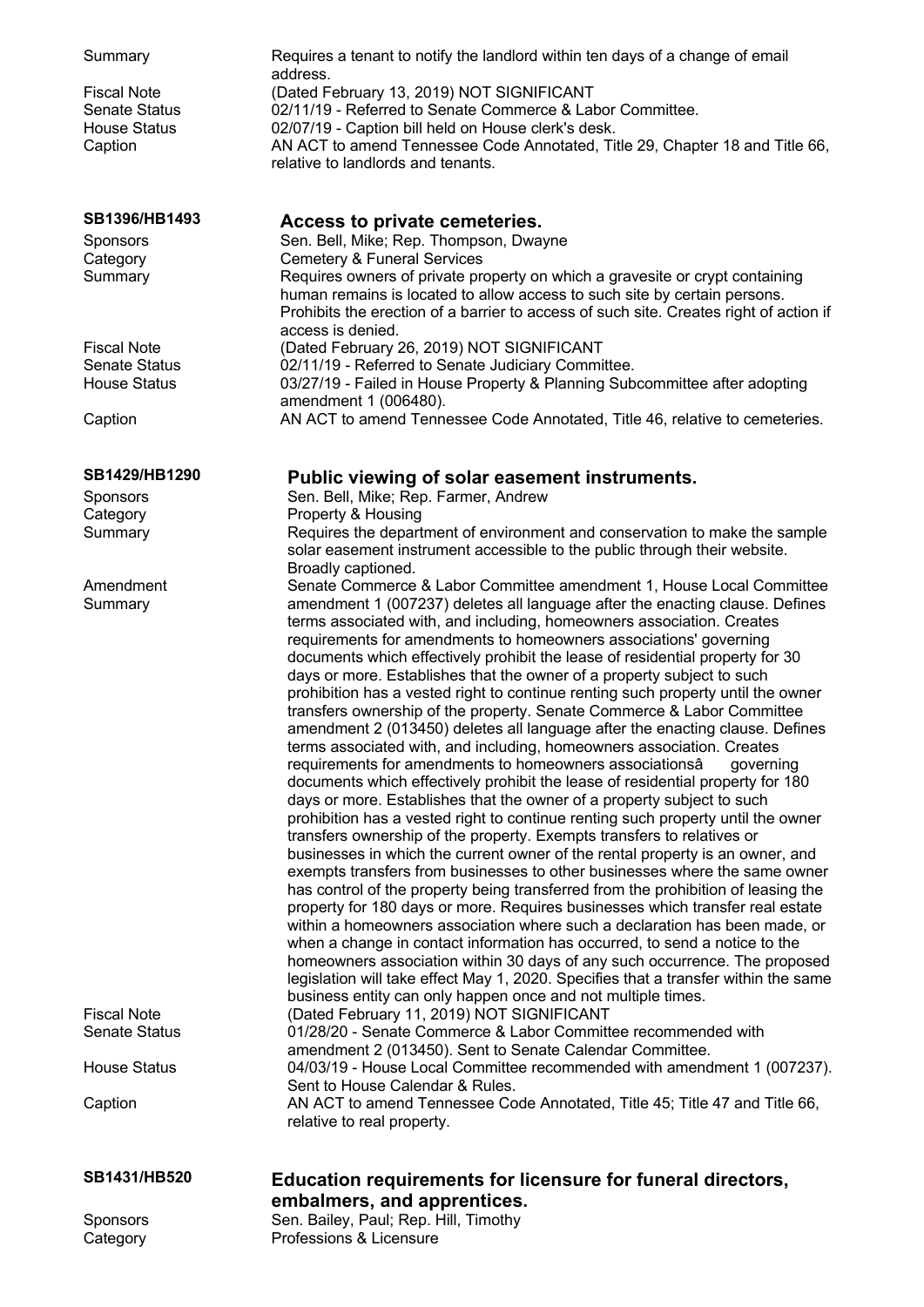| Summary<br><b>Fiscal Note</b><br><b>Senate Status</b><br><b>House Status</b><br>Caption | Allows a HiSET diploma to fulfill education requirements for licensure or<br>registration of funeral directors, embalmers, and their apprentices.<br>(Dated February 13, 2019) NOT SIGNIFICANT<br>04/16/19 - Taken off notice in Senate Commerce & Labor Committee.<br>02/07/19 - Caption bill held on House clerk's desk.<br>AN ACT to amend Tennessee Code Annotated, Title 38; Title 62 and Title 67,<br>relative to professions. |
|-----------------------------------------------------------------------------------------|--------------------------------------------------------------------------------------------------------------------------------------------------------------------------------------------------------------------------------------------------------------------------------------------------------------------------------------------------------------------------------------------------------------------------------------|
| SB1432/HB522                                                                            | Addresses tenant and landlord email notification.                                                                                                                                                                                                                                                                                                                                                                                    |
| <b>Sponsors</b>                                                                         | Sen. Bailey, Paul; Rep. Hill, Timothy                                                                                                                                                                                                                                                                                                                                                                                                |
| Category<br>Summary                                                                     | Property & Housing<br>Allows a tenant to rescind the use of an email address provided in the rental                                                                                                                                                                                                                                                                                                                                  |
|                                                                                         | agreement by written notice to the landlord. Broadly captioned.                                                                                                                                                                                                                                                                                                                                                                      |
| <b>Fiscal Note</b>                                                                      | (Dated February 12, 2019) NOT SIGNIFICANT                                                                                                                                                                                                                                                                                                                                                                                            |
| <b>Senate Status</b>                                                                    | 04/16/19 - Taken off notice in Senate Commerce & Labor Committee.                                                                                                                                                                                                                                                                                                                                                                    |
| <b>House Status</b>                                                                     | 02/07/19 - Caption bill held on House clerk's desk.                                                                                                                                                                                                                                                                                                                                                                                  |
| Caption                                                                                 | AN ACT to amend Tennessee Code Annotated, Title 13; Title 66 and Title 67,<br>relative to property.                                                                                                                                                                                                                                                                                                                                  |
| SB1437/HB371                                                                            | Increases time allotted for a home seller to refund a buyer.                                                                                                                                                                                                                                                                                                                                                                         |
| Sponsors                                                                                | Sen. Bailey, Paul; Rep. Boyd, Clark                                                                                                                                                                                                                                                                                                                                                                                                  |
| Category                                                                                | Property & Housing                                                                                                                                                                                                                                                                                                                                                                                                                   |
| Summary                                                                                 | Increases from 10 day to 15 days the time frame which a buyer is required to<br>refund payments to the buyer when a home solicitation sale has been cancelled                                                                                                                                                                                                                                                                        |
|                                                                                         | or an offer to purchase was revoked.                                                                                                                                                                                                                                                                                                                                                                                                 |
| <b>Fiscal Note</b>                                                                      | (Dated February 13, 2019) NOT SIGNIFICANT                                                                                                                                                                                                                                                                                                                                                                                            |
| <b>Senate Status</b>                                                                    | 04/16/19 - Taken off notice in Senate Commerce & Labor Committee.                                                                                                                                                                                                                                                                                                                                                                    |
| <b>House Status</b>                                                                     | 02/06/19 - Caption bill held on House clerk's desk.                                                                                                                                                                                                                                                                                                                                                                                  |
| Caption                                                                                 | AN ACT to amend Tennessee Code Annotated, Title 47 and Title 62, relative to<br>consumer protection.                                                                                                                                                                                                                                                                                                                                 |
| SB1456/HB1386                                                                           | Payment of professional privilege tax by military service<br>member.                                                                                                                                                                                                                                                                                                                                                                 |
| Sponsors                                                                                | Sen. Bailey, Paul; Rep. Williams, Ryan                                                                                                                                                                                                                                                                                                                                                                                               |
| Category                                                                                | Taxes Business                                                                                                                                                                                                                                                                                                                                                                                                                       |
| Summary                                                                                 | Increases the amount of time extended to a military or national guard service                                                                                                                                                                                                                                                                                                                                                        |
|                                                                                         | member who is subject to the professional privilege tax to pay the tax upon                                                                                                                                                                                                                                                                                                                                                          |
| <b>Fiscal Note</b>                                                                      | return from a combat deployment from 180 days to 210 days.<br>(Dated March 13, 2019) NOT SIGNIFICANT                                                                                                                                                                                                                                                                                                                                 |
| Senate Status                                                                           | 03/19/19 - Taken off notice in Senate Finance Revenue Subcommittee.                                                                                                                                                                                                                                                                                                                                                                  |
| <b>House Status</b>                                                                     | 02/11/19 - Caption bill held on House clerk's desk.                                                                                                                                                                                                                                                                                                                                                                                  |
| Caption                                                                                 | AN ACT to amend Tennessee Code Annotated, Title 67, Chapter 4, Part 17,                                                                                                                                                                                                                                                                                                                                                              |
|                                                                                         | relative to taxation.                                                                                                                                                                                                                                                                                                                                                                                                                |
|                                                                                         |                                                                                                                                                                                                                                                                                                                                                                                                                                      |
| SB1467/HB741                                                                            | References to insurance and banking committee of the                                                                                                                                                                                                                                                                                                                                                                                 |
|                                                                                         | house.                                                                                                                                                                                                                                                                                                                                                                                                                               |
| Sponsors                                                                                | Sen. Bailey, Paul; Rep. Hill, Matthew                                                                                                                                                                                                                                                                                                                                                                                                |
| Category                                                                                | <b>Health Care</b>                                                                                                                                                                                                                                                                                                                                                                                                                   |
| Summary                                                                                 | Corrects a reference to the insurance and banking committee of the house of<br>representatives by replacing it with a reference to the insurance committee of the<br>house of representatives. Broadly captioned.                                                                                                                                                                                                                    |
| Amendment                                                                               | House Public Health Subcommittee amendment 1 (005163) rewrites the bill.                                                                                                                                                                                                                                                                                                                                                             |
| Summary                                                                                 | Creates the Rural Health Care Task Force to assess the impact of administrative                                                                                                                                                                                                                                                                                                                                                      |
|                                                                                         | rules on access to health care in rural areas of this state, with particular                                                                                                                                                                                                                                                                                                                                                         |
|                                                                                         | emphasis on any effects administrative rules might have on rural health clinics                                                                                                                                                                                                                                                                                                                                                      |
|                                                                                         | (RHCs) and federally qualified health centers (FQHCs) and make<br>recommendations for improving access to health care in rural areas. Establishes                                                                                                                                                                                                                                                                                    |
|                                                                                         | that the Task Force must consist of 13 members, 6 of which are to be legislative                                                                                                                                                                                                                                                                                                                                                     |
|                                                                                         | members. Establishes that non-legislative members of the Task Force will serve                                                                                                                                                                                                                                                                                                                                                       |
|                                                                                         | without compensation or reimbursement for expenses. Authorizes the Task<br>Force chairman to obtain assistance from appropriate state agencies. Requires                                                                                                                                                                                                                                                                             |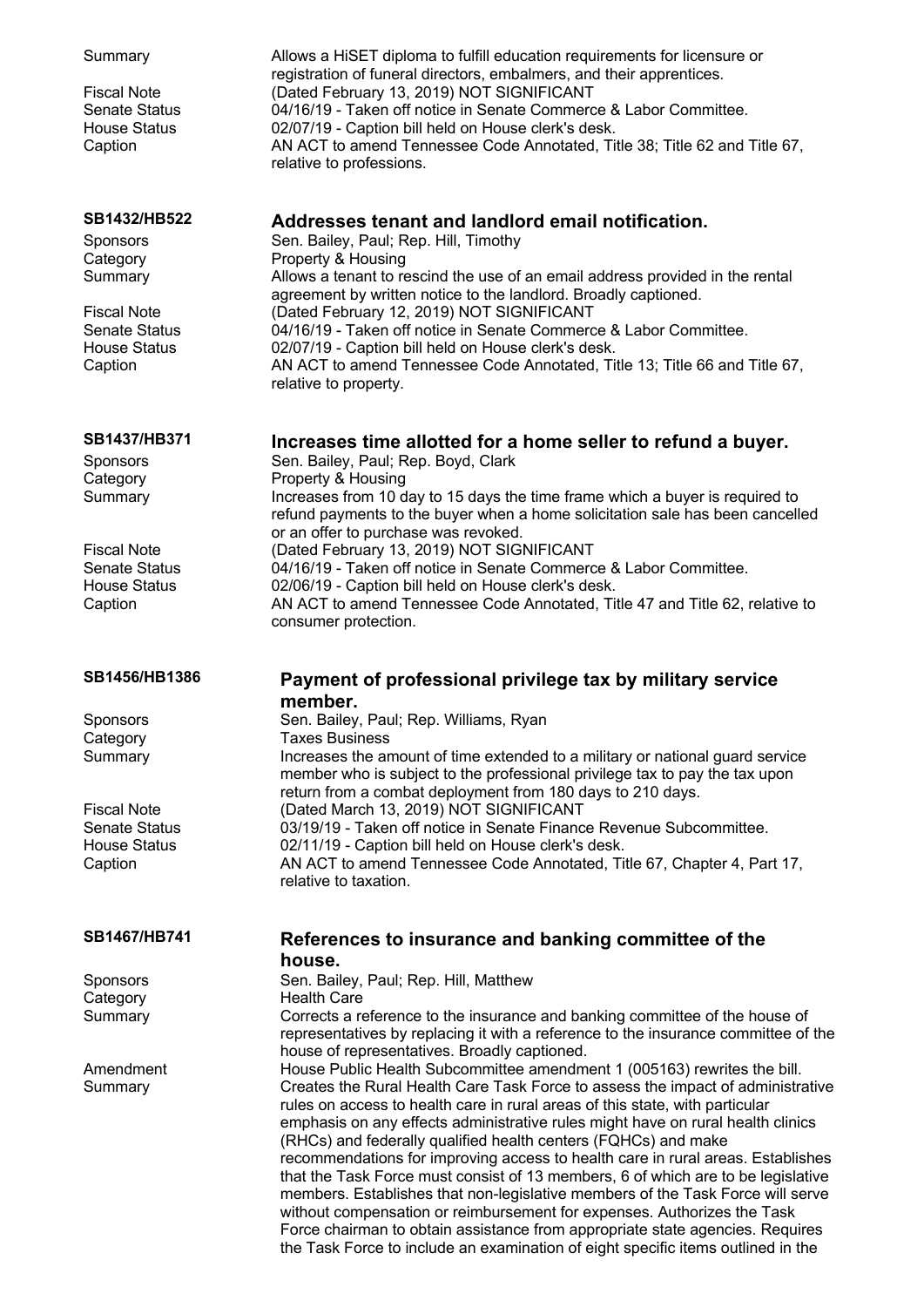amendment in its assessment and recommendations. Requires the Task Force to report their findings and recommendations for improving access to health care in rural areas through the administrative rulemaking process by the Bureau of TennCare and other administrative agencies of this state, to the Governor and the General Assembly no later than February 1, 2020, at which time the Task Force terminates. Establishes that any rule filed with the Secretary of State pursuant to this part on or after the effective date, but before February 1, 2020, that pertains to reimbursements or payments to RHCs, FQHCs and federally qualified health center lookalikes filed with the office of the Secretary of State on January 29, 2019, expires on the effective date of this Act and is void and no effect. Requires the Department of Finance and Administration Division of TennCare rule regarding reimbursement for RHCs, FQHCs and federally qualified health center lookalikes filed with the office of the Secretary of State on January 19, 2019, expires on the effective date of this Act and is void and no effect. Requires the Department of Finance and Administration and the Bureau of TennCare to ensure that interim payments are continued to all RHCs, FQHCs and federally qualified health center look-alikes that, on the effective date of this Act, are affected by the reimbursement moratorium. Fiscal Note (Dated February 6, 2019) NOT SIGNIFICANT Senate Status 04/16/19 - Taken off notice in Senate Commerce & Labor Committee. House Status 02/06/20 - Set for House Health Committee 02/11/20. Caption AN ACT to amend Tennessee Code Annotated, Title 3; Title 4; Title 8 and Title 71, relative to health care.

## **SB1485/HB1465 Veterans Property Tax Relief Act of 2019.**

Sponsors Sen. Bailey, Paul; Rep. Windle, John Category Taxes Property Summary Establishes the Veterans Property Tax Relief Act of 2019. Requires that market value cap for real property eligible for disabled veteran property tax relief be adjusted every two years to reflect percentage change in consumer price index. Fiscal Note (Dated March 4, 2019) Increase State Expenditures \$232,000/FY20-21 \$259,800/FY21-22 \$582,300/FY22-23 \$652,200/FY23-24 and Subsequent Years Senate Status 04/09/19 - Taken off notice in Senate State & Local Government Committee.<br>House Status 03/13/19 - Taken off notice in House Property & Planning Subcommittee. 03/13/19 - Taken off notice in House Property & Planning Subcommittee. Caption AN ACT to amend Tennessee Code Annotated, Section 67-5-704, relative to

property valuation.

## **SB1576/HB1622 Issuance of bonds by THDA.**

Sponsors Sen. Yager, Ken; Rep. Baum, Charlie Category Public Finance Summary Increases the maximum aggregate principal amount for which the THDA may issue bonds and notes at any one time from \$2.93 billion to \$5 billion. Fiscal Note (Dated January 15, 2020) NOT SIGNIFICANT Senate Status 01/28/20 - Senate State & Local Government Committee recommended. Sent to Senate Calendar Committee. House Status 02/06/20 - Set for House Local Committee 02/12/20. Caption AN ACT to amend Tennessee Code Annotated, Section 13-23-121, relative to the Tennessee housing development agency.

| <b>SB1595</b>    | Time frame for a real estate licensee to respond to a complaint.                                                                                                                                                                                                                 |
|------------------|----------------------------------------------------------------------------------------------------------------------------------------------------------------------------------------------------------------------------------------------------------------------------------|
| <b>Sponsors</b>  | Sen. Johnson, Jack                                                                                                                                                                                                                                                               |
| Category         | Professions & Licensure                                                                                                                                                                                                                                                          |
| Summary          | Extends the amount of time, from 10 days to 30 days, that a real estate licensee or<br>real estate licensee applicant has to respond to a complaint attempting to institute<br>disciplinary action by the Tennessee real estate commission against the licensee or<br>applicant. |
| Fiscal<br>Note   | (Dated January 26, 2020) NOT SIGNIFICANT                                                                                                                                                                                                                                         |
| Senate<br>Status | 01/22/20 - Referred to Senate Commerce & Labor Committee.                                                                                                                                                                                                                        |
| Caption          | AN ACT to amend Tennessee Code Annotated, Title 62, Chapter 13, relative to<br>regulation of real estate professionals.                                                                                                                                                          |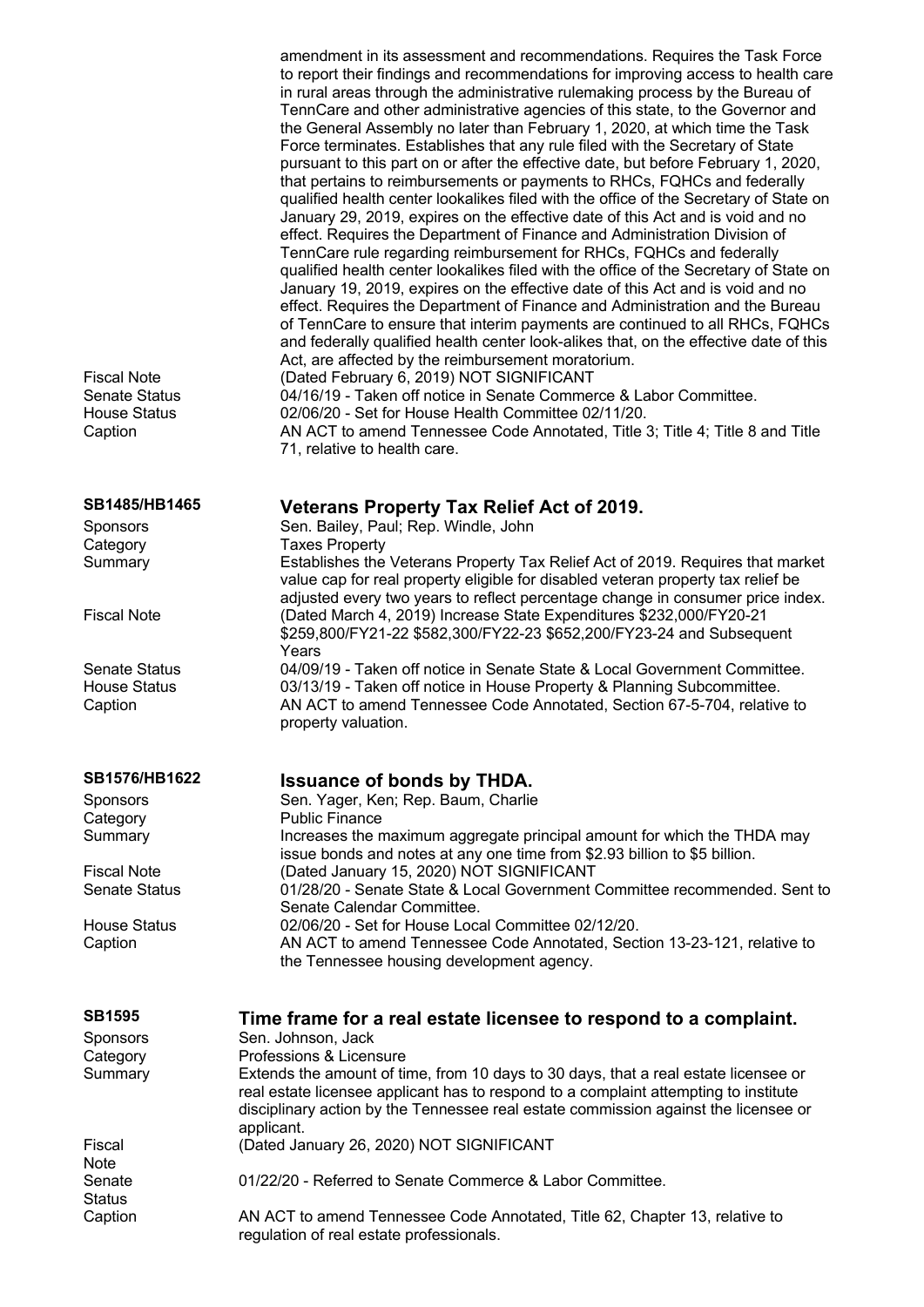### **SB1596/HB1677 TN Nonprofit Gaming Law - submission of list of qualifying applicants to conduct charitable gaming event.** Sponsors Sen. White, Dawn; Rep. Ramsey, Bob Category **Lottery** Summary Extends the date by which the secretary of state must transmit to the house of representatives the omnibus list of qualifying applicants to conduct a charitable gaming event in this state from March 1 until March 8. Allows rather than requires the secretary of state to develop application and other forms required to obtain approval to conduct a charitable gaming event in this state. Amendment **Summary** Senate State & Local Government Committee amendment 1 (013785) adds language to the original bill that authorizes volunteer fire departments, in continuous and active existence in this state for at least 10 years, and federally exempted as a nonprofit organization for at least two years, to apply for and host annual charitable gaming events. Authorizes nonprofit organizations to submit an annual charitable gaming event application to the Secretary of State within five calendar days after March 9, 2020, for events to be held prior to June 30, 2021. Fiscal Note (Dated January 16, 2020) NOT SIGNIFICANT Senate Status 02/04/20 - Senate State & Local Government Committee recommended with amendment 1 (013785). Sent to Senate Calendar Committee. House Status 02/06/20 - Set for House State Committee 02/11/20. Caption AN ACT to amend Tennessee Code Annotated, Title 3, Chapter 17, relative to the Tennessee Nonprofit Gaming Law. **SB1607/HB1654 Housing authority may assist in development of projects that promote affordable rental housing.** Sponsors Sen. Massey, Becky: Rep. Dunn, Bill Category **Property & Housing** Summary Specifies that a housing authority may assist in the development of projects that promote affordable rental housing, including mixed-income rental housing developed primarily for persons of low and moderate income as part of its authority to further the goals and local objectives established in redevelopment and urban renewal plans. Authorizes the exercise of such powers in the same manner as mixed finance projects for persons of low income. Fiscal Note (Dated January 26, 2020) NOT SIGNIFICANT Senate Status 02/05/20 - Set for Senate State & Local Government Committee 02/11/20.<br>House Status 01/22/20 - Referred to House Property & Planning Subcommittee. 01/22/20 - Referred to House Property & Planning Subcommittee. Caption AN ACT to amend Tennessee Code Annotated, Title 13, Chapter 20, relative to redevelopment projects. **SB1615/HB1606 Notice period for termination of residential tenancy.** Sponsors Sen. Haile, Ferrell; Rep. Lamberth, William Category **Property & Housing** Summary Reduces the required notice period for termination of residential tenancy to three days in a county with a population more than 75,000 and to 14 days for all other counties in situations where an unauthorized subtenant refuses to vacate the premises Fiscal Note (Dated January 15, 2020) NOT SIGNIFICANT<br>Senate Status 01/22/20 - Referred to Senate Commerce & La 01/22/20 - Referred to Senate Commerce & Labor Committee. House Status 02/06/20 - Set for House Commerce Committee 02/11/20. Caption AN ACT to amend Tennessee Code Annotated, Title 66, relative to residential leases. **SB1620/HB1637 Requirements for scrap metal dealers.** Sponsors Sen. Haile, Ferrell; Rep. Lamberth, William Category **Professions & Licensure** Summary Prohibits a scrap metal dealer from purchasing, receiving, or otherwise acquiring any scrap metal directly from a person younger than 18 years of age or obtained with the aid of a person younger than 18 years of age. Specifies that a scrap metal dealer who purchases an unattached catalytic converter or scrap metal

consisting of copper must keep possession of the unattached catalytic converter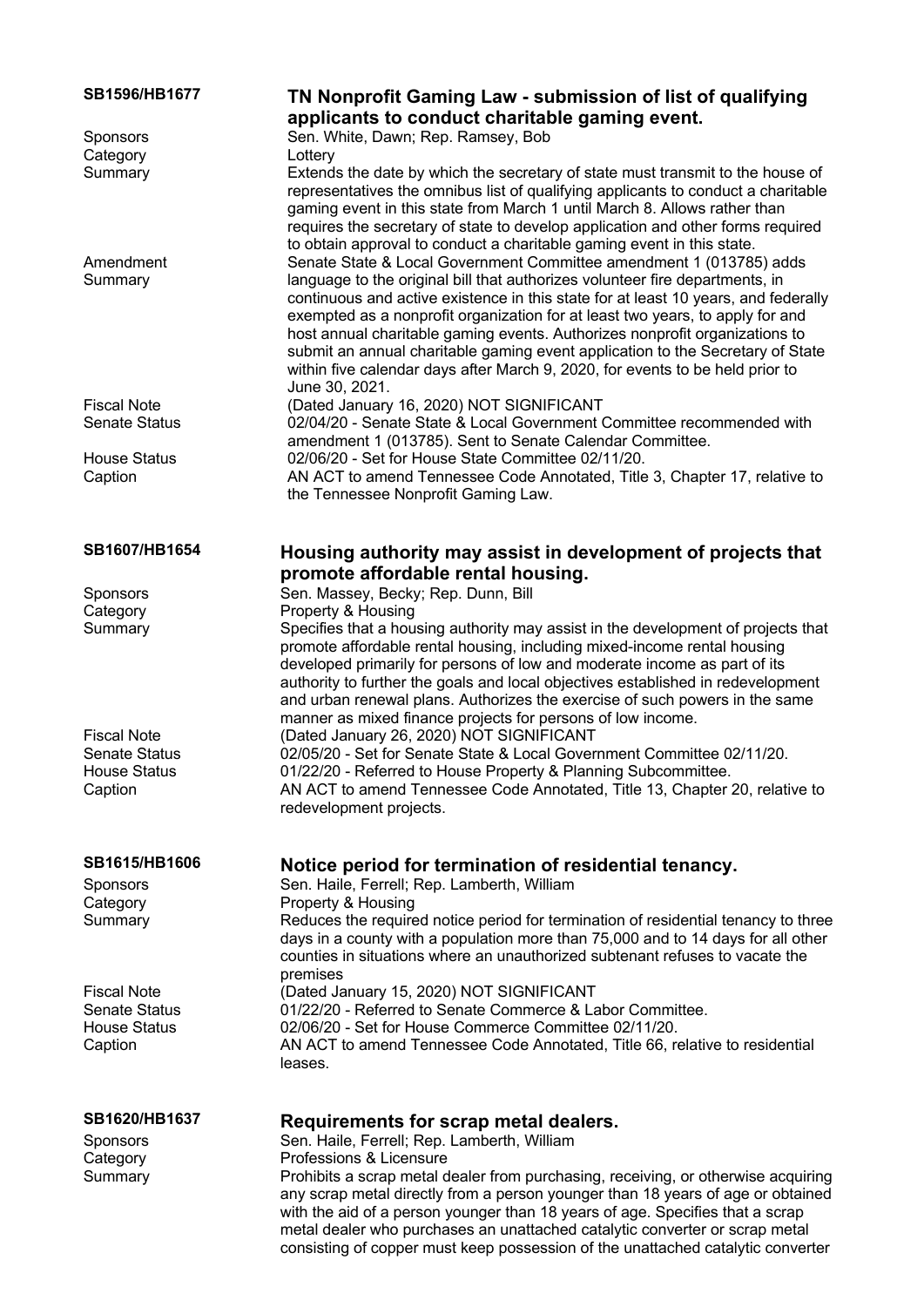| <b>Fiscal Note</b><br><b>Senate Status</b><br><b>House Status</b><br>Caption                                                            | or scrap metal consisting of copper for at least five days from the date of<br>purchase.<br>(Dated January 25, 2020) NOT SIGNIFICANT<br>01/22/20 - Referred to Senate Commerce & Labor Committee.<br>02/04/20 - Taken off notice in House Business Subcommittee.<br>AN ACT to amend Tennessee Code Annotated, Title 62, Chapter 9, relative to<br>scrap metal dealers.                                                                                                                       |
|-----------------------------------------------------------------------------------------------------------------------------------------|----------------------------------------------------------------------------------------------------------------------------------------------------------------------------------------------------------------------------------------------------------------------------------------------------------------------------------------------------------------------------------------------------------------------------------------------------------------------------------------------|
| SB1625/HB1813<br><b>Sponsors</b><br>Category<br>Summary                                                                                 | Revisions to the property tax appeal process.<br>Sen. Briggs, Richard; Rep. Crawford, John<br><b>Taxes Property</b><br>Removes language that prohibits taxpayers in certain counties from filing an<br>appeal directly with the state board of equalization. Specifies that any additional<br>tax due following an appeal will accrue interest from the delinquency rate at the<br>composite prime rate published by the federal reserve board minus two points.                             |
| <b>Fiscal Note</b><br><b>Senate Status</b><br><b>House Status</b><br>Caption                                                            | Makes other revisions to the property tax appeal process.<br>(Dated January 27, 2020) NOT SIGNIFICANT<br>02/06/20 - Set for Senate Consent 2 02/10/20.<br>02/06/20 - Set for House Local Committee 02/12/20.<br>AN ACT to amend Tennessee Code Annotated, Title 67, Chapter 5, relative to<br>property tax appeals.                                                                                                                                                                          |
| SB1684/HB1762<br><b>Sponsors</b><br>Category<br>Summary<br><b>Fiscal Note</b><br><b>Senate Status</b><br><b>House Status</b><br>Caption | Sunset - real estate commission.<br>Sen. Roberts, Kerry; Rep. Daniel, Martin<br>Government Organization<br>Extends the real estate commission to June 30, 2024.<br>(Dated January 20, 2020) NOT SIGNIFICANT<br>01/23/20 - Referred to Senate Government Operations Committee.<br>01/23/20 - Referred to House Government Operations Committee.<br>AN ACT to amend Tennessee Code Annotated, Title 4, Chapter 29 and Title 62,<br>Chapter 13, Part 2, relative to the real estate commission. |
| SB1685/HB1763                                                                                                                           | <b>Sunset - regional transportation authority of Middle</b>                                                                                                                                                                                                                                                                                                                                                                                                                                  |
| Sponsors<br>Category<br>Summary                                                                                                         | Tennessee.<br>Sen. Roberts, Kerry; Rep. Daniel, Martin<br>Government Organization<br>Extends the regional transportation authority of Middle Tennessee to June 30,                                                                                                                                                                                                                                                                                                                           |
| <b>Fiscal Note</b><br><b>Senate Status</b><br><b>House Status</b><br>Caption                                                            | 2024.<br>(Dated January 20, 2020) NOT SIGNIFICANT<br>01/23/20 - Referred to Senate Government Operations Committee.<br>01/23/20 - Referred to House Government Operations Committee.<br>AN ACT to amend Tennessee Code Annotated, Title 4, Chapter 29 and Title 64,<br>Chapter 8, Part 1, relative to the regional transportation authority of Middle<br>Tennessee.                                                                                                                          |
| SB1717/HB1552<br><b>Sponsors</b><br>Category                                                                                            | Tax relief for disability accessibility improvements.<br>Sen. Massey, Becky; Rep. Staples, Rick<br><b>Taxes Sales</b>                                                                                                                                                                                                                                                                                                                                                                        |

Summary Establishes a sales and use tax rebate of up to \$2,500 for certain homeowners

Fiscal Note (Dated January 16, 2020) Increase State Expenditures \$8,667,400/FY20-21

Senate Status 02/05/20 - Set for Senate Finance Revenue Subcommittee 02/11/20.<br>House Status 01/15/20 - Referred to House Finance. Wavs & Means Subcommittee Caption AN ACT to amend Tennessee Code Annotated, Title 67, relative to tax relief for

**SB1748/HB1616 Use of wireless telecommunications devices while operating a motor vehicle.**

who make eligible purchases of appliances, fixtures, and materials to improve

disability accessibility in the homeowner's principal residence.

01/15/20 - Referred to House Finance, Ways & Means Subcommittee.

\$5,791,500/FY21-22 and Subsequent Years

disability accessibility improvements.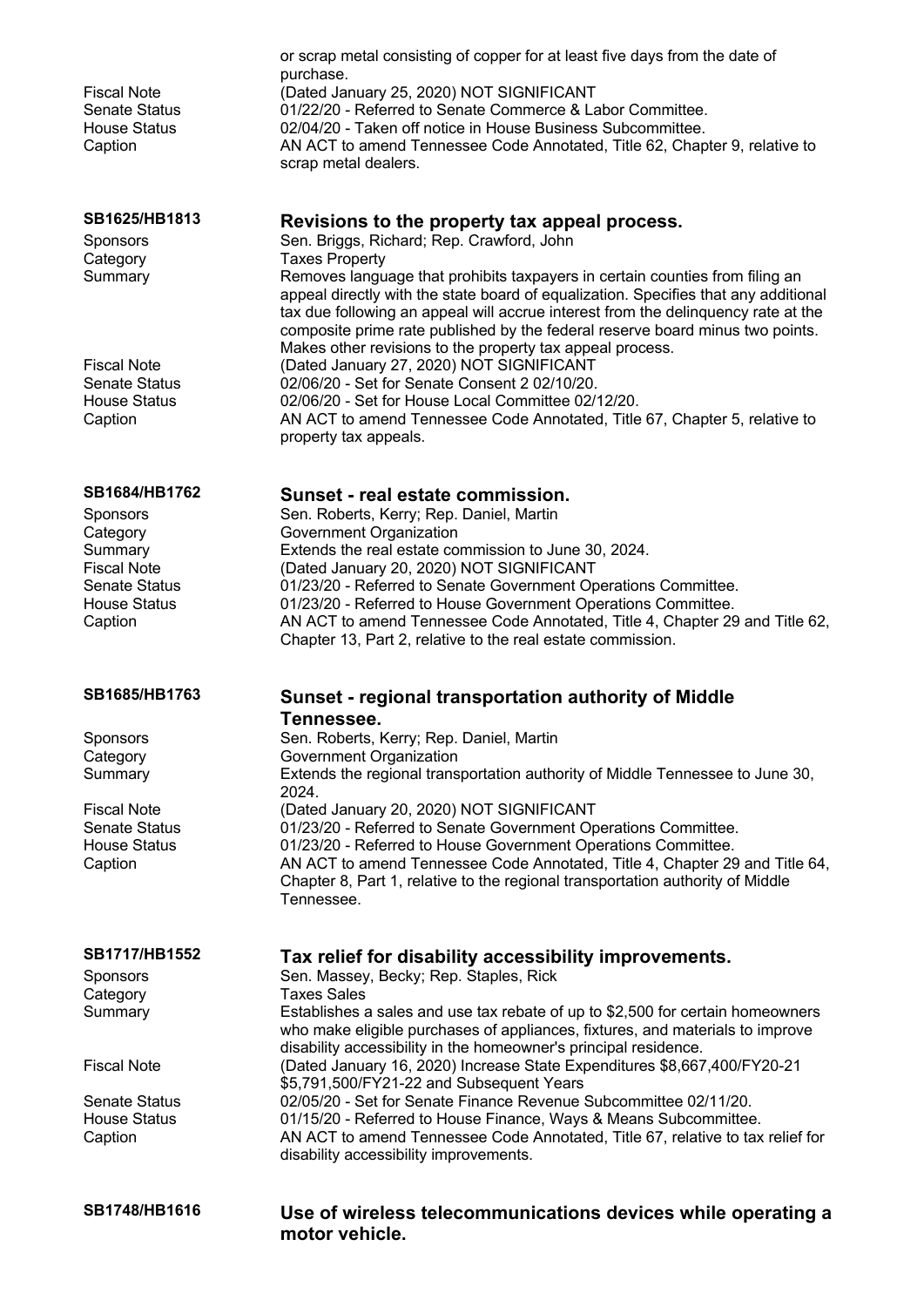| <b>Sponsors</b><br>Category<br>Summary                 | Sen. Lundberg, Jon; Rep. Hulsey, Bud<br><b>Transportation Vehicles</b><br>Exempts operators of taxis and transportation network company drivers from the<br>prohibition on physically holding a wireless telecommunication device while<br>operating a motor vehicle.                                                                                                                                                                                                                                                                                      |
|--------------------------------------------------------|------------------------------------------------------------------------------------------------------------------------------------------------------------------------------------------------------------------------------------------------------------------------------------------------------------------------------------------------------------------------------------------------------------------------------------------------------------------------------------------------------------------------------------------------------------|
| <b>Fiscal Note</b>                                     | (Dated January 14, 2020) Decrease State Revenue Exceeds \$4,000/FY20-21<br>and Subsequent Years Decrease Local Revenue Exceeds \$800/FY20-21 and<br><b>Subsequent Years</b>                                                                                                                                                                                                                                                                                                                                                                                |
| <b>Senate Status</b><br><b>House Status</b><br>Caption | 01/23/20 - Referred to Senate Transportation.<br>01/21/20 - Referred to House Safety & Funding Subcommittee.<br>AN ACT to amend Tennessee Code Annotated, Title 55 and Title 65, relative to<br>the use of wireless telecommunications devices.                                                                                                                                                                                                                                                                                                            |
| SB1751/HB2290                                          | Use of hand-held cell phone while driving.                                                                                                                                                                                                                                                                                                                                                                                                                                                                                                                 |
| <b>Sponsors</b>                                        | Sen. Lundberg, Jon; Rep. Hulsey, Bud                                                                                                                                                                                                                                                                                                                                                                                                                                                                                                                       |
| Category<br>Summary                                    | <b>Transportation Vehicles</b><br>Repeals Chapter 412 of the Public Acts of 2019, which prohibits the use of hand-<br>held telephones while driving. Returns the affected provisions of law to their prior<br>versions, including specifying that the prohibition only applies to a person driving<br>a motor vehicle that is in motion at the time a written message from a mobile<br>telephone or hand-held personal digital assistant is transmitted or read by the<br>person.                                                                          |
| <b>Fiscal Note</b>                                     | (Dated January 29, 2020) Decrease State Revenue Net Impact Exceeds<br>\$360,700/FY20-21 and Subsequent Years Decrease Local Revenue Net Impact<br>\$45,600/FY20-21 and Subsequent Years                                                                                                                                                                                                                                                                                                                                                                    |
| <b>Senate Status</b>                                   | 01/23/20 - Referred to Senate Transportation.                                                                                                                                                                                                                                                                                                                                                                                                                                                                                                              |
| <b>House Status</b><br>Caption                         | 02/05/20 - Introduced in the House<br>AN ACT to amend Tennessee Code Annotated, Title 55, Chapter 8, relative to<br>electronic devices.                                                                                                                                                                                                                                                                                                                                                                                                                    |
| SB1754/HB1811                                          | Business filings submitted to the secretary of state.                                                                                                                                                                                                                                                                                                                                                                                                                                                                                                      |
| Sponsors                                               | Sen. Lundberg, Jon; Rep. Wright, Dave                                                                                                                                                                                                                                                                                                                                                                                                                                                                                                                      |
| Category                                               | <b>Commercial Law</b>                                                                                                                                                                                                                                                                                                                                                                                                                                                                                                                                      |
| Summary                                                | Makes various changes concerning filings submitted by different entities to the<br>secretary of state (32 pp).                                                                                                                                                                                                                                                                                                                                                                                                                                             |
| <b>Fiscal Note</b>                                     | (Dated February 6, 2020) NOT SIGNIFICANT                                                                                                                                                                                                                                                                                                                                                                                                                                                                                                                   |
| <b>Senate Status</b><br><b>House Status</b><br>Caption | 01/23/20 - Referred to Senate State & Local Government Committee.<br>02/06/20 - Set for House Department & Agencies Subcommittee 02/11/20.<br>AN ACT to amend Tennessee Code Annotated, Title 43, Chapter 38, Part 11;<br>Title 48, Chapter 101; Title 48, Chapter 11; Title 48, Chapter 228; Title 48,<br>Chapter 247; Title 48, Chapter 249; Title 48, Chapter 26; Title 48, Chapter 51;<br>Title 48, Chapter 66; Title 61, Chapter 1; Title 61, Chapter 2 and Title 61,<br>Chapter 3, relative to business filings submitted to the secretary of state. |
| <b>SB1770/HB1807</b>                                   | Extends notification date of sale of surplus real property.                                                                                                                                                                                                                                                                                                                                                                                                                                                                                                |
| Sponsors                                               | Sen. Southerland, Steve; Rep. Faison, Jeremy                                                                                                                                                                                                                                                                                                                                                                                                                                                                                                               |
| Category<br>Summary                                    | Property & Housing<br>Extends the date required for the commissioner of general services to notify<br>members of the general assembly of an impending sale of surplus real property<br>in the members' district from 20 days before the sale to 30 days before the sale.<br>Broadly captioned.                                                                                                                                                                                                                                                             |
| <b>Fiscal Note</b>                                     | (Dated January 26, 2020) NOT SIGNIFICANT                                                                                                                                                                                                                                                                                                                                                                                                                                                                                                                   |
| <b>Senate Status</b><br><b>House Status</b>            | 01/27/20 - Referred to Senate State & Local Government Committee.                                                                                                                                                                                                                                                                                                                                                                                                                                                                                          |
| Caption                                                | 01/23/20 - Caption bill held on House clerk's desk.<br>AN ACT to amend Tennessee Code Annotated, Title 12, relative to real property.                                                                                                                                                                                                                                                                                                                                                                                                                      |
| SB1775/HB2201                                          | Deletes manufactured home monitoring inspection fee.                                                                                                                                                                                                                                                                                                                                                                                                                                                                                                       |
| Sponsors                                               | Sen. Massey, Becky; Rep. Tillis, Rick                                                                                                                                                                                                                                                                                                                                                                                                                                                                                                                      |
| Category                                               | <b>Health Care</b>                                                                                                                                                                                                                                                                                                                                                                                                                                                                                                                                         |
| Summary                                                | Deletes the commissioner of the department of commerce and insurance's<br>ability to charge a monitoring inspection fee to manufactured home                                                                                                                                                                                                                                                                                                                                                                                                               |

manufactures for each home produced in this state. Broadly captioned.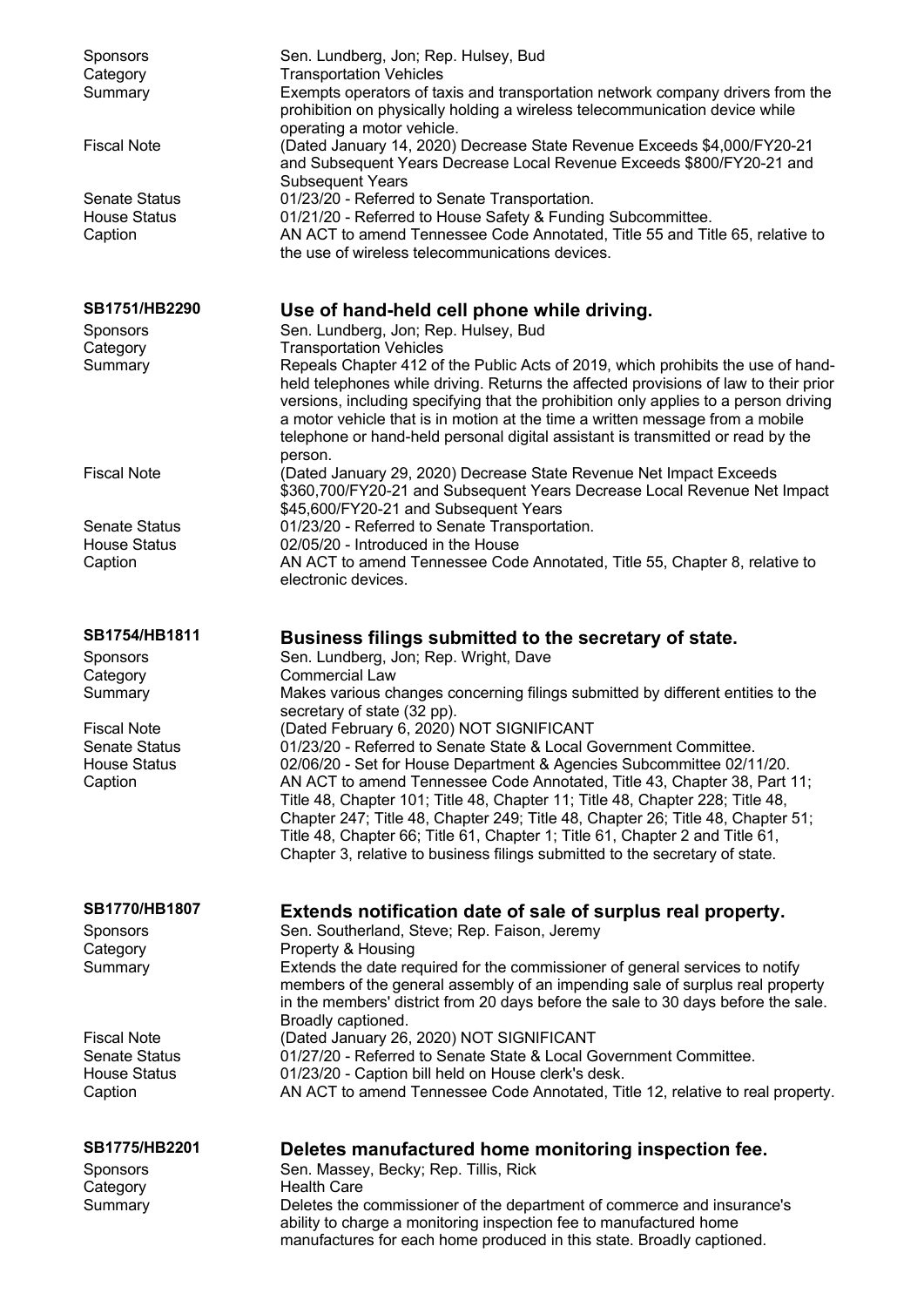| <b>Fiscal Note</b><br>Senate Status<br><b>House Status</b><br>Caption                                                            | (Dated January 26, 2020) Decrease State Revenue - \$628,400/FY20-21 and<br>Subsequent Years /Manufactured Housing Fund<br>01/27/20 - Referred to Senate Commerce & Labor Committee.<br>02/05/20 - Introduced in the House<br>AN ACT to amend Tennessee Code Annotated, Title 55; Title 67 and Title 68,<br>relative to manufactured homes.                                                                                                                                                                                                                                                                                                                                                                                                                 |
|----------------------------------------------------------------------------------------------------------------------------------|------------------------------------------------------------------------------------------------------------------------------------------------------------------------------------------------------------------------------------------------------------------------------------------------------------------------------------------------------------------------------------------------------------------------------------------------------------------------------------------------------------------------------------------------------------------------------------------------------------------------------------------------------------------------------------------------------------------------------------------------------------|
| SB1778/HB1830<br>Sponsors<br>Category<br>Summary<br><b>Fiscal Note</b><br>Senate Status<br><b>House Status</b><br>Caption        | Broadens definition of a bed and breakfast homestay.<br>Sen. Stevens, John; Rep. Boyd, Clark<br>Property & Housing<br>Qualifies a single condominium as a â<br>bed and breakfast homestay.â<br>Broadly captioned.<br>(Dated January 29, 2020) NOT SIGNIFICANT<br>01/27/20 - Referred to Senate Commerce & Labor Committee.<br>01/27/20 - Caption bill held on House clerk's desk.<br>AN ACT to amend Tennessee Code Annotated, Title 5; Title 6; Title 7; Title 13;<br>Title 56; Title 62; Title 66; Title 67 and Title 68, relative to the rental of real<br>property.                                                                                                                                                                                    |
| SB1811/HB1681<br>Sponsors<br>Category<br>Summary<br><b>Senate Status</b><br><b>House Status</b><br>Caption                       | Allows cancellation of unsolicited contract by mail.<br>Sen. Hensley, Joey; Rep. Haston, Kirk<br>Property & Housing<br>Allows cancellation of an unsolicited agreement or contract to purchase the<br>offeree's real property that was mailed within 30 days from the date of the<br>offeree signing the agreement or contract. Broadly captioned.<br>01/29/20 - Referred to Senate Commerce & Labor Committee.<br>01/23/20 - Referred to House Business Subcommittee.<br>AN ACT to amend Tennessee Code Annotated, Title 8; Title 13; Title 39; Title<br>47; Title 66 and Title 71, relative to real property.                                                                                                                                            |
| SB1812/HB1680<br>Sponsors<br>Category<br>Summary<br><b>Fiscal Note</b><br><b>Senate Status</b><br><b>House Status</b><br>Caption | Certain professions exempt from the prohibition on using<br>hand-held devices while operating a motor vehicle.<br>Sen. Hensley, Joey; Rep. Haston, Kirk<br><b>Transportation Vehicles</b><br>Adds physicians and nurse practitioners, when working in the capacity of their<br>profession, to the types of people exempt from the ban on using hand-held<br>telecommunication devices while operating a motor vehicle.<br>(Dated January 16, 2020) NOT SIGNIFICANT<br>01/29/20 - Referred to Senate Transportation.<br>02/04/20 - Taken off notice in House Safety & Funding Subcommittee.<br>AN ACT to amend Tennessee Code Annotated, Title 55, Chapter 8, relative to<br>the use of wireless telecommunication devices while operating a motor vehicle. |
| SB1821/HB1843<br><b>Sponsors</b><br>Category<br>Summary<br><b>Senate Status</b><br><b>House Status</b><br>Caption                | <b>Repeals Locksmith Licensing Act of 2006.</b><br>Sen. Bowling, Janice; Rep. Reedy, Jay<br>Professions & Licensure<br>Repeals Locksmith Licensing Act of 2006. Redirects any money left in the<br>locksmith and private security regulatory fund to the general fund.<br>01/29/20 - Referred to Senate Commerce & Labor Committee.<br>01/27/20 - Referred to House Business Subcommittee.<br>AN ACT to amend Tennessee Code Annotated, Title 62, Chapter 11; Title 62,<br>Chapter 35 and Title 62, Chapter 76, relative to the Locksmith Licensing Act of<br>2006.                                                                                                                                                                                        |
| SB1825/HB1969<br>Sponsors<br>Category                                                                                            | Subdivision regulations - sale of land prior to final subdivision<br>plat approval.<br>Sen. Kelsey, Brian; Rep. Helton, Esther<br>Property & Housing                                                                                                                                                                                                                                                                                                                                                                                                                                                                                                                                                                                                       |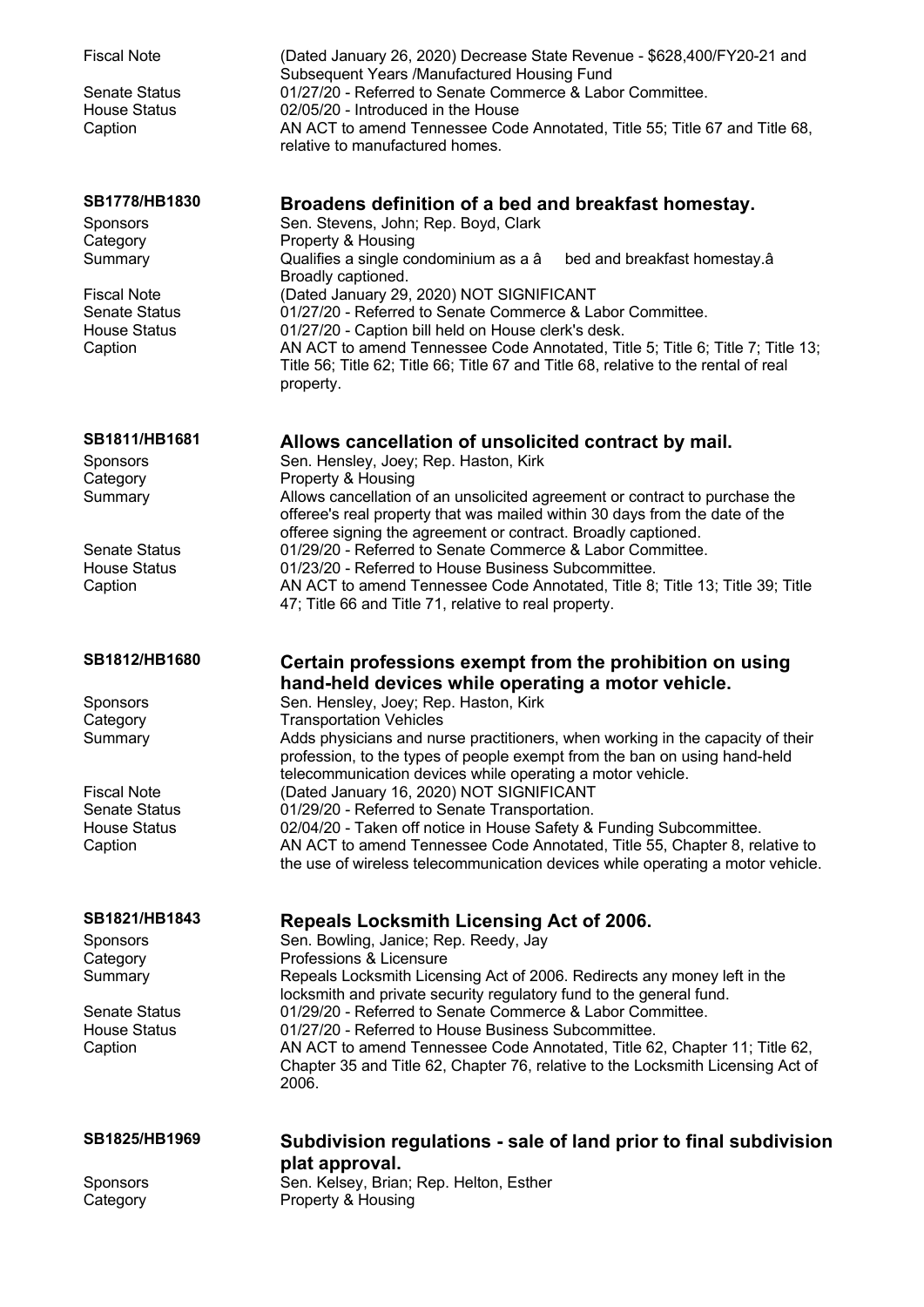| Summary<br><b>Fiscal Note</b><br><b>Senate Status</b><br><b>House Status</b> | Permits an owner or agent of the owner of land to sell, agree to sell, or negotiate<br>to sell the land by reference to a subdivision plat before the final subdivision plat<br>is approved by the planning commission<br>(Dated February 5, 2020) Other Fiscal Impact In the event local governments<br>are required to provide infrastructure improvements to subdivision plats, the<br>proposed legislation will result in a mandatory increase in local expenditures, the<br>timing and extent of which cannot reasonably be determined.*<br>02/05/20 - Set for Senate State & Local Government Committee 02/11/20.<br>01/31/20 - Referred to House Property & Planning Subcommittee.                                                                                                                                                                                                                                                                                         |
|------------------------------------------------------------------------------|-----------------------------------------------------------------------------------------------------------------------------------------------------------------------------------------------------------------------------------------------------------------------------------------------------------------------------------------------------------------------------------------------------------------------------------------------------------------------------------------------------------------------------------------------------------------------------------------------------------------------------------------------------------------------------------------------------------------------------------------------------------------------------------------------------------------------------------------------------------------------------------------------------------------------------------------------------------------------------------|
| Caption                                                                      | AN ACT to amend Tennessee Code Annotated, Title 13, Chapter 3; Title 13,<br>Chapter 4 and Title 66, relative to subdivision regulations.                                                                                                                                                                                                                                                                                                                                                                                                                                                                                                                                                                                                                                                                                                                                                                                                                                          |
| SB1857/HB2048                                                                | Right-of-way reservations affecting property owners.                                                                                                                                                                                                                                                                                                                                                                                                                                                                                                                                                                                                                                                                                                                                                                                                                                                                                                                              |
| Sponsors                                                                     | Sen. Swann, Art; Rep. Williams, Ryan                                                                                                                                                                                                                                                                                                                                                                                                                                                                                                                                                                                                                                                                                                                                                                                                                                                                                                                                              |
| Category<br>Summary                                                          | Property & Housing<br>Declares no government entity require right-of-way dedication that requires a<br>landowner to transfer any ownership of property to government entity for any<br>application approval. Government entities may require right-of-way reservations<br>as a condition for subdivision approval. Gives property owners the choice of<br>agreeing to a right-of-way reservation or dedication and allows agreement to be<br>changed through a process determined by the government entity if property is<br>transferred to a new owner. Right-of-way reservations will automatically reflect<br>decreases in distance required by major road plans. Entitles property owner<br>compensation of property covered by a right-of-way reservation if possession of<br>property is taken by a government entity. Declares real estate licensees have no<br>duty to inform parties of a real estate transaction of right-of-way reservations<br>affecting real estate. |
| <b>Senate Status</b><br><b>House Status</b><br>Caption                       | 01/29/20 - Referred to Senate Commerce & Labor Committee.<br>02/04/20 - Referred to House Property & Planning Subcommittee.<br>AN ACT to amend Tennessee Code Annotated, Title 13; Title 62 and Title 66,<br>relative to property located along existing rights-of-way.                                                                                                                                                                                                                                                                                                                                                                                                                                                                                                                                                                                                                                                                                                           |
| SB1862/HB1857                                                                | Disposal of real property by county.                                                                                                                                                                                                                                                                                                                                                                                                                                                                                                                                                                                                                                                                                                                                                                                                                                                                                                                                              |
| Sponsors                                                                     | Sen. Lundberg, Jon; Rep. Hill, Timothy                                                                                                                                                                                                                                                                                                                                                                                                                                                                                                                                                                                                                                                                                                                                                                                                                                                                                                                                            |
| Category                                                                     | <b>Local Government</b>                                                                                                                                                                                                                                                                                                                                                                                                                                                                                                                                                                                                                                                                                                                                                                                                                                                                                                                                                           |
| Summary                                                                      | Authorizes a county, upon two-thirds vote of the county legislative body, to<br>dispose of real property at a nominal cost by private negotiation and sale to a<br>$501(c)(3)$ nonprofit corporation, incorporated under the laws of this state, whose<br>purpose includes educational services to youth in areas including health,<br>science, agriculture, and civic engagement through in-school and after-school<br>programs and school and community clubs and camps.                                                                                                                                                                                                                                                                                                                                                                                                                                                                                                        |
| <b>Fiscal Note</b>                                                           | (Dated February 1, 2020) Decrease Local Revenue Exceeds \$1,000/FY20-21<br>and Subsequent Years/Permissive Decrease Local Expenditures Exceeds<br>\$500/FY20-21 and Subsequent Years/Permissive                                                                                                                                                                                                                                                                                                                                                                                                                                                                                                                                                                                                                                                                                                                                                                                   |
| <b>Senate Status</b>                                                         | 01/30/20 - Referred to Senate State & Local Government Committee.                                                                                                                                                                                                                                                                                                                                                                                                                                                                                                                                                                                                                                                                                                                                                                                                                                                                                                                 |
| <b>House Status</b>                                                          | 01/29/20 - Referred to House Property & Planning Subcommittee.                                                                                                                                                                                                                                                                                                                                                                                                                                                                                                                                                                                                                                                                                                                                                                                                                                                                                                                    |
| Caption                                                                      | AN ACT to amend Tennessee Code Annotated, Title 5, relative to county<br>disposal of real property.                                                                                                                                                                                                                                                                                                                                                                                                                                                                                                                                                                                                                                                                                                                                                                                                                                                                               |
| SB1868/HB1986                                                                | Adds requirements for creation of historic district or zone.                                                                                                                                                                                                                                                                                                                                                                                                                                                                                                                                                                                                                                                                                                                                                                                                                                                                                                                      |
| Sponsors                                                                     | Sen. Lundberg, Jon; Rep. Crawford, John                                                                                                                                                                                                                                                                                                                                                                                                                                                                                                                                                                                                                                                                                                                                                                                                                                                                                                                                           |
| Category<br>Summary                                                          | Property & Housing<br>Requires that the recommendations creating a historic district or zone are<br>submitted by a regional historic zoning commission to a county or municipal<br>legislative body and identify the statutory criteria or criterion met by the proposed<br>historic zone or district. Broadly captioned.                                                                                                                                                                                                                                                                                                                                                                                                                                                                                                                                                                                                                                                         |
| <b>Fiscal Note</b><br><b>Senate Status</b>                                   | (Dated January 28, 2020) NOT SIGNIFICANT<br>01/30/20 - Referred to Senate State & Local Government Committee.                                                                                                                                                                                                                                                                                                                                                                                                                                                                                                                                                                                                                                                                                                                                                                                                                                                                     |
| <b>House Status</b>                                                          | 01/30/20 - Caption bill held on House clerk's desk.                                                                                                                                                                                                                                                                                                                                                                                                                                                                                                                                                                                                                                                                                                                                                                                                                                                                                                                               |
| Caption                                                                      | AN ACT to amend Tennessee Code Annotated, Title 5; Title 6; Title 7; Title 12;<br>Title 13; Title 66 and Title 67, relative to local governments.                                                                                                                                                                                                                                                                                                                                                                                                                                                                                                                                                                                                                                                                                                                                                                                                                                 |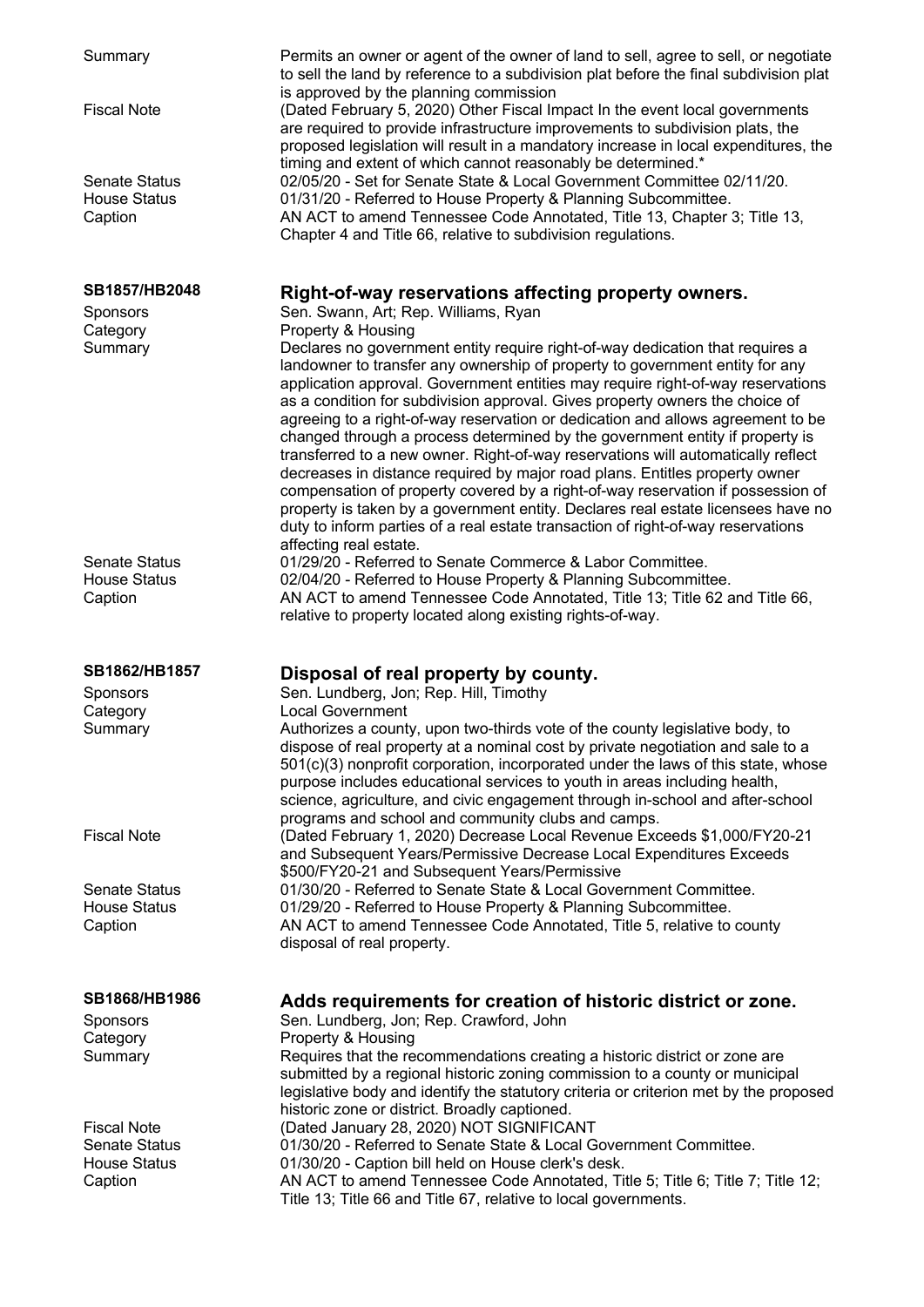| SB1914/HB1945<br>Sponsors<br>Category<br>Summary                      | Performing work without a license or required certification.<br>Sen. Bowling, Janice; Rep. Daniel, Martin<br>Professions & Licensure<br>Authorizes a person to perform, without a license or certification, work for which<br>a license or certification is normally required if the recipient of the work<br>acknowledges the person's lack of licensure or certification and waives claims<br>against the person. Requires the agreement to be in writing and specifies that<br>such written agreement include an acknowledgement that the customer releases<br>the person performing the work from all liability that may arise from the person's<br>performance of the work, except for an action brought for intentional, willful, or |
|-----------------------------------------------------------------------|--------------------------------------------------------------------------------------------------------------------------------------------------------------------------------------------------------------------------------------------------------------------------------------------------------------------------------------------------------------------------------------------------------------------------------------------------------------------------------------------------------------------------------------------------------------------------------------------------------------------------------------------------------------------------------------------------------------------------------------------|
| Senate Status<br><b>House Status</b><br>Caption                       | malicious conduct. This bill applies to several professions including locksmiths,<br>real estate brokers, land surveyors and soil scientists (23 pp.).<br>01/30/20 - Referred to Senate Commerce & Labor Committee.<br>01/31/20 - Referred to House Business Subcommittee.<br>AN ACT to amend Tennessee Code Annotated, Title 62 and Title 63, relative to<br>professional licenses.                                                                                                                                                                                                                                                                                                                                                       |
| SB1915/HB1946                                                         | Occupational training for members of the U.S. armed forces<br>and honorably discharged veterans.                                                                                                                                                                                                                                                                                                                                                                                                                                                                                                                                                                                                                                           |
| Sponsors                                                              | Sen. Bowling, Janice; Rep. Daniel, Martin                                                                                                                                                                                                                                                                                                                                                                                                                                                                                                                                                                                                                                                                                                  |
| Category                                                              | <b>Veterans &amp; Military Affairs</b>                                                                                                                                                                                                                                                                                                                                                                                                                                                                                                                                                                                                                                                                                                     |
| Summary                                                               | Allows members of the United States armed forces and veterans who have been<br>honorably discharged to receive equivalent credit toward the receipt of an<br>occupational license relating to the training that was received. Broadly<br>captioned.                                                                                                                                                                                                                                                                                                                                                                                                                                                                                        |
| <b>Fiscal Note</b><br>Senate Status<br><b>House Status</b><br>Caption | (Dated January 30, 2020) NOT SIGNIFICANT<br>01/30/20 - Referred to Senate State & Local Government Committee.<br>02/06/20 - Set for House Business Subcommittee 02/11/20.<br>AN ACT to amend Tennessee Code Annotated, Title 58; Title 62 and Title 63,<br>relative to occupational training.                                                                                                                                                                                                                                                                                                                                                                                                                                              |

## **SB1896/HB1914 Easements on private property.**

Sponsors Sen. Gardenhire, Todd; Rep. Carter, Mike Category **Transportation General** Summary Restricts the width of a private easement or right-of-way to 20 feet. Adds provision that specifies that in counties with a metropolitan form of government, the maximum permissible width for an easement or right-of-way is 15 feet. Authorizes the court to award attorney fees to the defending landowner in an action for an easement or right-of-way brought by a private person owning land obstructed entirely from a public road by the intervening land of another person. Makes other changes regarding private easements. Fiscal Note (Dated February 1, 2020) NOT SIGNIFICANT Senate Status 01/30/20 - Referred to Senate Judiciary Committee. House Status 02/06/20 - Set for House Civil Justice Subcommittee 02/11/20. Caption AN ACT to amend Tennessee Code Annotated, Title 29, Chapter 16 and Title 54, Chapter 14, relative to easements on private property.

## **SB1909/HB1928 Sale or termination of business - notification to local assessor.**

Sponsors Sen. Lundberg, Jon; Rep. Hicks, Gary Category Taxes Property Summary Increases from 15 to 20 the number of days after the sale or termination of a business within which the operator of the business must notify the local assessor and pay any personal property taxes due on account of the operation of the business. Broadly captioned. Fiscal Note (Dated January 28, 2020) NOT SIGNIFICANT Senate Status 01/30/20 - Referred to Senate State & Local Government Committee. House Status 01/31/20 - Referred to House Property & Planning Subcommittee. Caption AN ACT to amend Tennessee Code Annotated, Title 67, Chapter 5, relative to property taxes.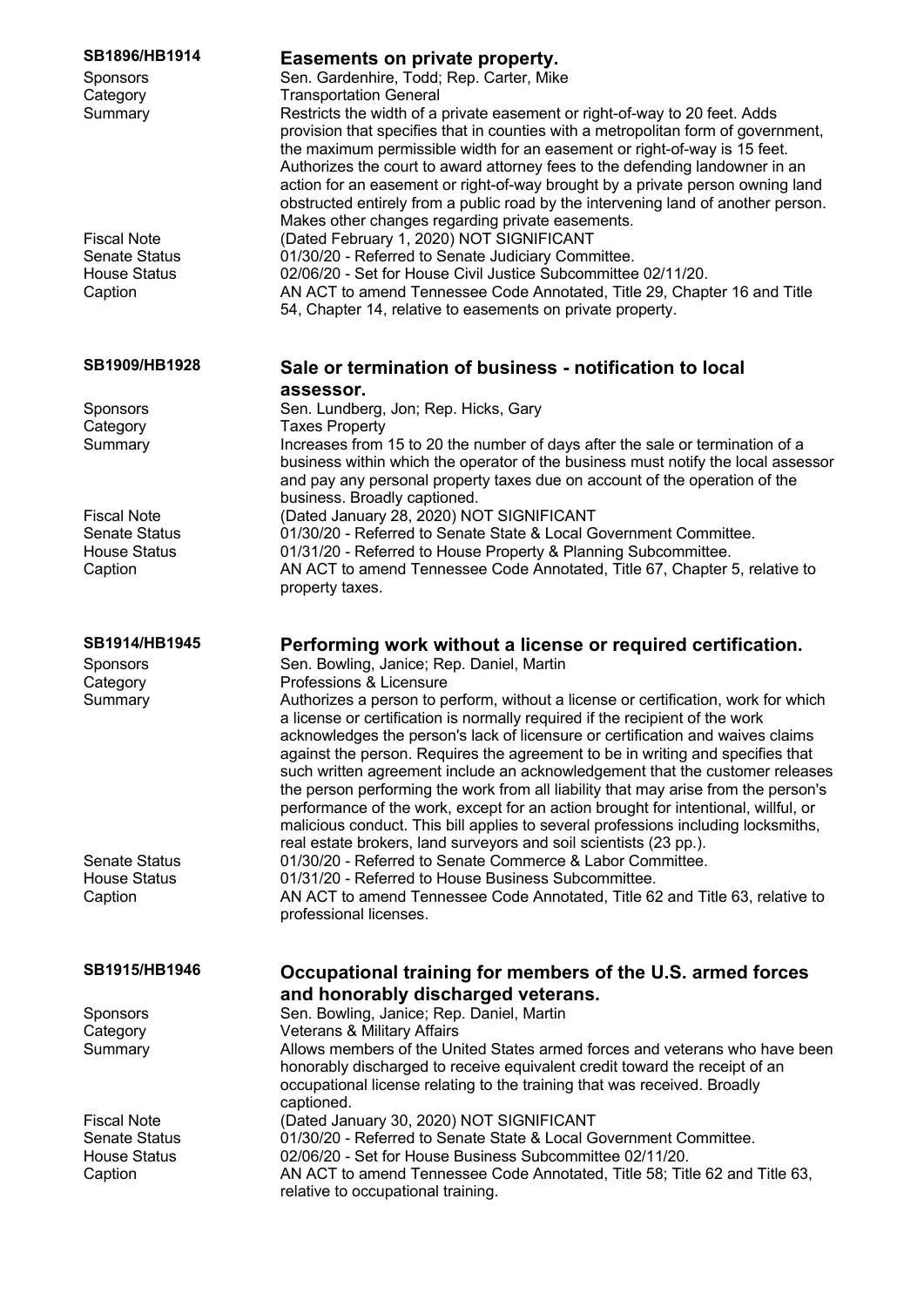| SB1931/HB1881                               | Local governments to report on business licenses issued                                                                                                              |
|---------------------------------------------|----------------------------------------------------------------------------------------------------------------------------------------------------------------------|
|                                             | regarding accommodation of transients.                                                                                                                               |
| Sponsors<br>Category                        | Sen. Swann, Art; Rep. Carr, Dale<br><b>Local Government</b>                                                                                                          |
| Summary                                     | Requires the governing body of each municipality, county, and metropolitan form                                                                                      |
|                                             | of government to report, no later than February 1, 2021, to the state and local                                                                                      |
|                                             | government committee of the senate and the local government committee of the                                                                                         |
|                                             | house the number of business licenses issued to hotels, motels, and other                                                                                            |
|                                             | places of accommodation for transients for the immediately preceding calendar                                                                                        |
| <b>Fiscal Note</b>                          | year. Broadly captioned.<br>(Dated January 28, 2020) NOT SIGNIFICANT                                                                                                 |
| <b>Senate Status</b>                        | 01/30/20 - Referred to Senate State & Local Government Committee.                                                                                                    |
| <b>House Status</b>                         | 01/30/20 - Caption bill held on House clerk's desk.                                                                                                                  |
| Caption                                     | AN ACT to amend Tennessee Code Annotated, Title 5; Title 6; Title 7; Title 13;                                                                                       |
|                                             | Title 67 and Title 68, relative to accommodations for transients.                                                                                                    |
| SB1933/HB1661                               | Class B misdemeanor for misrepresentation of a service                                                                                                               |
|                                             | animal.                                                                                                                                                              |
| Sponsors                                    | Sen. Swann, Art; Rep. Farmer, Andrew                                                                                                                                 |
| Category                                    | <b>Criminal Law</b>                                                                                                                                                  |
| Summary                                     | Establishes the misrepresentation of a service or support animal as a Class B                                                                                        |
|                                             | misdemeanor. One commits misrepresentation of a service or support animal                                                                                            |
|                                             | when fraudulently representing themselves as a person with a disability in need<br>of the service or support in order to remain in a residential rental property or  |
|                                             | enter public places and provides false documentation declaring an animal as a                                                                                        |
|                                             | service or support animal. Broadly captioned.                                                                                                                        |
| <b>Fiscal Note</b>                          | (Dated January 17, 2020) NOT SIGNIFICANT                                                                                                                             |
| <b>Senate Status</b><br><b>House Status</b> | 01/30/20 - Referred to Senate Health & Welfare Committee.<br>01/22/20 - Referred to House Business Subcommittee.                                                     |
| Caption                                     | AN ACT to amend Tennessee Code Annotated, Title 4; Title 5; Title 6; Title 7;                                                                                        |
|                                             | Title 13; Title 16; Title 33; Title 39; Title 41; Title 49; Title 50; Title 62; Title 66                                                                             |
|                                             | and Title 68, relative to animals utilized by persons with disabilities.                                                                                             |
| SB1968/HB2118                               | Exempts certain retired physicians from professional privilege                                                                                                       |
|                                             | tax.                                                                                                                                                                 |
| Sponsors                                    | Sen. Southerland, Steve; Rep. Eldridge, Rick                                                                                                                         |
| Category                                    | <b>Taxes Business</b>                                                                                                                                                |
| Summary                                     | Exempts retired physicians with active licenses used solely for the purpose of                                                                                       |
| <b>Senate Status</b>                        | free healthcare services from the professional privilege tax.<br>02/03/20 - Referred to Senate Finance, Ways & Means Committee.                                      |
| <b>House Status</b>                         | 02/05/20 - Referred to House Finance, Ways & Means Subcommittee.                                                                                                     |
| Caption                                     | AN ACT to amend Tennessee Code Annotated, Title 33; Title 63; Title 67 and                                                                                           |
|                                             | Title 68, relative to retired physicians providing free healthcare services.                                                                                         |
| SB1986/HB1913                               | Time period for filing small estate affidavit.                                                                                                                       |
| <b>Sponsors</b>                             | Sen. Stevens, John; Rep. Carter, Mike                                                                                                                                |
| Category                                    | <b>Estates &amp; Trusts</b>                                                                                                                                          |
| Summary                                     | Changes from 45 to 30 days following a decedent's death, the time period after                                                                                       |
|                                             | which a small estate affidavit must be filed with the clerk of court.                                                                                                |
| <b>Fiscal Note</b><br><b>Senate Status</b>  | (Dated January 28, 2020) NOT SIGNIFICANT<br>02/03/20 - Referred to Senate Judiciary Committee.                                                                       |
| <b>House Status</b>                         | 01/31/20 - Referred to House Children & Families Subcommittee.                                                                                                       |
| Caption                                     | AN ACT to amend Tennessee Code Annotated, Title 8, Chapter 21 and Title 30,                                                                                          |
|                                             | Chapter 4, relative to probate.                                                                                                                                      |
| SB1989/HB1885                               | Real property in trust.                                                                                                                                              |
| Sponsors                                    | Sen. Stevens, John; Rep. Garrett, Johnny                                                                                                                             |
| Category                                    | <b>Estates &amp; Trusts</b>                                                                                                                                          |
| Summary                                     | Abolishes various reverter and forfeiture provisions in estates and real property.<br>Terminates certain interest and fees on properties after 25 years. Allows real |

property conveyances to a trust to vest title in the trustee of the trust. Requires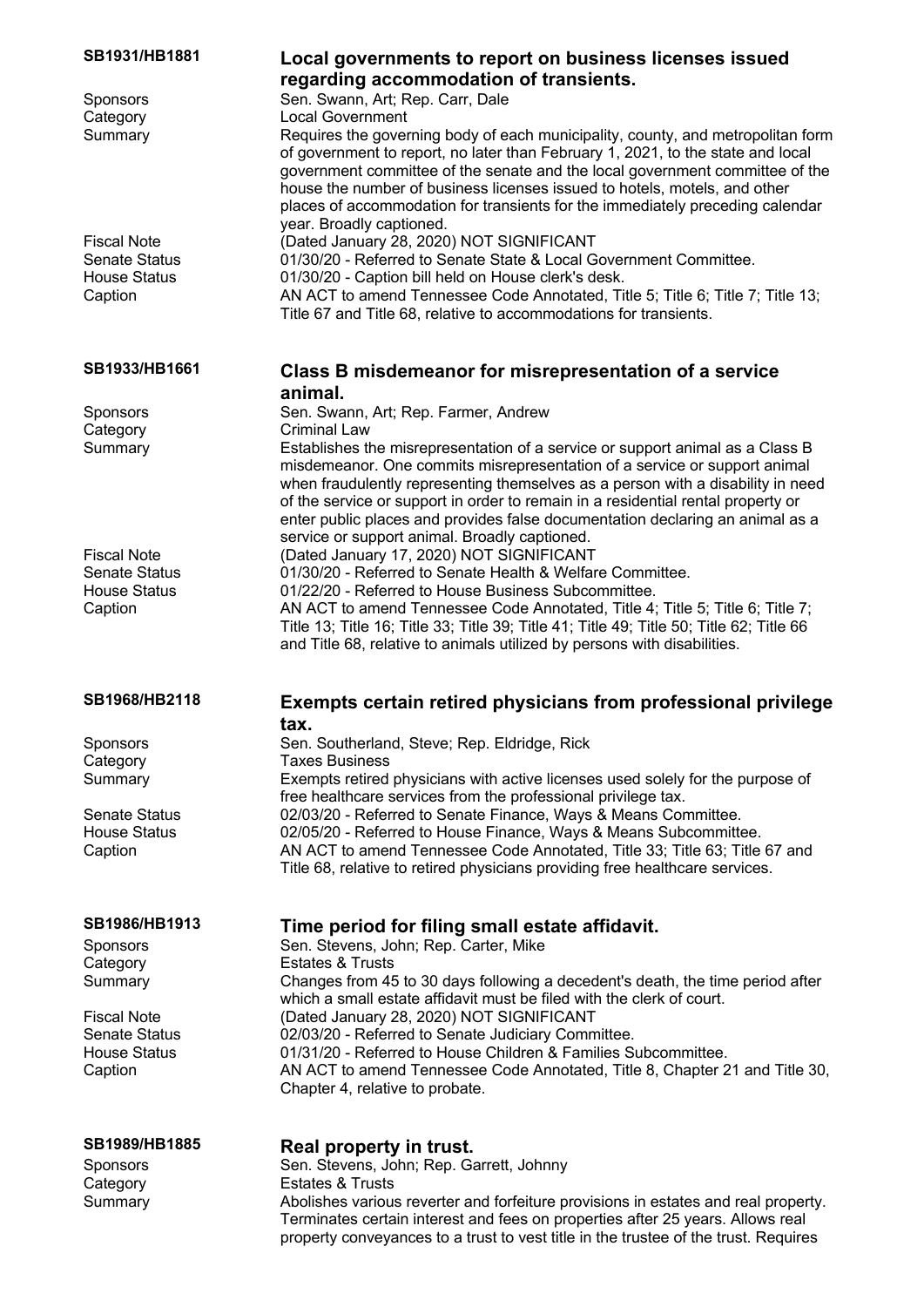| <b>Senate Status</b><br><b>House Status</b><br>Caption | that public records referencing a trust be indexed by the name of the trust, if<br>stated in the document, and in the name of each trustee listed in the document.<br>02/03/20 - Referred to Senate Judiciary Committee.<br>01/31/20 - Referred to House Children & Families Subcommittee.<br>AN ACT to amend Tennessee Code Annotated, Title 10, Chapter 7; Title 35 and<br>Title 66, relative to real property.                                                                                                                                                                                                                                                     |
|--------------------------------------------------------|-----------------------------------------------------------------------------------------------------------------------------------------------------------------------------------------------------------------------------------------------------------------------------------------------------------------------------------------------------------------------------------------------------------------------------------------------------------------------------------------------------------------------------------------------------------------------------------------------------------------------------------------------------------------------|
| SB2002/HB1656                                          | <b>Issuance of traffic citations based on evidence from traffic</b>                                                                                                                                                                                                                                                                                                                                                                                                                                                                                                                                                                                                   |
| Sponsors                                               | enforcement cameras.<br>Sen. Stevens, John; Rep. Holt, Andy                                                                                                                                                                                                                                                                                                                                                                                                                                                                                                                                                                                                           |
| Category                                               | <b>Transportation Vehicles</b>                                                                                                                                                                                                                                                                                                                                                                                                                                                                                                                                                                                                                                        |
| Summary                                                | Prohibits the issuance of traffic citations based solely on evidence obtained from<br>unmanned traffic cameras used to monitor and enforce traffic signal violations or<br>speed limits.                                                                                                                                                                                                                                                                                                                                                                                                                                                                              |
| <b>Fiscal Note</b>                                     | (Dated January 21, 2020) Decrease Local Revenue Exceeds \$5,946,200/FY20-<br>21 and Subsequent Years Other Fiscal Impact It can be reasonably estimated<br>the mandatory decrease in local revenue under this legislation will result in local<br>authorities eventually discontinuing their usage of unmanned traffic enforcement<br>cameras; the timing of which cannot be determined with reasonable certainty.                                                                                                                                                                                                                                                    |
| <b>Senate Status</b>                                   | 02/03/20 - Referred to Senate Transportation.                                                                                                                                                                                                                                                                                                                                                                                                                                                                                                                                                                                                                         |
| <b>House Status</b><br>Caption                         | 01/22/20 - Referred to House Safety & Funding Subcommittee.<br>AN ACT to amend Tennessee Code Annotated, Title 55, Chapter 8, relative to<br>traffic enforcement cameras.                                                                                                                                                                                                                                                                                                                                                                                                                                                                                             |
| SB2029/HB2672                                          | Contracting performed by unlicensed persons.                                                                                                                                                                                                                                                                                                                                                                                                                                                                                                                                                                                                                          |
| Sponsors<br>Category                                   | Sen. Rose, Paul; Rep. Williams, Ryan<br>Professions & Licensure                                                                                                                                                                                                                                                                                                                                                                                                                                                                                                                                                                                                       |
| Summary                                                | Specifies that a person who owns property and intends to construct a residential<br>building on that property is exempt from the licensing requirements for<br>contractors if the person personally appears at the local permitting agency and<br>receives from the agency a Disclosure Statement and Notice of Non-licensed<br>Owner's Intent to Build form. Such person is required to sign the form and file<br>the form with the register of deeds. Such person is also required to appear at the<br>local permitting agency and sign applicable building permits, in addition to<br>providing the local permitting agency an affidavit affirming that the person |
| Senate Status                                          | maintains general liability insurance and workers' compensation insurance.<br>02/03/20 - Introduced in the Senate                                                                                                                                                                                                                                                                                                                                                                                                                                                                                                                                                     |
| <b>House Status</b><br>Caption                         | 02/06/20 - Introduced in the House<br>AN ACT to amend Tennessee Code Annotated, Title 13; Title 62, Chapter 6 and<br>Title 66, relative to contracting performed by unlicensed persons.                                                                                                                                                                                                                                                                                                                                                                                                                                                                               |
| SB2041/HB2082                                          | Fair compensation for subcontractor employees.                                                                                                                                                                                                                                                                                                                                                                                                                                                                                                                                                                                                                        |
| Sponsors<br>Category                                   | Sen. Gilmore, Brenda; Rep. Powell, Jason<br><b>Public Employees</b>                                                                                                                                                                                                                                                                                                                                                                                                                                                                                                                                                                                                   |
| Summary                                                | Allows a county, municipality, or school board to require a contractor to bond a<br>subcontractor to ensure contractors of the subcontractor receive fair<br>compensation for work. Broadly captioned.                                                                                                                                                                                                                                                                                                                                                                                                                                                                |
| <b>Senate Status</b>                                   | 02/03/20 - Introduced in the Senate                                                                                                                                                                                                                                                                                                                                                                                                                                                                                                                                                                                                                                   |
| <b>House Status</b><br>Caption                         | 02/05/20 - Referred to House Business Subcommittee.<br>AN ACT to amend Tennessee Code Annotated, Title 12; Title 50, Chapter 2 and<br>Title 62, Chapter 6, relative to contractors.                                                                                                                                                                                                                                                                                                                                                                                                                                                                                   |
| SB2058/HB1880                                          | Redefines blighted area for purposes of redevelopment                                                                                                                                                                                                                                                                                                                                                                                                                                                                                                                                                                                                                 |
| Sponsors                                               | projects by housing authorities.<br>Sen. Niceley, Frank; Rep. Carr, Dale                                                                                                                                                                                                                                                                                                                                                                                                                                                                                                                                                                                              |
| Category                                               | <b>Local Government</b>                                                                                                                                                                                                                                                                                                                                                                                                                                                                                                                                                                                                                                               |
| Summary                                                | Revises the definition of "blighted area" for purposes of redevelopment projects<br>by housing authorities to include language that specifies that a blighted area<br>does not include land used primarily in the production of agriculture.                                                                                                                                                                                                                                                                                                                                                                                                                          |
| <b>Senate Status</b><br><b>House Status</b>            | 02/03/20 - Introduced in the Senate<br>01/31/20 - Referred to House Constitutional Protections & Sentencing<br>Subcommittee.                                                                                                                                                                                                                                                                                                                                                                                                                                                                                                                                          |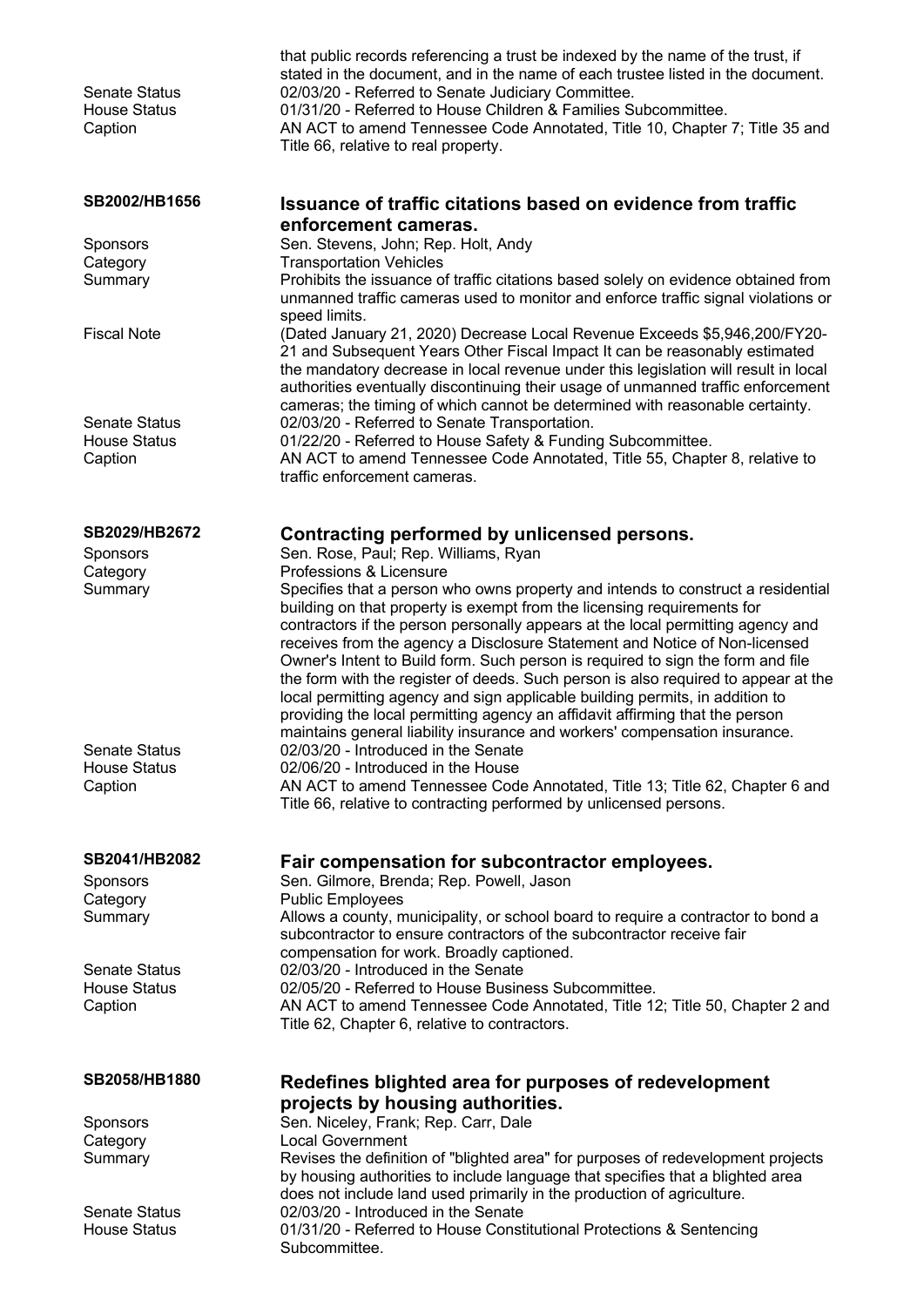| Caption                                                | AN ACT to amend Tennessee Code Annotated, Title 13, Chapter 20; Title 13,<br>Chapter 21 and Title 29, Chapter 17, relative to eminent domain.                                                                                                                                                                                                                                                                                                                                                                                                                                                                                                                                                    |
|--------------------------------------------------------|--------------------------------------------------------------------------------------------------------------------------------------------------------------------------------------------------------------------------------------------------------------------------------------------------------------------------------------------------------------------------------------------------------------------------------------------------------------------------------------------------------------------------------------------------------------------------------------------------------------------------------------------------------------------------------------------------|
| SB2074/HB1949<br>Sponsors<br>Category<br>Summary       | Allows agencies to use reserve funds to cover deficits.<br>Sen. Pody, Mark; Rep. Daniel, Martin<br><b>Public Finance</b><br>Allows an agency, defined as a regulatory board, commission, or entity<br>administratively attached to the division of regulatory boards within the<br>department of commerce and insurance or the division of health related boards<br>with the department of health, to use up to ten percent (10%) of their reserve<br>funds to cover an operating deficit. Establishes requirements of the agency<br>regarding their financial status and use of their reserve. Broadly captioned.                                                                               |
| <b>Senate Status</b><br><b>House Status</b><br>Caption | 02/03/20 - Introduced in the Senate<br>01/31/20 - Referred to House Department & Agencies Subcommittee.<br>AN ACT to amend Tennessee Code Annotated, Title 4 and Title 9, relative to<br>funds.                                                                                                                                                                                                                                                                                                                                                                                                                                                                                                  |
| SB2086/HB2318                                          | <b>TACIR report on impact of Competitive Wireless Broadband</b><br><b>Investment, Deployment &amp; Safety Act.</b>                                                                                                                                                                                                                                                                                                                                                                                                                                                                                                                                                                               |
| Sponsors<br>Category<br>Summary                        | Sen. Briggs, Richard; Rep. Lafferty, Justin<br>Government Organization<br>Adds the speaker of the senate and the speaker of the house to the list of those<br>receiving the TACIR report on the impact of the "Competitive Wireless<br>Broadband Investment, Deployment, and Safety Act of 2018" by January 1,<br>2021. Broadly captioned.                                                                                                                                                                                                                                                                                                                                                       |
| <b>Senate Status</b><br><b>House Status</b><br>Caption | 02/06/20 - Introduced in the Senate<br>02/05/20 - Introduced in the House<br>AN ACT to amend Tennessee Code Annotated, Title 4; Title 7; Title 13; Title 65<br>and Title 66, relative to wireless broadband.                                                                                                                                                                                                                                                                                                                                                                                                                                                                                     |
| SB2098/HB2485<br>Sponsors<br>Category<br>Summary       | <b>Requirements for HOAs.</b><br>Sen. Massey, Becky; Rep. Garrett, Johnny<br>Property & Housing<br>Requires homeowners' associations to make financial statements of the<br>homeowners' association that show the assets and liabilities of the association<br>available to each property owner annually. Requires homeowners' associations<br>to permit access to association property to any person with written permission<br>from a member of the association. Also requires homeowners' associations to<br>provide copies of dedicatory instruments to a prospective property buyer upon<br>request and requires homeowners' associations to have bylaws that meet<br>certain requirements. |
| <b>Senate Status</b><br><b>House Status</b><br>Caption | 02/06/20 - Introduced in the Senate<br>02/06/20 - Introduced in the House<br>AN ACT to amend Tennessee Code Annotated, Title 39, Chapter 14, Part 4;<br>Title 48, Chapter 66 and Title 66, relative to real property.                                                                                                                                                                                                                                                                                                                                                                                                                                                                            |
| SB2133/HB2150                                          | <b>TACIR report on impact of the Competitive Wireless</b><br>Broadband Investment, Deployment, & Safety Act of 2018.                                                                                                                                                                                                                                                                                                                                                                                                                                                                                                                                                                             |
| Sponsors<br>Category<br>Summary                        | Sen. Briggs, Richard; Rep. Zachary, Jason<br>Government Organization<br>Deletes provision that requires TACIR to report to the chairs of the commerce<br>committee of the house and the commerce and labor committee of the senate by<br>January 1, 2021, on the impact of the "Competitive Wireless Broadband<br>Investment, Deployment, and Safety Act of 2018" after the report is given.<br>Broadly captioned.                                                                                                                                                                                                                                                                               |
| <b>Senate Status</b><br><b>House Status</b><br>Caption | 02/06/20 - Introduced in the Senate<br>02/05/20 - Introduced in the House<br>AN ACT to amend Tennessee Code Annotated, Title 4; Title 5; Title 6; Title 7;<br>Title 12; Title 13; Title 65; Title 66 and Title 67, relative to telecommunications.                                                                                                                                                                                                                                                                                                                                                                                                                                               |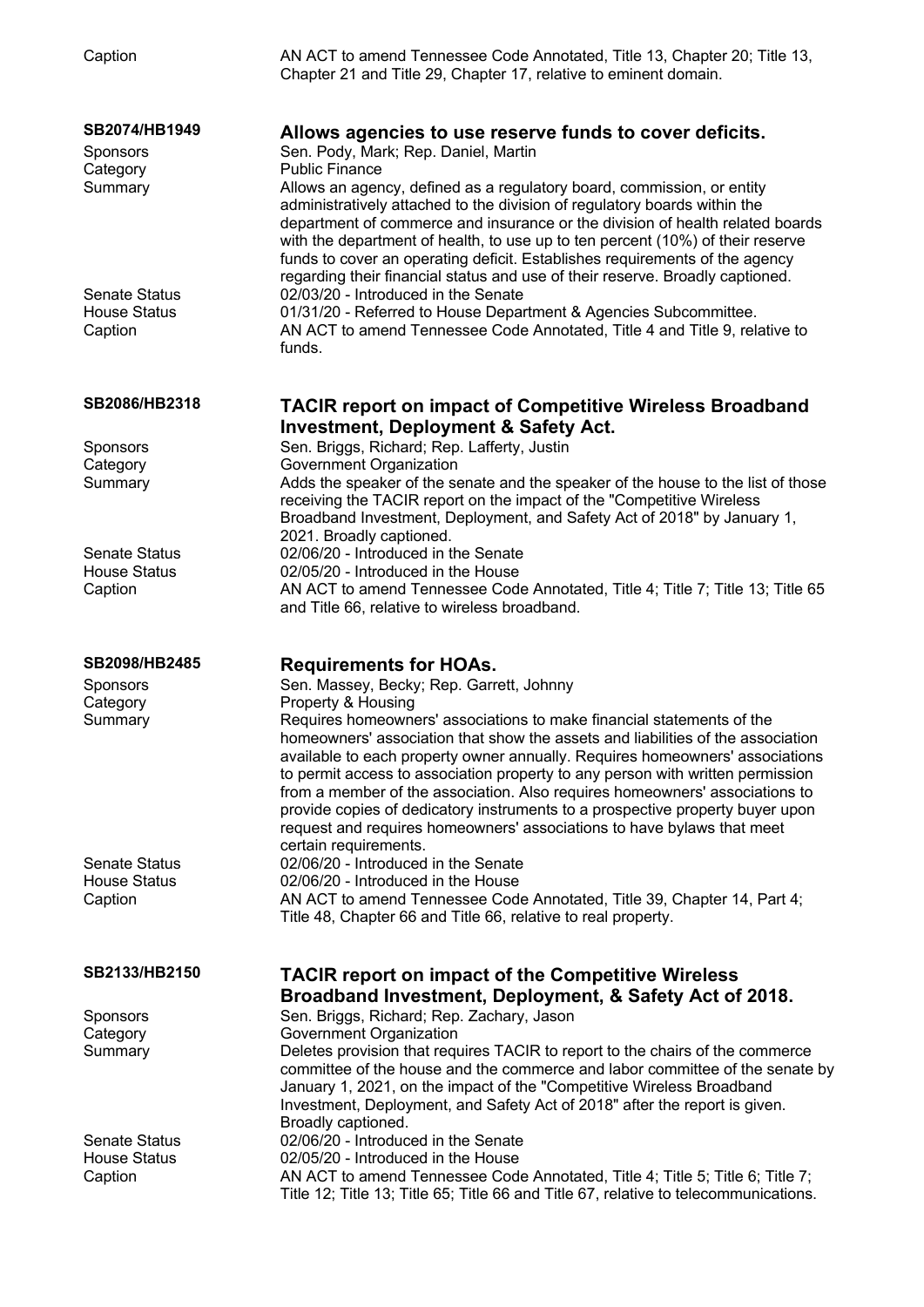| SB2144/HB2213        | Changes requirements for persons who have an ownership                                                                                                                                                                                                                                                                   |
|----------------------|--------------------------------------------------------------------------------------------------------------------------------------------------------------------------------------------------------------------------------------------------------------------------------------------------------------------------|
|                      | interest in an appraisal management company.                                                                                                                                                                                                                                                                             |
| Sponsors             | Sen. Johnson, Jack; Rep. Lamberth, William                                                                                                                                                                                                                                                                               |
| Category             | Professions & Licensure                                                                                                                                                                                                                                                                                                  |
| Summary              | Extends the requirement for review of persons owning interest in an appraisal<br>management company to all persons rather than just those owning more than<br>ten percent (10%) of an appraisal management company. Broadly captioned.                                                                                   |
| <b>Senate Status</b> | 02/06/20 - Introduced in the Senate                                                                                                                                                                                                                                                                                      |
| <b>House Status</b>  | 02/05/20 - Introduced in the House                                                                                                                                                                                                                                                                                       |
| Caption              | AN ACT to amend Tennessee Code Annotated, Title 62, Chapter 39, Part 4,<br>relative to real estate appraisal.                                                                                                                                                                                                            |
| SB2148/HB2217        | <b>Licensing Innovation Act.</b>                                                                                                                                                                                                                                                                                         |
| Sponsors             | Sen. Johnson, Jack; Rep. Lamberth, William                                                                                                                                                                                                                                                                               |
| Category             | Government Organization                                                                                                                                                                                                                                                                                                  |
| Summary              | Enacts the "Licensing Innovation Act," which allows the commissioner of<br>commerce and insurance to issue a regulatory innovation waiver to license a                                                                                                                                                                   |
|                      | person to pilot test an innovation. Specifies that any person may apply for a                                                                                                                                                                                                                                            |
|                      | regulatory innovation waiver by submitting an application to the department on a<br>form prescribed by the commissioner. Specifies requirements for such<br>application form, including a description of how the innovation would benefit                                                                                |
|                      | consumers. Allows the commissioner to collect a fee for the application.                                                                                                                                                                                                                                                 |
|                      | Specifies other requirements for regulatory innovation waivers (11 pp.). Part of<br>Administration Package.                                                                                                                                                                                                              |
| <b>Senate Status</b> | 02/06/20 - Introduced in the Senate                                                                                                                                                                                                                                                                                      |
| <b>House Status</b>  | 02/05/20 - Introduced in the House                                                                                                                                                                                                                                                                                       |
| Caption              | AN ACT to amend Tennessee Code Annotated, Title 4; Title 56, Chapter 1; Title                                                                                                                                                                                                                                            |
|                      | 62 and Title 63, relative to regulatory innovation waivers.                                                                                                                                                                                                                                                              |
| SB2158/HB2227        | Tax credits for brownfield properties.                                                                                                                                                                                                                                                                                   |
| Sponsors             | Sen. Johnson, Jack; Rep. Lamberth, William                                                                                                                                                                                                                                                                               |
| Category             | <b>Taxes Business</b>                                                                                                                                                                                                                                                                                                    |
| Summary              | Authorizes tax credits for privilege and excise taxes equal to 75 percent of the<br>purchase price of brownfield property purchased in a tier 3 or tier 4<br>enhancement county for the purpose of a qualified development project. Revises<br>other provisions regarding tax credits for brownfield properties. Part of |
|                      | Administration Package.                                                                                                                                                                                                                                                                                                  |
| <b>Senate Status</b> | 02/06/20 - Introduced in the Senate                                                                                                                                                                                                                                                                                      |
| <b>House Status</b>  | 02/05/20 - Introduced in the House                                                                                                                                                                                                                                                                                       |
| Caption              | AN ACT to amend Tennessee Code Annotated, Section 67-4-2009, relative to                                                                                                                                                                                                                                                 |
|                      | tax credits for brownfield properties.                                                                                                                                                                                                                                                                                   |
| SB2167/HB2236        | Changes department responsible for certifying land rendered                                                                                                                                                                                                                                                              |
|                      | tax exempt under state acquisition.                                                                                                                                                                                                                                                                                      |
| Sponsors             | Sen. Johnson, Jack; Rep. Lamberth, William                                                                                                                                                                                                                                                                               |
| Category             | Property & Housing                                                                                                                                                                                                                                                                                                       |
| Summary              | Requires the commissioner of general services instead of the commissioner of                                                                                                                                                                                                                                             |
|                      | finance and administration to certify by January 1 of each year to the comptroller<br>of the treasury information necessary to identify property rendered tax exempt by<br>acquisition by the state in the preceding fiscal year for conservation and                                                                    |
|                      | preservation. Part of Administration Package.                                                                                                                                                                                                                                                                            |
| <b>Senate Status</b> | 02/06/20 - Introduced in the Senate                                                                                                                                                                                                                                                                                      |
| <b>House Status</b>  | 02/05/20 - Introduced in the House                                                                                                                                                                                                                                                                                       |
| Caption              | AN ACT to amend Tennessee Code Annotated, Section 11-14-406 and Section                                                                                                                                                                                                                                                  |
|                      | 11-7-109, relative to compensation funds for property acquired by the state for                                                                                                                                                                                                                                          |
|                      | conservation and preservation.                                                                                                                                                                                                                                                                                           |
| SB2172/HB2241        | <b>Expands requirements for recovery of reasonable expenses</b>                                                                                                                                                                                                                                                          |
|                      | and attorney's fees in contested case hearings.                                                                                                                                                                                                                                                                          |
| Sponsors             | Sen. Johnson, Jack; Rep. Lamberth, William                                                                                                                                                                                                                                                                               |
| Category             | Judiciary                                                                                                                                                                                                                                                                                                                |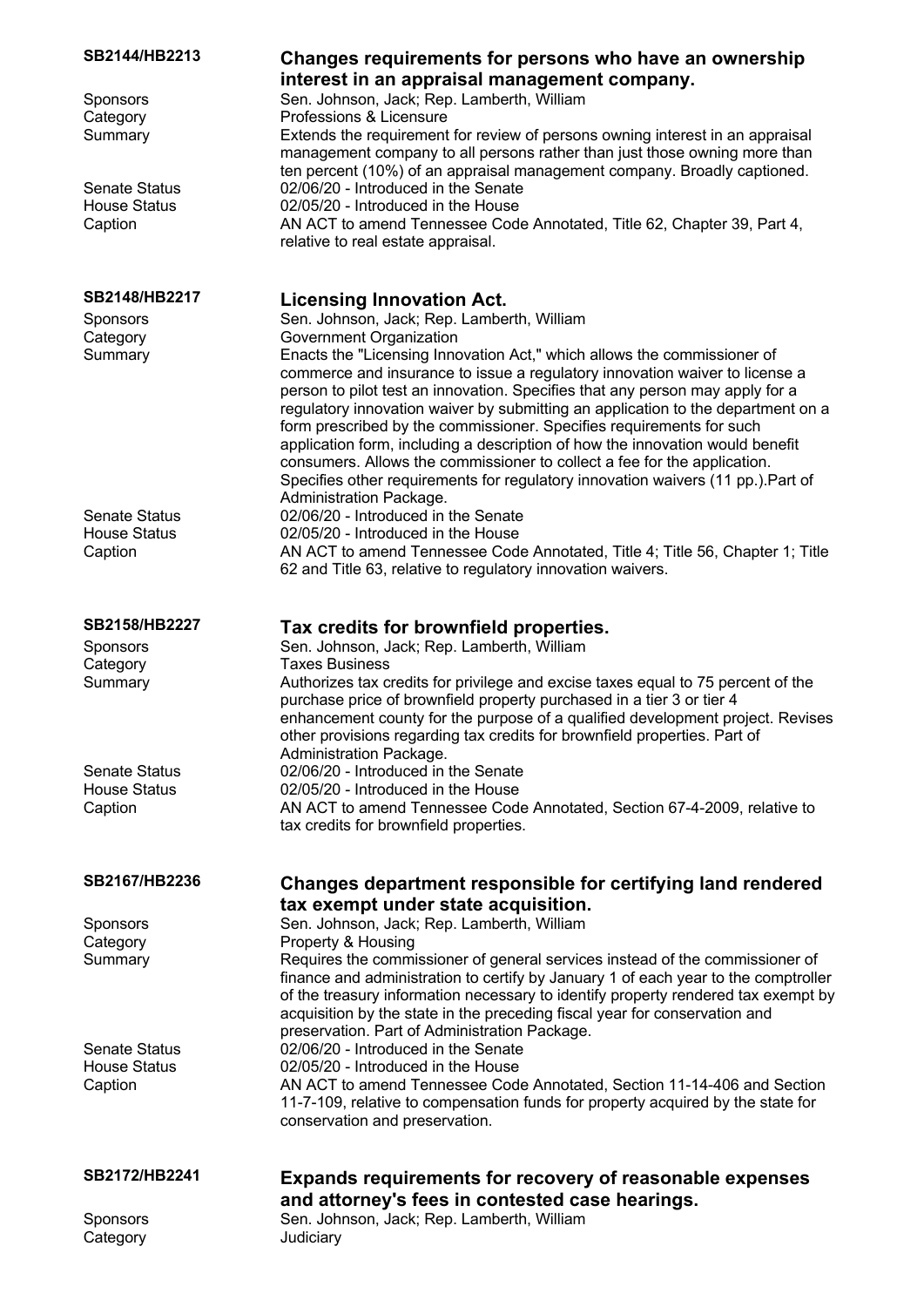| Summary<br><b>Senate Status</b><br><b>House Status</b><br>Caption | Allows a hearing officer or administrative law judge in a contested case hearing<br>to order the state agency who issued a notice pay the party issued the notice if<br>the party issued the notice substantially prevails on the merits of all allegations in<br>the notice and the hearing officer or administrative law judge finds the state<br>agency issued the notice to harass, cause unnecessary delay, or cause<br>needless expense to the party issued the notice. Requires license and certificate<br>holders to pay actual and reasonable costs incurred by the division of health<br>related boards for judicial reviews of agency decisions in contested cases. Part<br>of Administration Package.<br>02/06/20 - Introduced in the Senate<br>02/05/20 - Introduced in the House<br>AN ACT to amend Tennessee Code Annotated, Section 4- 5-325 and Section<br>63-1-144, relative to payment of expenses incurred during proceedings related<br>to contested cases. |
|-------------------------------------------------------------------|----------------------------------------------------------------------------------------------------------------------------------------------------------------------------------------------------------------------------------------------------------------------------------------------------------------------------------------------------------------------------------------------------------------------------------------------------------------------------------------------------------------------------------------------------------------------------------------------------------------------------------------------------------------------------------------------------------------------------------------------------------------------------------------------------------------------------------------------------------------------------------------------------------------------------------------------------------------------------------|
| SB2181/HB1950                                                     | Zoning ordinance hearing notification requirements.                                                                                                                                                                                                                                                                                                                                                                                                                                                                                                                                                                                                                                                                                                                                                                                                                                                                                                                              |
| Sponsors                                                          | Sen. Niceley, Frank; Rep. Daniel, Martin                                                                                                                                                                                                                                                                                                                                                                                                                                                                                                                                                                                                                                                                                                                                                                                                                                                                                                                                         |
| Category                                                          | Property & Housing                                                                                                                                                                                                                                                                                                                                                                                                                                                                                                                                                                                                                                                                                                                                                                                                                                                                                                                                                               |
| Summary<br><b>Senate Status</b>                                   | Requires a county or municipality's governing body within 60 days of a public<br>hearing on proposed zoning ordinances to mail first class a notice of such<br>hearing to any property owners located in the proposed affected area. Requires<br>the governing body to maintain a written list of each person notified and the chair<br>of the governing body with file a certified copy of the list with the county clerk<br>within five business days of the notice. If these requirements are not met, a real<br>property owner in the proposed affected area may bring a court action of<br>competent jurisdiction to have the ordinance voided. Broadly captioned.<br>02/06/20 - Introduced in the Senate                                                                                                                                                                                                                                                                   |
| <b>House Status</b>                                               | 02/04/20 - Referred to House Property & Planning Subcommittee.                                                                                                                                                                                                                                                                                                                                                                                                                                                                                                                                                                                                                                                                                                                                                                                                                                                                                                                   |
| Caption                                                           | AN ACT to amend Tennessee Code Annotated, Title 13, Chapter 7, relative to                                                                                                                                                                                                                                                                                                                                                                                                                                                                                                                                                                                                                                                                                                                                                                                                                                                                                                       |
|                                                                   | zoning.                                                                                                                                                                                                                                                                                                                                                                                                                                                                                                                                                                                                                                                                                                                                                                                                                                                                                                                                                                          |
|                                                                   |                                                                                                                                                                                                                                                                                                                                                                                                                                                                                                                                                                                                                                                                                                                                                                                                                                                                                                                                                                                  |
| SB2224/HB2206                                                     | Decreases time that board rulings are required to be<br>published by the Tennessee board of energy and natural                                                                                                                                                                                                                                                                                                                                                                                                                                                                                                                                                                                                                                                                                                                                                                                                                                                                   |
|                                                                   | resources.                                                                                                                                                                                                                                                                                                                                                                                                                                                                                                                                                                                                                                                                                                                                                                                                                                                                                                                                                                       |
| <b>Sponsors</b>                                                   | Sen. Southerland, Steve; Rep. Zachary, Jason                                                                                                                                                                                                                                                                                                                                                                                                                                                                                                                                                                                                                                                                                                                                                                                                                                                                                                                                     |
| Category<br>Summary                                               | <b>Environment &amp; Nature</b><br>Decreases the amount of days the Tennessee board of energy and natural<br>resources or an administrative judge is required to publish board rulings on<br>contested cases and acceptance of judgments by consent from five business                                                                                                                                                                                                                                                                                                                                                                                                                                                                                                                                                                                                                                                                                                           |
| <b>Senate Status</b>                                              | days to three business days. Broadly captioned.<br>02/06/20 - Introduced in the Senate                                                                                                                                                                                                                                                                                                                                                                                                                                                                                                                                                                                                                                                                                                                                                                                                                                                                                           |
| <b>House Status</b>                                               | 02/05/20 - Introduced in the House                                                                                                                                                                                                                                                                                                                                                                                                                                                                                                                                                                                                                                                                                                                                                                                                                                                                                                                                               |
| Caption                                                           | AN ACT to amend Tennessee Code Annotated, Title 4, Chapter 3, Part 5; Title<br>7, Chapter 35; Title 65 and Title 69, relative to water quality.                                                                                                                                                                                                                                                                                                                                                                                                                                                                                                                                                                                                                                                                                                                                                                                                                                  |
| SB2285/HB2099                                                     | Emergency meetings by teleconference for state regulatory                                                                                                                                                                                                                                                                                                                                                                                                                                                                                                                                                                                                                                                                                                                                                                                                                                                                                                                        |
|                                                                   | boards, state agencies.                                                                                                                                                                                                                                                                                                                                                                                                                                                                                                                                                                                                                                                                                                                                                                                                                                                                                                                                                          |
| <b>Sponsors</b>                                                   | Sen. Roberts, Kerry; Rep. Lafferty, Justin                                                                                                                                                                                                                                                                                                                                                                                                                                                                                                                                                                                                                                                                                                                                                                                                                                                                                                                                       |
| Category                                                          | Professions & Licensure                                                                                                                                                                                                                                                                                                                                                                                                                                                                                                                                                                                                                                                                                                                                                                                                                                                                                                                                                          |
| Summary                                                           | Allows state regulatory boards, state agencies, or commissions attached to the<br>division of regulatory boards and the division of health-related boards to conduct<br>emergency meetings by teleconference when called by the presiding officer or<br>upon petition by a majority of the members of such agencies.                                                                                                                                                                                                                                                                                                                                                                                                                                                                                                                                                                                                                                                             |
| <b>Senate Status</b>                                              | 02/06/20 - Introduced in the Senate                                                                                                                                                                                                                                                                                                                                                                                                                                                                                                                                                                                                                                                                                                                                                                                                                                                                                                                                              |
| <b>House Status</b>                                               | 02/05/20 - Referred to House Department & Agencies Subcommittee.                                                                                                                                                                                                                                                                                                                                                                                                                                                                                                                                                                                                                                                                                                                                                                                                                                                                                                                 |
| Caption                                                           | AN ACT to amend Tennessee Code Annotated, Title 8, Chapter 44, Part 1; Title<br>62 and Title 63, relative to state agency meetings.                                                                                                                                                                                                                                                                                                                                                                                                                                                                                                                                                                                                                                                                                                                                                                                                                                              |
| SB2286/HB2098                                                     | Clarifies recovery of attorney fees in contested case                                                                                                                                                                                                                                                                                                                                                                                                                                                                                                                                                                                                                                                                                                                                                                                                                                                                                                                            |
| <b>Sponsors</b>                                                   | hearings.<br>Sen. Roberts, Kerry; Rep. Lafferty, Justin                                                                                                                                                                                                                                                                                                                                                                                                                                                                                                                                                                                                                                                                                                                                                                                                                                                                                                                          |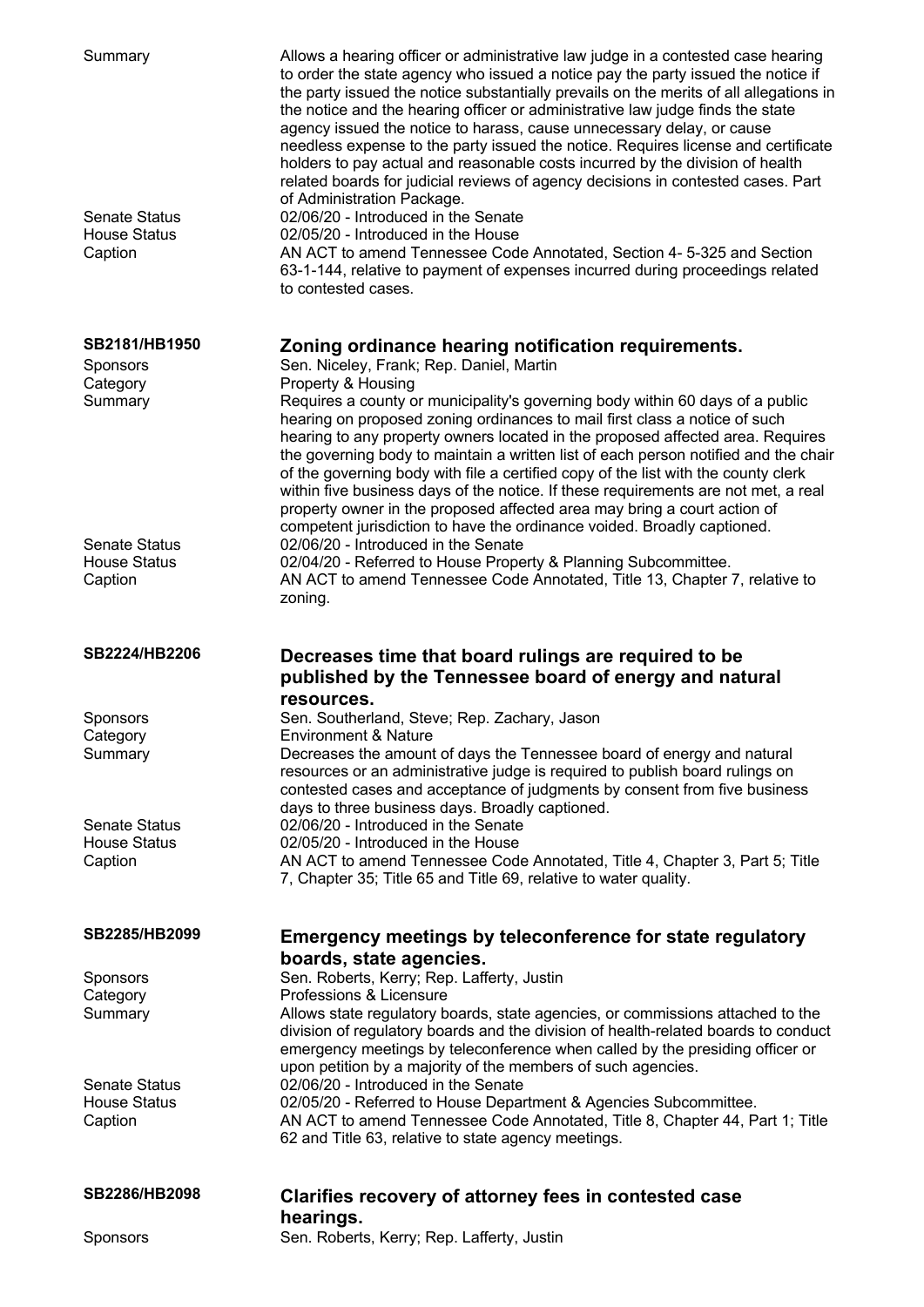| Category<br>Summary                         | Professions & Licensure<br>Clarifies that attorney fees may be recovered by parties seeking judicial review<br>of contested case hearings.             |
|---------------------------------------------|--------------------------------------------------------------------------------------------------------------------------------------------------------|
| Senate Status                               | 02/06/20 - Introduced in the Senate                                                                                                                    |
| <b>House Status</b>                         | 02/05/20 - Referred to House Department & Agencies Subcommittee.                                                                                       |
| Caption                                     | AN ACT to amend Tennessee Code Annotated, Title 4, Chapter 5, relative to<br>contested case hearings.                                                  |
|                                             |                                                                                                                                                        |
| SB2321/HB1952                               | Increases the time a government operation committee can<br>stay a rule.                                                                                |
| Sponsors                                    | Sen. Roberts, Kerry; Rep. Daniel, Martin                                                                                                               |
| Category                                    | Government Organization                                                                                                                                |
| Summary                                     | Increases the period in which the house of representatives or senate<br>government operations committee may stay a rule from 75 days to 90 days.       |
|                                             | Broadly captioned.                                                                                                                                     |
| <b>Fiscal Note</b>                          | (Dated February 1, 2020) NOT SIGNIFICANT                                                                                                               |
| <b>Senate Status</b><br><b>House Status</b> | 02/06/20 - Introduced in the Senate<br>01/30/20 - Caption bill held on House clerk's desk.                                                             |
| Caption                                     | AN ACT to amend Tennessee Code Annotated, Title 4, Chapter 5, relative to the                                                                          |
|                                             | Uniform Administrative Procedures Act.                                                                                                                 |
| SB2322/HB1951                               | UAPA - rulemaking hearings by state agencies.                                                                                                          |
| Sponsors                                    | Sen. Roberts, Kerry; Rep. Daniel, Martin                                                                                                               |
| Category                                    | <b>Government Regulation</b>                                                                                                                           |
| Summary                                     | Requires state agencies to hold rulemaking hearings when promulgating<br>proposed administrative rules that may affect a person's rights.              |
| <b>Senate Status</b>                        | 02/06/20 - Introduced in the Senate                                                                                                                    |
| <b>House Status</b>                         | 02/06/20 - Set for House Government Operations Committee 02/10/20.                                                                                     |
| Caption                                     | AN ACT to amend Tennessee Code Annotated, Title 4, Chapter 5, Part 2,<br>relative to the uniform administrative procedures act.                        |
|                                             |                                                                                                                                                        |
| SB2324/HB2207                               | Exempts certain programs from property taxes.                                                                                                          |
| Sponsors                                    | Sen. Kyle, Sara; Rep. Lamar, London                                                                                                                    |
| Category<br>Summary                         | <b>Taxes Property</b><br>Exempts the Neighborhood Preservation Act and the Tennessee Local Land                                                        |
|                                             | Bank Pilot Program from property tax proceedings, property tax liens, or the                                                                           |
|                                             | enforcement of such property tax liens. Broadly captioned.                                                                                             |
| Senate Status                               | 02/06/20 - Introduced in the Senate                                                                                                                    |
| <b>House Status</b><br>Caption              | 02/05/20 - Introduced in the House<br>AN ACT to amend Tennessee Code Annotated, Title 13, Chapter 30; Title 13,                                        |
|                                             | Chapter 6 and Title 67, Chapter 5, relative to property taxation.                                                                                      |
| SB2392/HB2060                               | Permanent mortgage loans for low income households.                                                                                                    |
| <b>Sponsors</b>                             | Sen. Watson, Bo; Rep. Travis, Ron                                                                                                                      |
| Category                                    | Property & Housing                                                                                                                                     |
| Summary                                     | Allows the housing development agency to make and sell permanent mortgage                                                                              |
|                                             | loans, including federally insured mortgage loans for multifamily housing<br>including mixed income developments including very low income households, |
|                                             | low income households, and households of moderate income. Allows agency to                                                                             |
|                                             | purchase and take assignment of deeds of trust securing those notes evidencing                                                                         |
|                                             | permanent mortgage loans. Restricts the agency from making insured mortgage<br>loans to qualified sponsors and developers of lower or moderate income  |
|                                             | residential housing.                                                                                                                                   |
| Senate Status                               | 02/06/20 - Introduced in the Senate                                                                                                                    |
| <b>House Status</b>                         | 02/04/20 - Referred to House Property & Planning Subcommittee.                                                                                         |
| Caption                                     | AN ACT to amend Tennessee Code Annotated, Section 13-23-117, relative to<br>the Tennessee housing development agency.                                  |
|                                             |                                                                                                                                                        |

## **SB2428/HB2547 Real estate disclosure form - elevated radon levels.**

Sponsors **Sen.** Gilmore, Brenda; Rep. Potts, Jason Category **Property & Housing**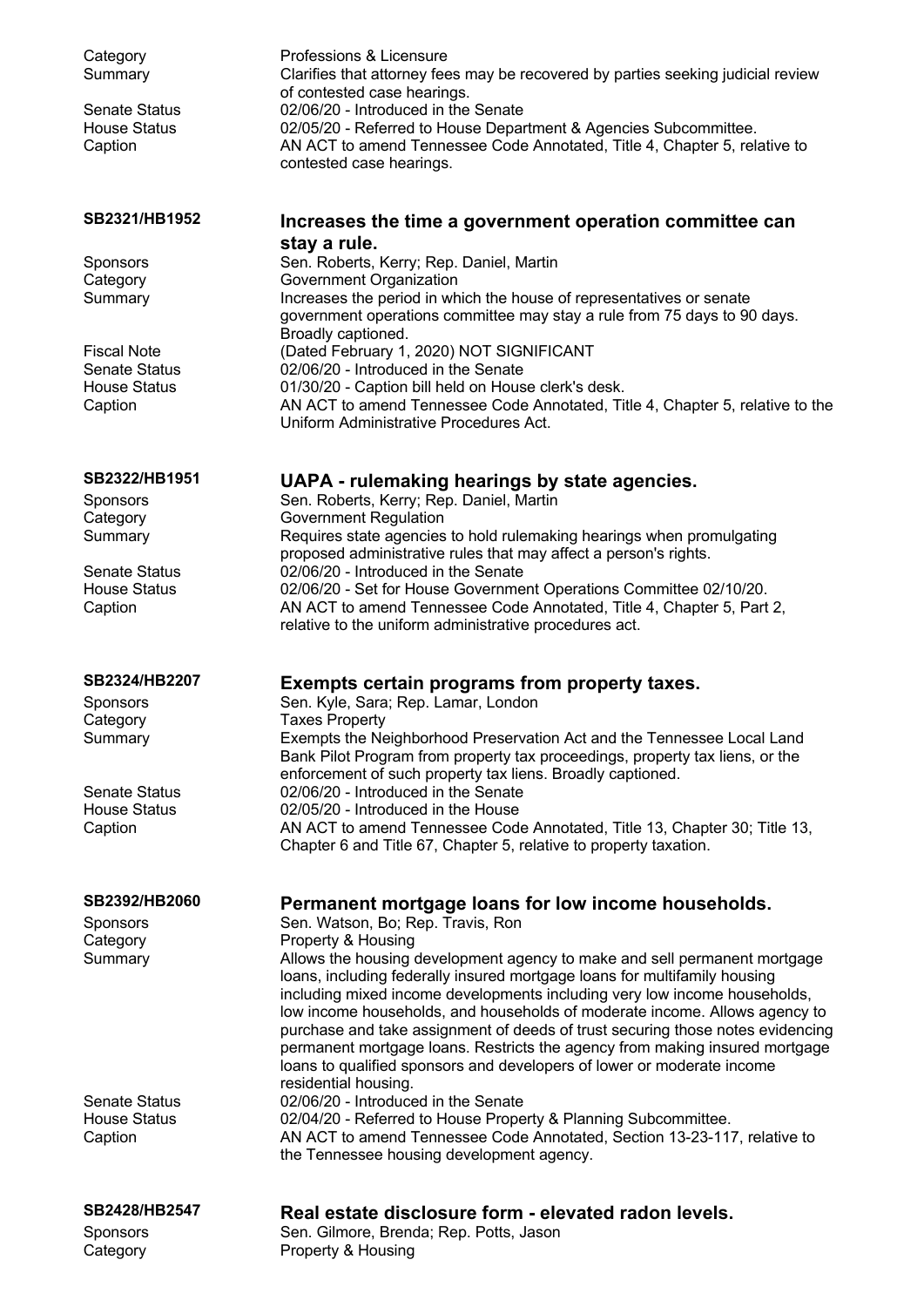| Summary                                     | Requires that the real estate disclosure form state whether residential real estate<br>is located in a county identified by the EPA as having a high potential for<br>elevated indoor radon levels. Also requires disclosure to contain language<br>recommending that buyers obtain a radon test prior to closing. |
|---------------------------------------------|--------------------------------------------------------------------------------------------------------------------------------------------------------------------------------------------------------------------------------------------------------------------------------------------------------------------|
| <b>Senate Status</b>                        | 02/06/20 - Introduced in the Senate                                                                                                                                                                                                                                                                                |
| <b>House Status</b>                         | 02/06/20 - Introduced in the House                                                                                                                                                                                                                                                                                 |
| Caption                                     | AN ACT to amend Tennessee Code Annotated, Title 66, relative to radon.                                                                                                                                                                                                                                             |
| SB2443/HB2544                               | Notice regarding termination of rental lease agreement.                                                                                                                                                                                                                                                            |
| <b>Sponsors</b>                             | Sen. Kyle, Sara; Rep. Potts, Jason                                                                                                                                                                                                                                                                                 |
| Category<br>Summary                         | Property & Housing<br>Requires a landlord to give a tenant 60 days' notice prior to the termination of a                                                                                                                                                                                                           |
|                                             | residential lease agreement.                                                                                                                                                                                                                                                                                       |
| Senate Status                               | 02/06/20 - Introduced in the Senate                                                                                                                                                                                                                                                                                |
| <b>House Status</b>                         | 02/06/20 - Introduced in the House                                                                                                                                                                                                                                                                                 |
| Caption                                     | AN ACT to amend Tennessee Code Annotated, Title 66, relative to residential<br>leases.                                                                                                                                                                                                                             |
| SB2451/HB1944<br>Sponsors                   | Licensing Independence for Future Tennesseans Act.<br>Sen. Roberts, Kerry; Rep. Daniel, Martin                                                                                                                                                                                                                     |
| Category                                    | Professions & Licensure                                                                                                                                                                                                                                                                                            |
| Summary                                     | Enacts the Licensing Independence for Future Tennesseans Act or LIFT Act.                                                                                                                                                                                                                                          |
|                                             | Authorizes a licensing authority to issue a license to practice if an applicant<br>meets certain requirements including if the applicant holds a valid license in                                                                                                                                                  |
|                                             | another state, they held the license in another state for at least one year prior to                                                                                                                                                                                                                               |
|                                             | application, the other state required the application to pass an examination and                                                                                                                                                                                                                                   |
|                                             | the applicant does not have a disqualifying criminal history. Establishes other                                                                                                                                                                                                                                    |
| <b>Senate Status</b>                        | requirements for applicants and licensing authorities.<br>02/06/20 - Introduced in the Senate                                                                                                                                                                                                                      |
| <b>House Status</b>                         | 02/06/20 - Set for House Business Subcommittee 02/11/20.                                                                                                                                                                                                                                                           |
| Caption                                     | AN ACT to amend Tennessee Code Annotated, Title 4; Title 62, Chapter 76 and                                                                                                                                                                                                                                        |
|                                             | Title 63, Chapter 1, relative to occupational licensing.                                                                                                                                                                                                                                                           |
| SB2457/HB2618                               | Privilege tax for certain higher education employees.                                                                                                                                                                                                                                                              |
| Sponsors                                    | Sen. Roberts, Kerry; Rep. Reedy, Jay                                                                                                                                                                                                                                                                               |
| Category                                    | <b>Taxes Business</b>                                                                                                                                                                                                                                                                                              |
| Summary                                     | Authorizes public higher education institutions to submit to the department of<br>revenue a list of employees for whom the institution is paying the professional                                                                                                                                                  |
|                                             | privilege tax.                                                                                                                                                                                                                                                                                                     |
| <b>Senate Status</b><br><b>House Status</b> | 02/06/20 - Introduced in the Senate                                                                                                                                                                                                                                                                                |
| Caption                                     | 02/06/20 - Introduced in the House<br>AN ACT to amend Tennessee Code Annotated, Title 67, Chapter 4, Part 17,                                                                                                                                                                                                      |
|                                             | relative to taxes and fees imposed on persons engaged in certain occupations.                                                                                                                                                                                                                                      |
| SB2476/HB2678                               | Report - broadband accessibility grant program.                                                                                                                                                                                                                                                                    |
| <b>Sponsors</b>                             | Sen. Yager, Ken; Rep. Gant, Ron                                                                                                                                                                                                                                                                                    |
| Category                                    | <b>Economic Development</b>                                                                                                                                                                                                                                                                                        |
| Summary                                     | Requires the statutorily required report by the department of economic and<br>community development on the status of grants under the broadband                                                                                                                                                                    |
|                                             | accessibility grant program, including progress toward increased access to and                                                                                                                                                                                                                                     |
|                                             | adoption of broadband services, by January 31 in any year in which grants are                                                                                                                                                                                                                                      |
| Senate Status                               | distributed under the program.<br>02/06/20 - Introduced in the Senate                                                                                                                                                                                                                                              |
| <b>House Status</b>                         | 02/06/20 - Introduced in the House                                                                                                                                                                                                                                                                                 |
| Caption                                     | AN ACT to amend Tennessee Code Annotated, Title 4, Chapter 3, Part 7,                                                                                                                                                                                                                                              |
|                                             | relative to cooperatives providing video or broadband.                                                                                                                                                                                                                                                             |
| SB2478/HB1799                               | Changes licensing requirements concerning the sale of                                                                                                                                                                                                                                                              |
|                                             | alcoholic beverages.                                                                                                                                                                                                                                                                                               |
| Sponsors                                    | Sen. Dickerson, Steven; Rep. Ramsey, Bob                                                                                                                                                                                                                                                                           |
| Category                                    | Professions & Licensure                                                                                                                                                                                                                                                                                            |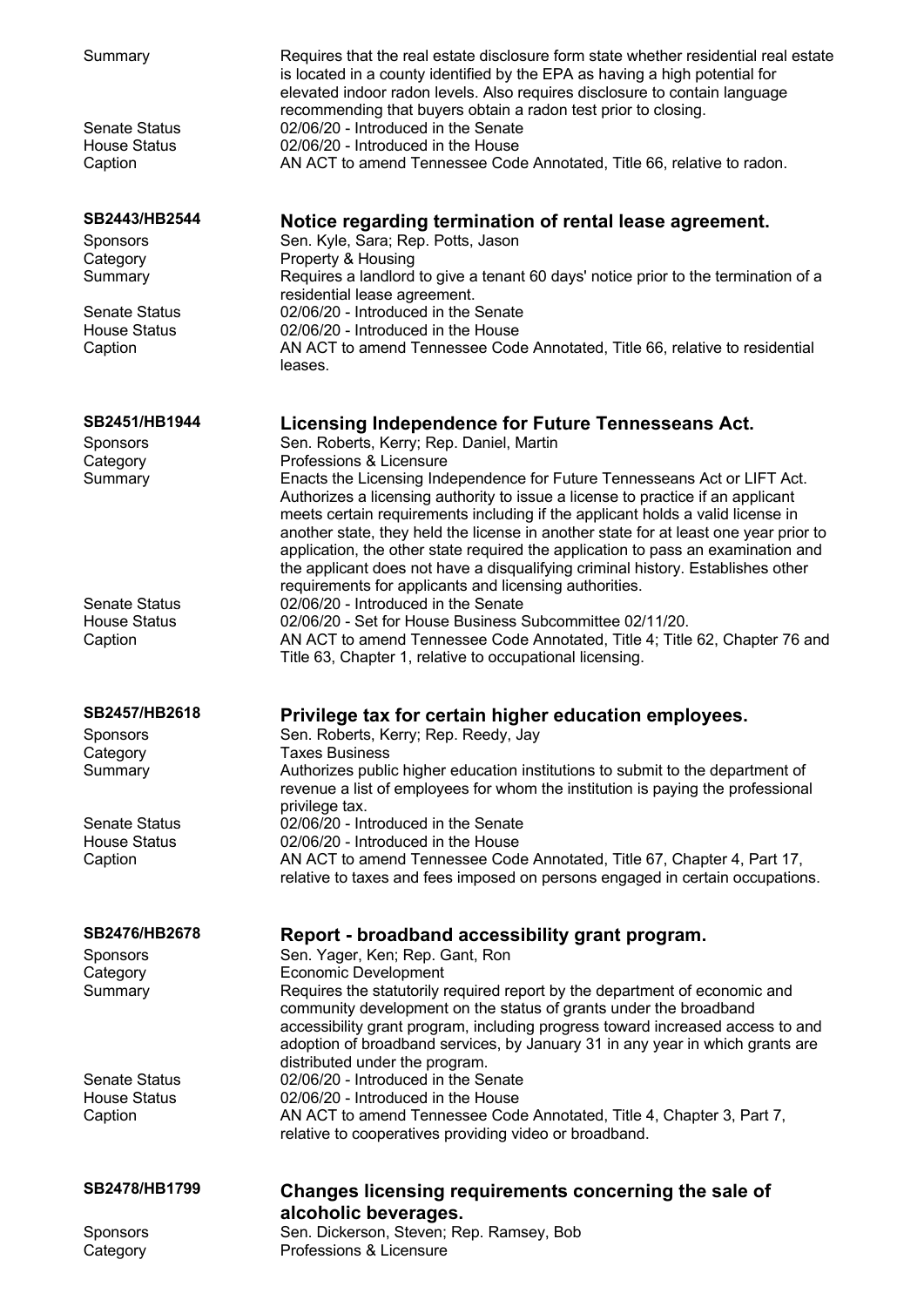| Summary<br><b>Senate Status</b><br><b>House Status</b><br>Caption | Removes residency requirements for individuals applying for retail licenses for<br>the sale of alcoholic beverages. Allows corporations to receive retail licenses<br>from the commission unless an individual officer, director, or stockholder in the<br>corporation has individually applied for such retail license. Prohibits persons<br>owning stock from having interest as partner or otherwise in any business<br>licensed to distribute alcohol.<br>02/06/20 - Introduced in the Senate<br>01/23/20 - Referred to House Department & Agencies Subcommittee.<br>AN ACT to amend Tennessee Code Annotated, Section 57-3-204, relative to<br>residency requirements. |
|-------------------------------------------------------------------|-----------------------------------------------------------------------------------------------------------------------------------------------------------------------------------------------------------------------------------------------------------------------------------------------------------------------------------------------------------------------------------------------------------------------------------------------------------------------------------------------------------------------------------------------------------------------------------------------------------------------------------------------------------------------------|
| SB2510/HB2092                                                     | Allows metropolitan governments to use surplus revenue for                                                                                                                                                                                                                                                                                                                                                                                                                                                                                                                                                                                                                  |
| Sponsors                                                          | county purposes.<br>Sen. Dickerson, Steven; Rep. Jernigan, Darren                                                                                                                                                                                                                                                                                                                                                                                                                                                                                                                                                                                                           |
| Category                                                          | <b>Local Government</b>                                                                                                                                                                                                                                                                                                                                                                                                                                                                                                                                                                                                                                                     |
| Summary                                                           | Removes requirement that surplus revenue retained by the metropolitan<br>government only be used as a reserve fund for future debt service requirements<br>and instead allows surplus to be used for any county purposes. Broadly<br>captioned.                                                                                                                                                                                                                                                                                                                                                                                                                             |
| <b>Senate Status</b>                                              | 02/06/20 - Introduced in the Senate                                                                                                                                                                                                                                                                                                                                                                                                                                                                                                                                                                                                                                         |
| <b>House Status</b>                                               | 02/03/20 - Introduced in the House                                                                                                                                                                                                                                                                                                                                                                                                                                                                                                                                                                                                                                          |
| Caption                                                           | AN ACT to amend Tennessee Code Annotated, Title 7, Chapter 4, Part 2,<br>relative to privilege taxes.                                                                                                                                                                                                                                                                                                                                                                                                                                                                                                                                                                       |
| SB2516/HB1627                                                     | Property purchased at tax sale conveyed to veteran under<br>certain conditions.                                                                                                                                                                                                                                                                                                                                                                                                                                                                                                                                                                                             |
| Sponsors                                                          | Sen. Dickerson, Steven; Rep. Parkinson, Antonio                                                                                                                                                                                                                                                                                                                                                                                                                                                                                                                                                                                                                             |
| Category                                                          | <b>Taxes Property</b>                                                                                                                                                                                                                                                                                                                                                                                                                                                                                                                                                                                                                                                       |
| Summary                                                           | Permits property purchased at a tax sale by the state, a county, a municipality of<br>the state, or a county and a municipality to be conveyed to a veteran if the<br>veteran provides documentation verifying the veteran's income does not exceed<br>\$150,000 per year and agrees to bring the property into compliance with all<br>applicable local building codes and ordinances within 12 months of acquiring the<br>property. Waives property taxes on the conveyed property for up to 12 months<br>and provides various restrictions on the use of the property by the veteran.                                                                                     |
| <b>Fiscal Note</b>                                                | (Dated January 30, 2020) Other Fiscal Impact Due to multiple unknown factors<br>the precise timing and impact to local government revenue cannot reasonably be<br>determined; however any impact on local revenue is considered permissive.                                                                                                                                                                                                                                                                                                                                                                                                                                 |
| <b>Senate Status</b>                                              | 02/06/20 - Introduced in the Senate                                                                                                                                                                                                                                                                                                                                                                                                                                                                                                                                                                                                                                         |
| <b>House Status</b><br>Caption                                    | 02/06/20 - Set for House Property & Planning Subcommittee 02/11/20.<br>AN ACT to amend Tennessee Code Annotated, Title 67, Chapter 5, relative to<br>real property.                                                                                                                                                                                                                                                                                                                                                                                                                                                                                                         |
| SB2538/HB2784                                                     | Allows certain aliens to apply for a funeral director's license.                                                                                                                                                                                                                                                                                                                                                                                                                                                                                                                                                                                                            |
| <b>Sponsors</b>                                                   | Sen. Powers, Bill; Rep. Boyd, Clark                                                                                                                                                                                                                                                                                                                                                                                                                                                                                                                                                                                                                                         |
| Category                                                          | Professions & Licensure                                                                                                                                                                                                                                                                                                                                                                                                                                                                                                                                                                                                                                                     |
| <b>Senate Status</b>                                              | 02/06/20 - Introduced in the Senate                                                                                                                                                                                                                                                                                                                                                                                                                                                                                                                                                                                                                                         |
| <b>House Status</b><br>Caption                                    | 02/06/20 - Introduced in the House<br>AN ACT to amend Tennessee Code Annotated, Title 62, Chapter 5, relative to                                                                                                                                                                                                                                                                                                                                                                                                                                                                                                                                                            |
|                                                                   | professions.                                                                                                                                                                                                                                                                                                                                                                                                                                                                                                                                                                                                                                                                |
| SB2582/HB2142                                                     | Renting or selling residential or commercial units below<br>market rates.                                                                                                                                                                                                                                                                                                                                                                                                                                                                                                                                                                                                   |
| Sponsors                                                          | Sen. Yarbro, Jeff; Rep. Love Jr., Harold                                                                                                                                                                                                                                                                                                                                                                                                                                                                                                                                                                                                                                    |
| Category                                                          | <b>Local Government</b>                                                                                                                                                                                                                                                                                                                                                                                                                                                                                                                                                                                                                                                     |
| Summary                                                           | Removes restrictions on Nashville-Davidson County when renting or selling<br>residential or commercial units below market rates.                                                                                                                                                                                                                                                                                                                                                                                                                                                                                                                                            |
| <b>Senate Status</b>                                              | 02/06/20 - Introduced in the Senate                                                                                                                                                                                                                                                                                                                                                                                                                                                                                                                                                                                                                                         |
| <b>House Status</b>                                               | 02/05/20 - Introduced in the House                                                                                                                                                                                                                                                                                                                                                                                                                                                                                                                                                                                                                                          |
| Caption                                                           | AN ACT to amend Tennessee Code Annotated, Section 66-35-102, relative to<br>metropolitan governments.                                                                                                                                                                                                                                                                                                                                                                                                                                                                                                                                                                       |